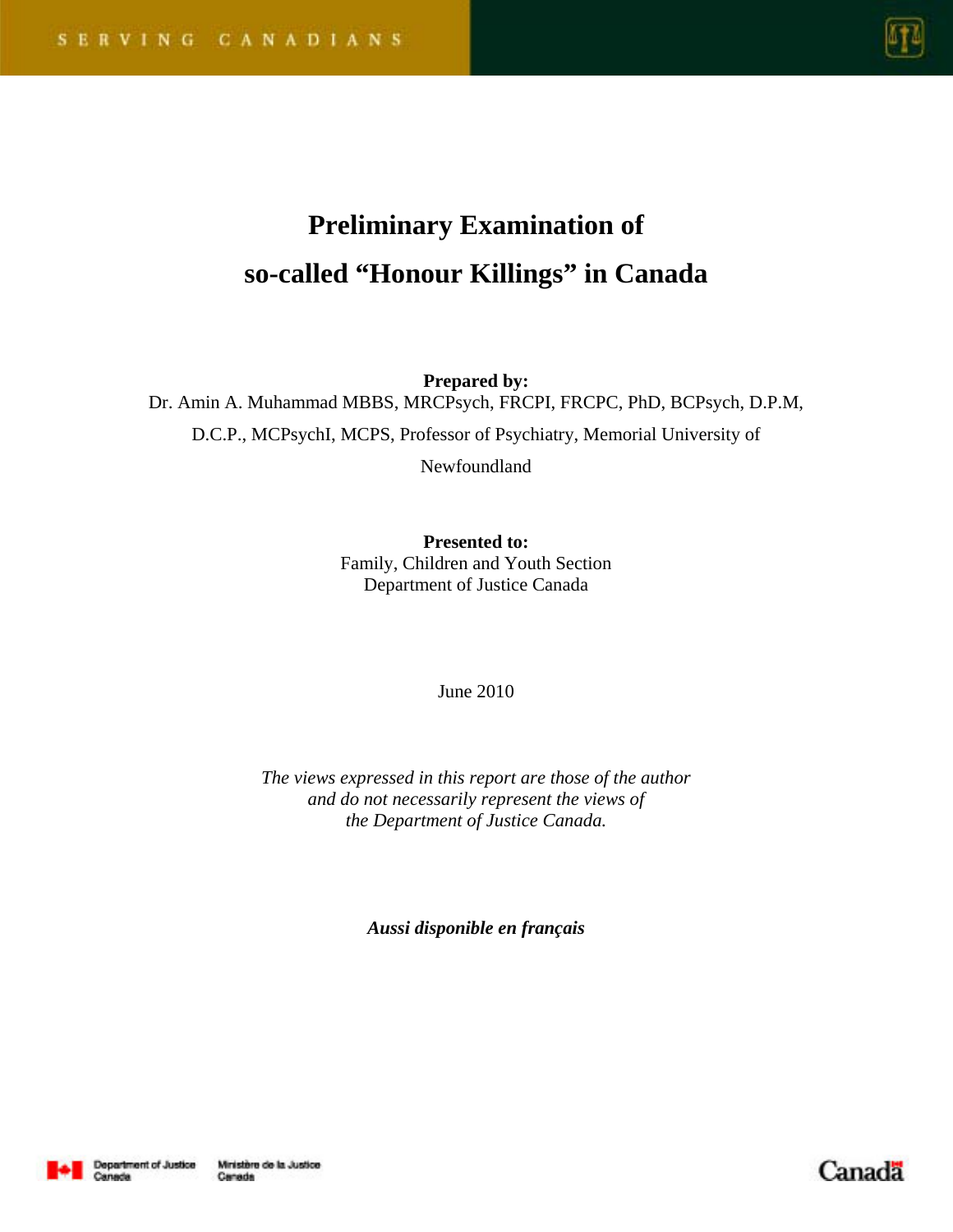- Information contained in this publication or product may be reproduced, in part or in whole, and by any means, for personal or public non-commercial purposes, without charge or further permission, unless otherwise specified.
- You are asked to:
	- exercise due diligence in ensuring the accuracy of the materials reproduced;
	- indicate both the complete title of the materials reproduced, as well as the author organization; and
	- indicate that the reproduction is a copy of an official work that is published by the Government of Canada and that the reproduction has not been produced in affiliation with, or with the endorsement of the Government of Canada.
	- Commercial reproduction and distribution is prohibited except with written permission from the Department of Justice Canada. For more information, please contact the Department of Justice Canada at: www.justice.gc.ca.

©Her Majesty the Queen in Right of Canada, represented by the Minister of Justice and Attorney General of Canada, 2013

ISBN 978-1-100-22745-0

Cat. No. J4-23/2013E-PDF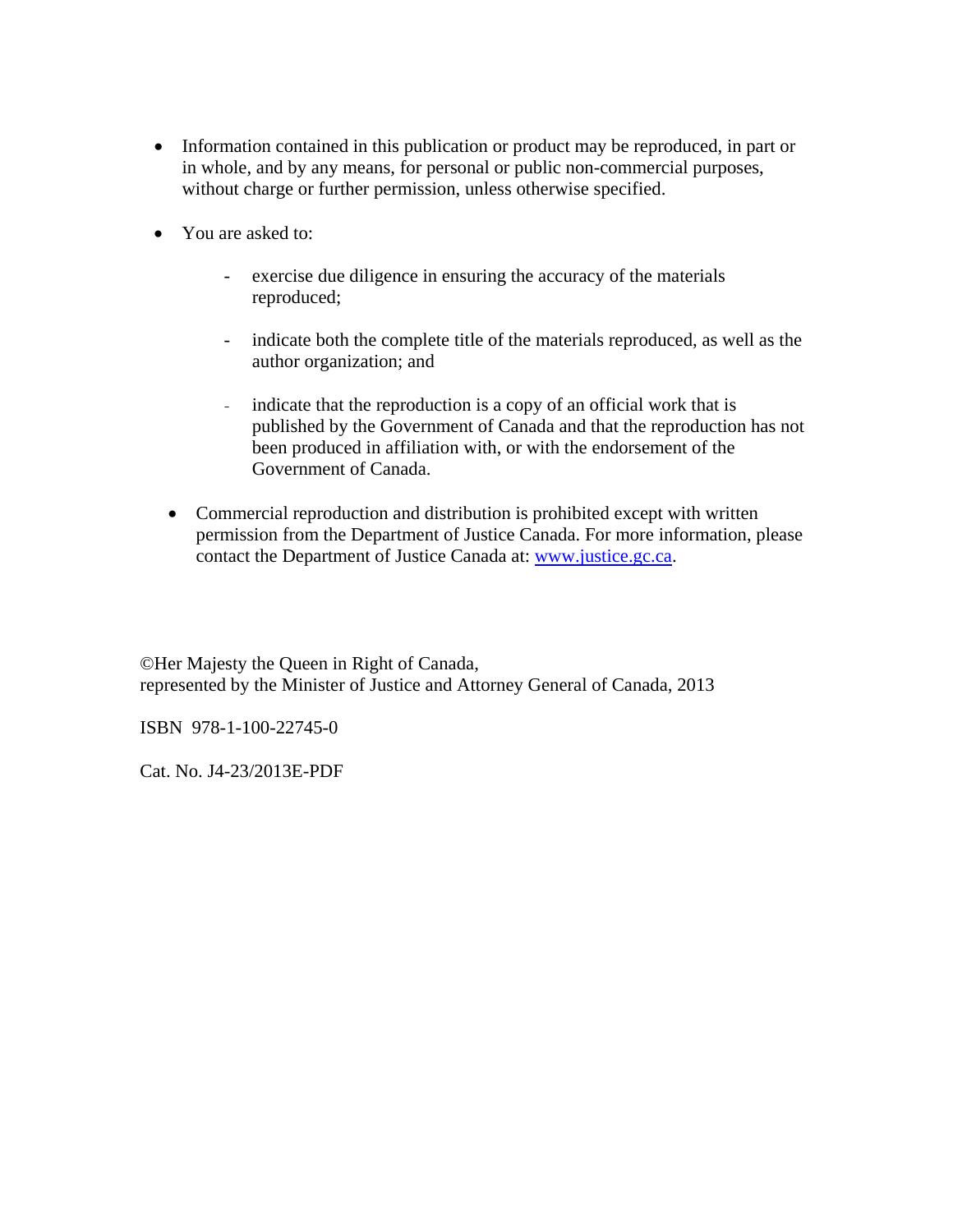# **TABLE OF CONTENTS**

| 1.                            | <b>Introduction</b>                                                                 | $\overline{4}$ |
|-------------------------------|-------------------------------------------------------------------------------------|----------------|
| $\mathbf{2}$ .                | <b>Apparent Modern-Day Incidence Outside of Canada</b>                              | 6              |
| 3.                            | <b>Apparent Modern-Day Incidence in Canada</b>                                      | 9              |
|                               | 3.1 Reported Cases<br>3.2 Media Reports<br>3.3 Canadian Refugee Determination Cases | 10<br>13<br>14 |
| 4.                            | Historical Context - Origins of Honour Killings                                     | 18             |
| 5.                            | <b>Honour Killing - Worldwide</b>                                                   | 19             |
| 6.                            | Honour Killing - In Countries with Islamic Law                                      | 22             |
| 7.                            | The Psyche of the Honour Killer                                                     | 24             |
| 8.                            | <b>Profiles in Honour Killings</b>                                                  | 27             |
|                               | 8.1 Victim Profile<br>8.2 Perpetrator Profile<br>8.3 Accomplice Profile             | 28<br>28<br>29 |
| 9.                            | <b>Socio-Cultural Influences and Honour Killings</b>                                | 30             |
|                               | 10. Mental Health and Honour Killings                                               | 33             |
|                               | 11. Conclusion                                                                      | 34             |
| <b>References</b>             |                                                                                     | 36             |
| <b>Annotated Bibliography</b> |                                                                                     | 44             |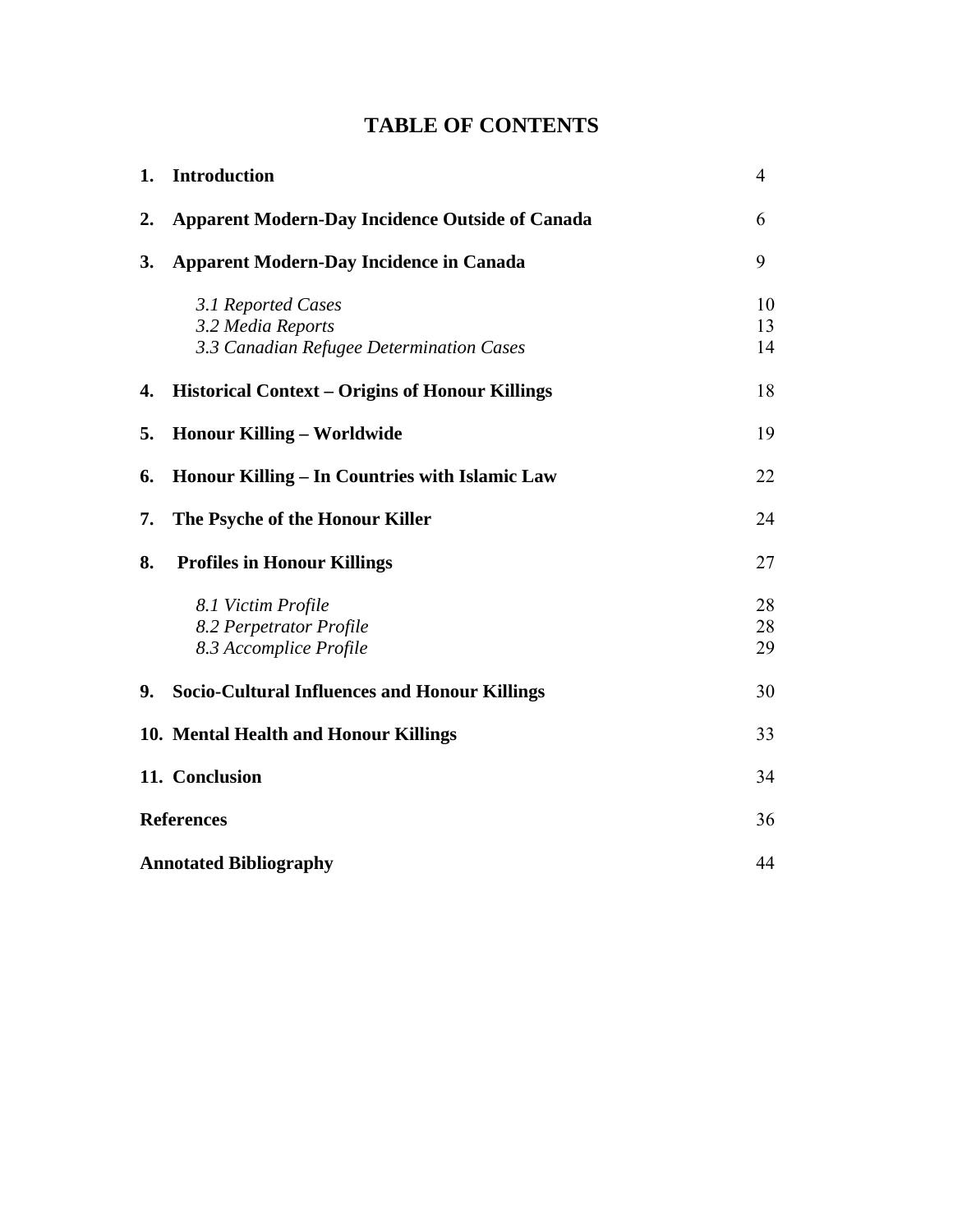# **Preliminary Examination of so-called "Honour Killings" in Canada**

#### **1. Introduction**

Premeditated killings of family members, primarily women, who are thought to have brought shame or dishonour to their family by engaging in certain behaviours considered unacceptable (e.g. pre-marital or extra-marital sexual relationships, or relationships with boys not approved by the family), are often referred to in media reports as "honour killings". This paper examines three questions – what is an "honour killing", in order to establish the definition used in the paper; where does it occur, looking at reported incidents in Canada; and why does it occur, examining the psychopathology involved in such criminal acts committed in the present day.

Many studies have documented a perception among some families in communities outside of Canada that, in order to restore the family's honour, a family member must kill the person who allegedly brought shame or dishonour to the family vis-à-vis the larger community.<sup>1</sup> Although the term "honour-based killing" is widely recognized,<sup>2</sup> it should be noted at the outset that the term is also controversial. For instance, some authors have expressed concern that use of the term is often associated with only a few specific ethnocultural communities and can be used to obscure the unfortunate reality that family homicides occur in all communities.<sup>3</sup> To some, this term may also open an avenue in which offenders may seek to use dishonour to justify their actions during court proceedings in hopes of receiving a reduced punishment.<sup>4</sup> On the other hand, there are some unique aspects to killings committed in the name of honour that are useful to distinguish from a descriptive and analytical perspective. These unique aspects also have practical implications for victim protection as well as elements of psychopathology, including premeditation and complicity.

One author has indicated that honour killings are distinct from domestic violence for three reasons: $5$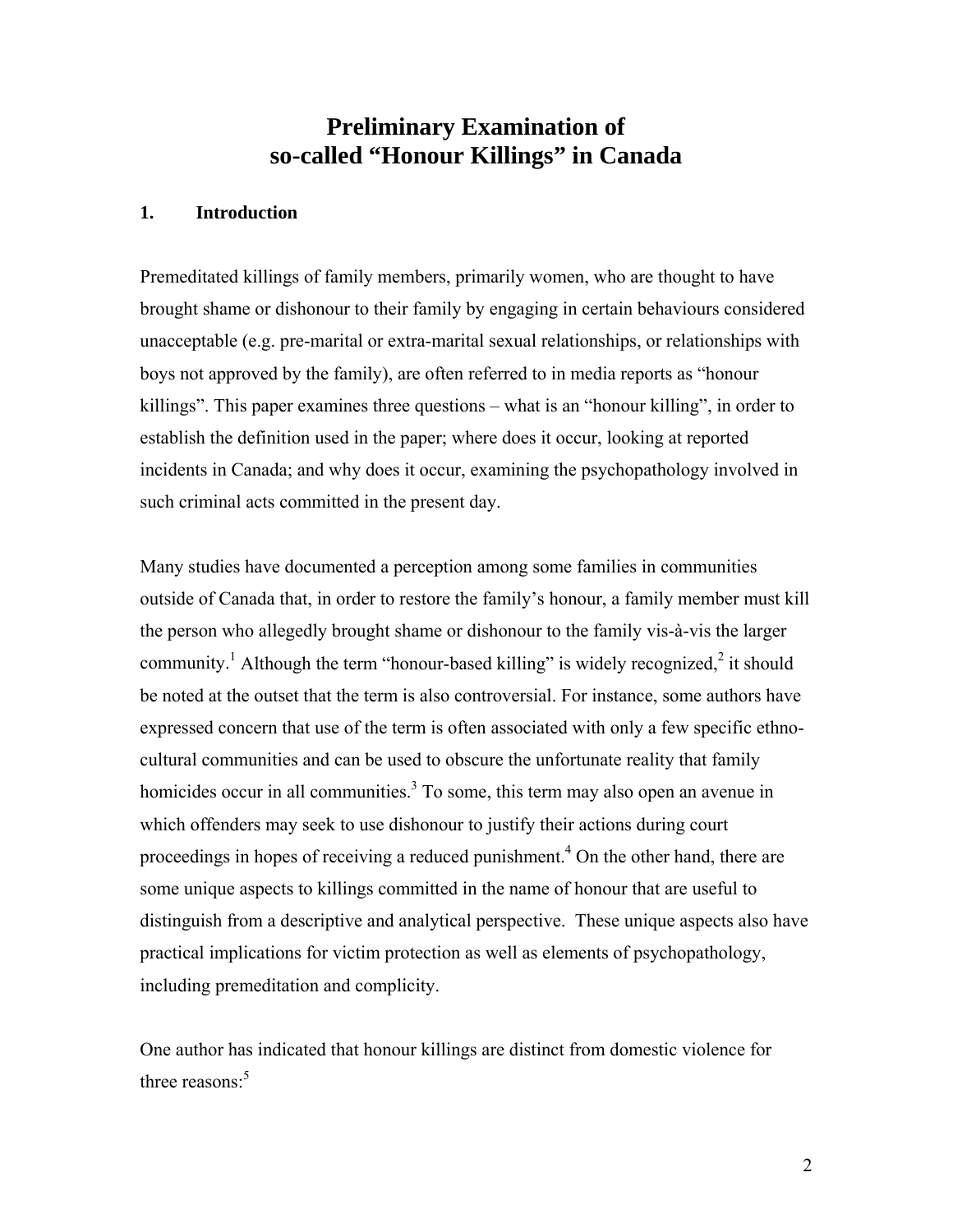- **Planning** Honour killings are planned in advance, often at a family conference. The perpetrator's family may repeatedly threaten the victim with death if she dishonours her family.
- **Family complicity** Honour killings can involve multiple family members in the killing, such as parents, brothers and cousins.
- **Stigma** Perpetrators of honour killings often don't face negative stigma in their families or communities.

In 2000, the United Nations Population Fund (UNFPA) estimated that there were at least 5,000 honour killings world-wide annually, which may be an underestimate because many cases go unreported or are falsely reported as suicides.<sup>6</sup> Although this practice is currently primarily associated in media reports with certain Arab cultures, variations of harmful cultural practices toward women involving violence based on notions of honour have been known in many cultures world-wide<sup>7</sup> and in many historical times.

In recent years, several situations of alleged so-called "honour-based" killings have also arisen in Canada. In 2009, the Ontario Superior Court found a young Ottawa man guilty of the murder of his sister and her fiance.<sup>8</sup> The Court stated that the murder was based on a "twisted sense of values." The accused allegedly considered the murder justified on the grounds that his sister had refused to seek her father's permission for her engagement, which cast dishonour upon the family. In considering the case, the Court decided to admit expert evidence on the cultural phenomenon of honour killings and its reality in Afghanistan, the country of origin of the accused's family. Also in 2009, Mohammed Shafi, his wife Tooba, and their son Hamed, were each charged with four counts of firstdegree murder and four counts of conspiracy to commit murder in the death of the couple's three teenage daughters and Rona Amir Mohammed, the father's first wife. The four victims were found dead in a submerged car near Kingston, Ontario. Family members in Europe alleged that the killings were honour-based because one of the daughters was rebellious and seeing a boy who was unacceptable to the father.<sup>9</sup> This paper will provide a preliminary overview of the apparent incidence of honour-related killings in Canada through a summary of reported case law and media reports.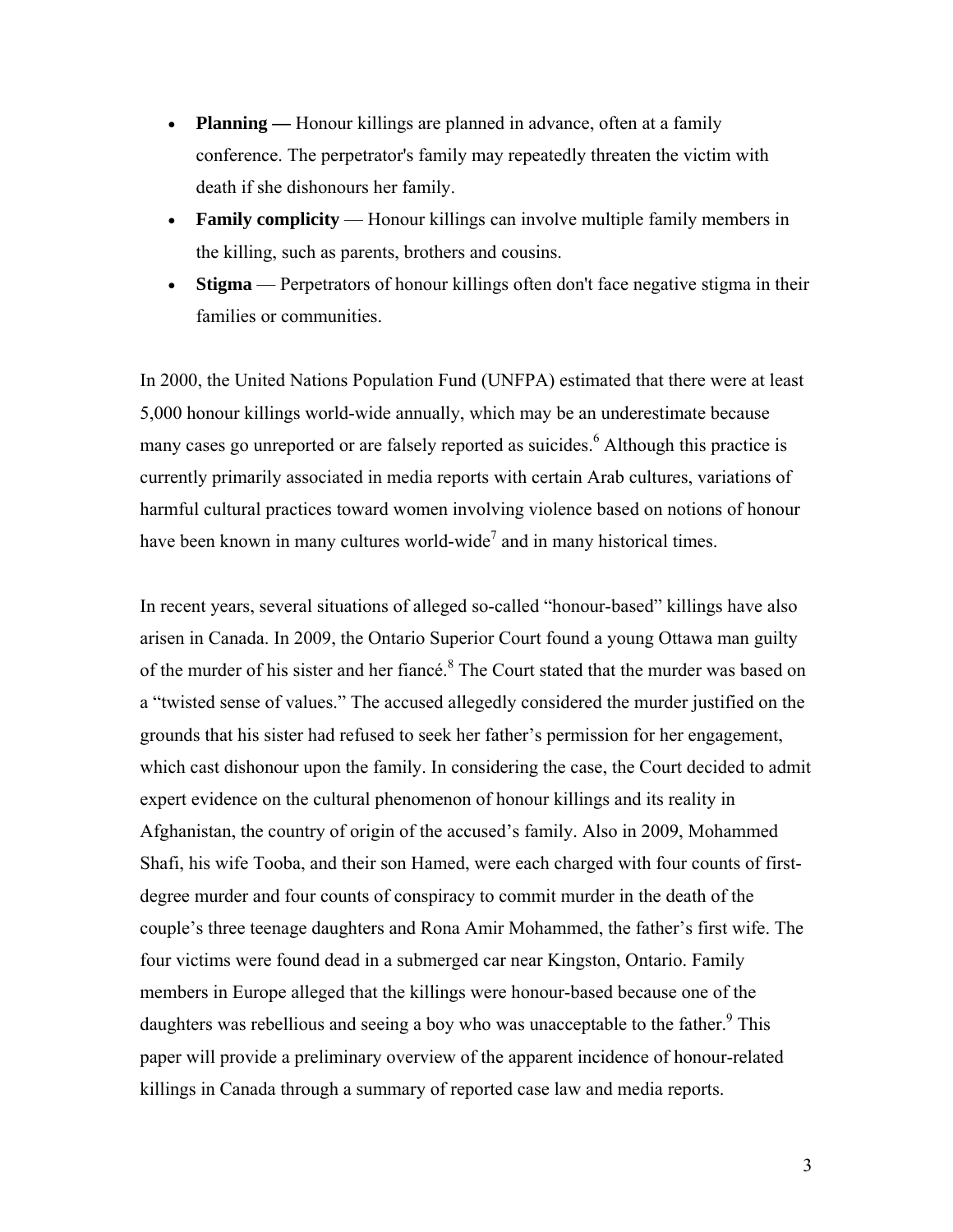The paucity of scientific research and the growing exposure of such violent acts are important reasons why research in this area is crucial. By examining the motives and epidemiological trends of honour killings, one may be able to gain insight into the role of socio-cultural attitudes and psychopathology in such homicidal acts. This paper therefore examines the psychopathology involved in such criminal acts committed in the present day.

#### **2. Apparent Modern-Day Incidence Outside of Canada**

Over the past decade, human rights groups have given more exposure and coverage to honour-based killings. Honour killings can occur within a wide range of communities of varying cultural, religious and ethnic backgrounds and have been reported around the world, including in Afghanistan, Bangladesh, Brazil, Egypt, India, Iran, Israel, Jordan, Lebanon, Nigeria, Pakistan, Palestine, Peru, the United States of America, Turkey, the United Kingdom, Italy, Norway, Sweden and Germany.10 While honour killings take place in many regions of the world, laws in some countries also reflect socio-cultural attitudes that underlie such killings.

A number of countries have or recently had penal code provisions that applied to justify or excuse the killing of a wife, female ascendant, descendant or sister in order to restore the family honour.<sup>11</sup> Such provisions reflect traditional honour systems whereby the family of origin, primarily the father and brothers of the female relatives, must bear the responsibility of punishing the woman or girl whose actions brought shame to the family honour in the eyes of the community.<sup>12</sup>

Experts have distinguished between countries where the penal codes provide a specific exemption or justification for murder when conducted in the name of "honour", such as Iraq and Iran (effectively condoning the killings), $13$  and countries that provide a reduction of penalty for honour-based killings, such as Kuwait and Egypt (partially excusing the murders). $^{14}$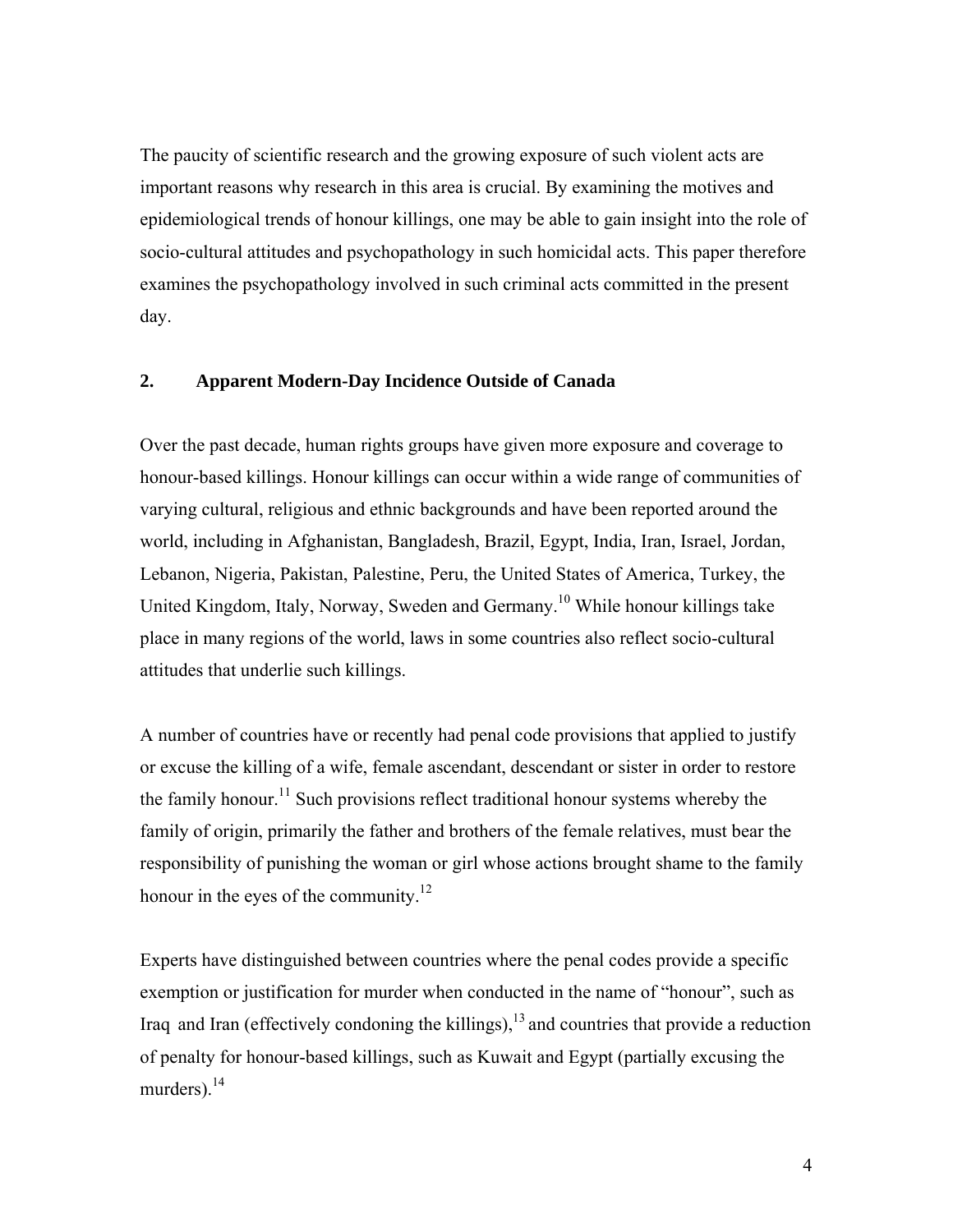However, even in countries that have specifically abolished "honour-based" defences, such as Pakistan, Lebanon and Jordan, sentences for offenders may still be diminished due to the "provocation/heat of passion" or "fit of fury" defence.<sup>5</sup> Many countries provide reduced penalties specifically for men who kill their wives on the grounds of adultery,  $16$  including until recently some American States.<sup>17</sup>

The United Nations (UN) has studied the issue of honour killings and, in 2001, the UN General Assembly adopted the first specific resolution (55/66) related to the elimination of crimes against women committed in the name of honour. The adoption of this resolution recognized that women continue to be victims of various forms of violence, especially in the name of honour, and that to eliminate this practice, there was a need to urge the nations of the world to implement effective laws and to address the problem in collaboration with the UN.<sup>18</sup>

In 2002, the UN Secretary General reported on measures taken by member States towards the elimination of crimes against women committed in the name of honour (A/57/169). According to the report:

Canada indicated that honour crimes, including killings, were extremely rare in Canada, but such crimes would be investigated and prosecuted as offences under the *Criminal Code*, and such crimes as assault, aggravated assault or sexual assault and murder, which could occur in the execution of an honour crime, were covered by that Code.

With regard to resolution 55/66, the report went on to state that Canada indicated that it was "pleased that honour crimes had been included in resolutions in the Commission on Human Rights on the elimination of violence against women, which had been adopted by consensus."

The 2002 Report also pointed out progress reported by a number of other countries. For example, it noted that in Egypt, "Egyptian legislation had criminalized all acts referred to in General Assembly resolution 55/66." In Belarus, "such crimes were not typical in the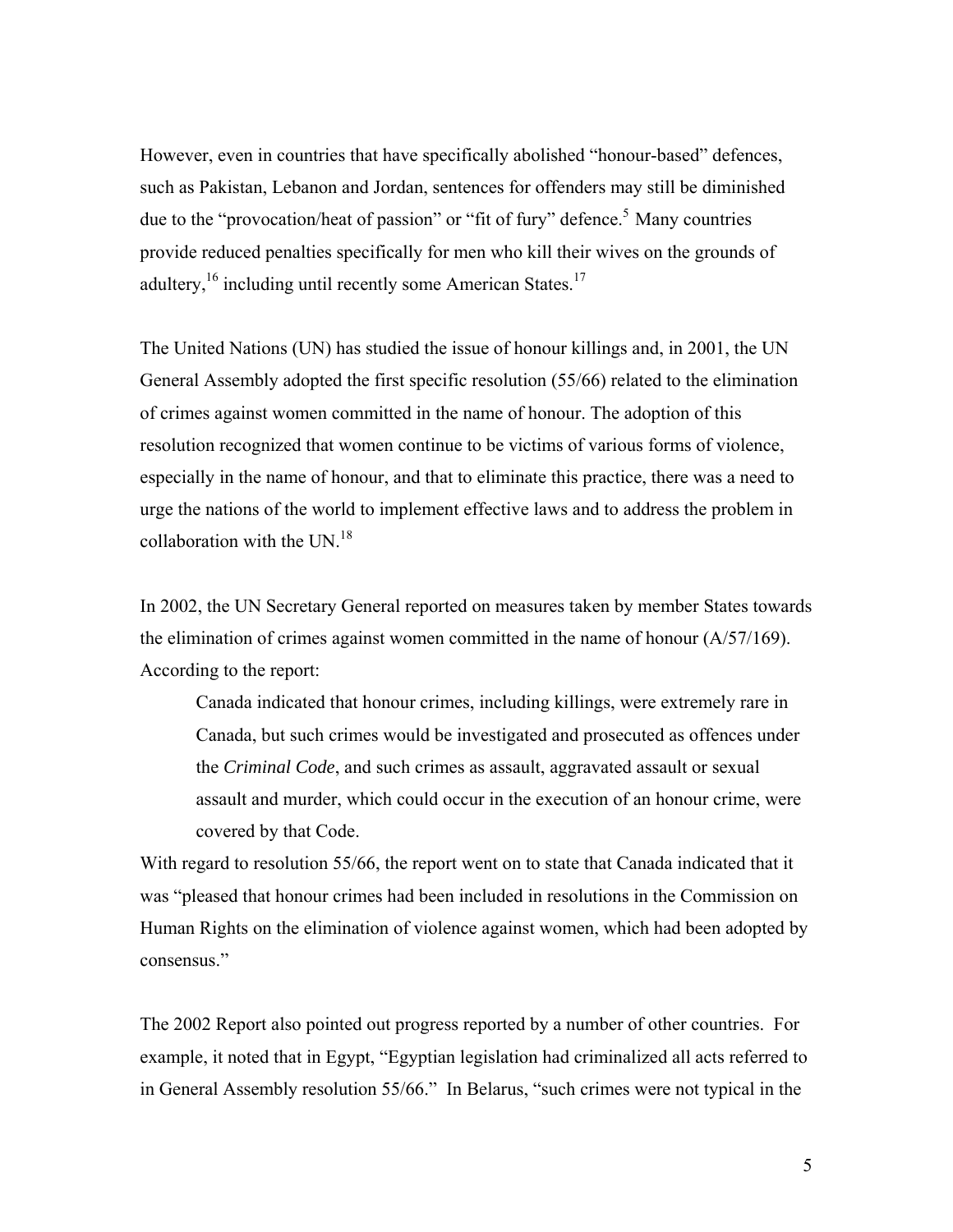country" but would be dealt with in accordance with the general criminal law. Malaysia and Monaco were also dealing with all such crimes under the existing criminal law. Brazil was dealing with honour killings through domestic-violence measures, including shelters, progressive educational measures and specialized police precincts. In Jordan, a national human rights campaign had been successful in reducing such crimes. Furthermore, many states have since undertaken initiatives to more seriously follow the spirit of the resolution.<sup>19</sup>

The UN General Assembly also took note of honour crimes in adopting resolutions 55/111 and 55/68, calling upon governments to investigate such crimes and to deal strictly with them. At its sixty-eighth session, in 2000, the Human Rights Committee adopted general comment 28 on article 3 of the *International Covenant on Civil and Political Rights*, in which it stated that "The commission of so called 'honour crimes,' which remain unpunished constitutes a serious violation of the Covenant," and that "Laws which impose more severe penalties on women than on men for adultery or other offenses also violate the requirement of equal treatment."<sup>20</sup>

The Council of Europe's Committee of Ministers on April 30, 2002 adopted the recommendation "on the protection of women against violence, which made specific recommendations to member states regarding killings in the name of honour."

The Parliamentary Assembly of the Council of Europe has also studied the issue of honour killings. In a report of the Committee on Equal Opportunities for Women and Men, issued March 7, 2003, it commented that:

Most of the reported cases of so-called "honour crimes" within Europe have been amongst Muslim or migrant Muslim communities. The paradox is that Islam itself does not support the death penalty for misconduct related to honour and many Islamic leaders have condemned this practice on the grounds that it has no religious basis. $21$ 

The Assembly also noted that only some Muslim communities practice honour killings based on a cultural mind-set that is not supported by the religion.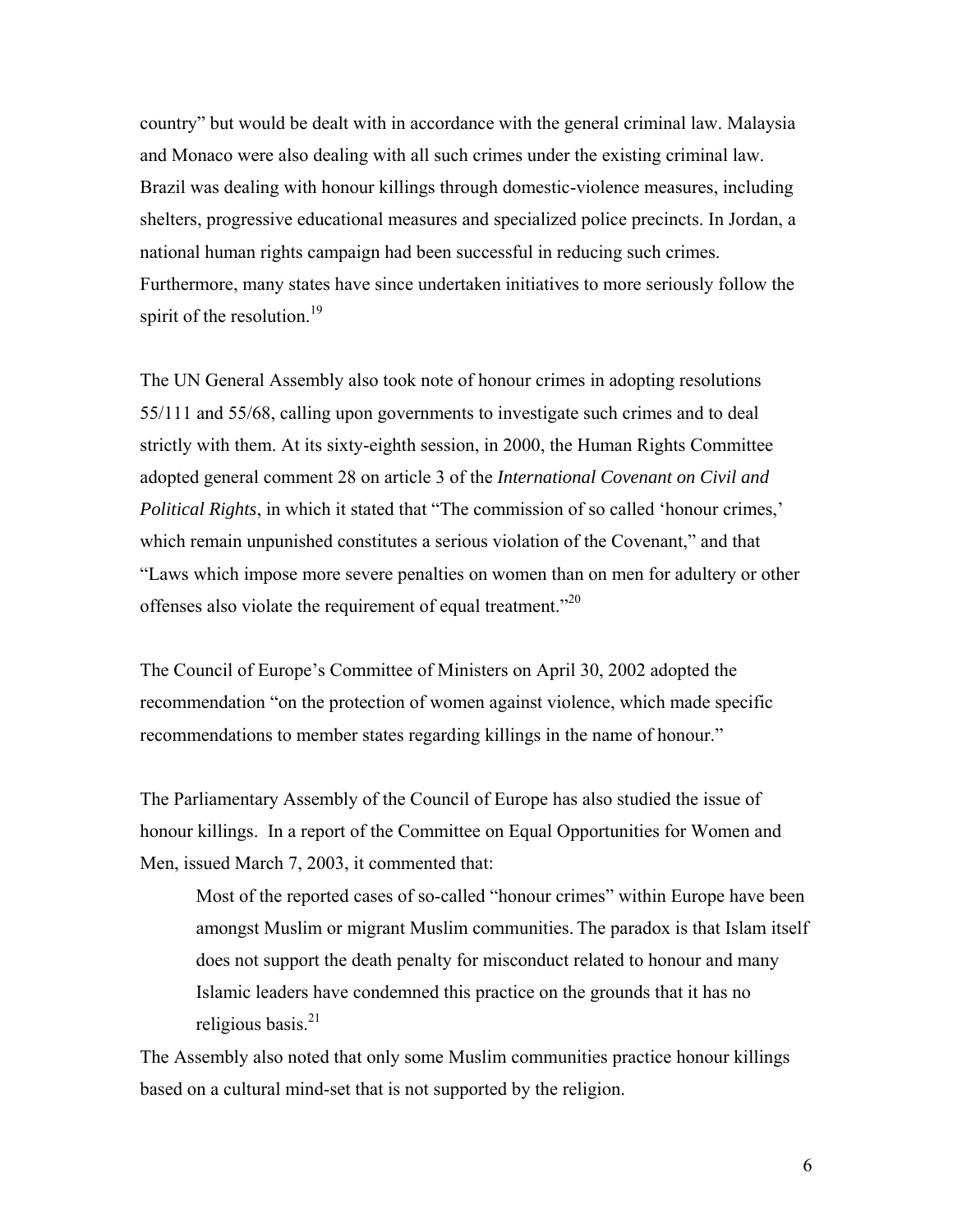The Assembly called on member States of the Council of Europe "to amend national asylum and immigration law in order to ensure that immigration policy acknowledges that a woman has the right to a residence permit or even to asylum in order to escape from so-called 'honour crimes' and is relieved of the threat of deportation or removal if there is, or has been, any actual threat of a 'crime of honour.'". It also requested member countries "to provide support to the victims of failed so-called 'honour crimes' and also to potential victims, including personal protection, legal aid and psychological rehabilitation."

Following some high-profile honour killings, a number of European countries have established action plans or strategies to prevent honour-based violence. Some examples in the United Kingdom are the 'Honour' Based Violence Strategy (2008) of the Association of Chiefs of Police Officers of England, Wales and Northern Ireland (ACPO); the Crown Prosecution Violence Against Women Strategy and Action Plan (2008); and the Home Office National Cross-Government Public Consultation Paper, "Together We Can End Violence Against Women and Girls" (2009).<sup>22</sup> Other European examples include Sweden's 2007 "Action plan for combating men's violence against women, violence and oppression in the name of honour and violence in same-sex relationships" and Denmark's 2007 "Strategy for Police Action Against Honour-Related Crime." $^{23}$ 

#### **3. Apparent Modern-Day Incidence in Canada**

The magnitude of honour killings in Canada is largely unknown but there are anecdotal reports about its occurrence. Such occurrences often relate to specific cultural communities where some immigrants to Canada had maintained cultural practices from their country of origin. With the appearance of such cases in Canada, it is important to understand the dynamics of honour killing, the risk to potential victims, and the characteristics of perpetrators. The following sections set out apparent incidents in Canada, gathered from reported criminal court cases, media reports and refugee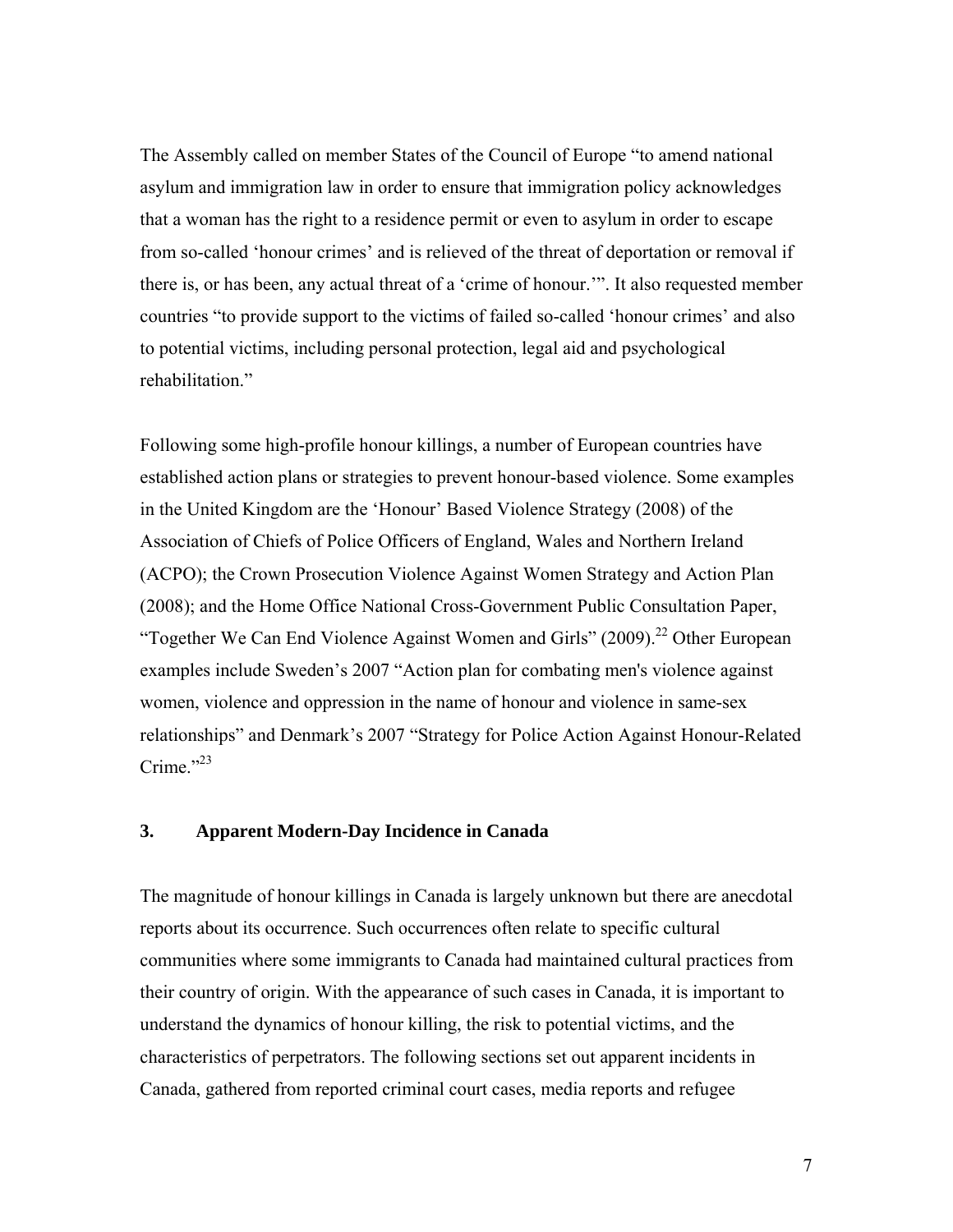decisions. According to these sources, there were at least a dozen killings that appear to have been committed in the name of "honour" in Canada in the decade between 1999 and 2009.

#### *3.1 Reported Cases*

There are a few criminal court cases in Canada that appear to involve fact patterns that suggest honour-based killings:

1) In June 2010, Kamikar Singh Dhillon pled guilty to second-degree murder in the killing of of his daughter-in-law, Amandeep Kaur Dhillon. On January 1, 2009, 22-yearold Amandeep was fatally stabbed in the basement of a Mississauga grocery store. Her father-in-law was also found at the scene of the crime with stab wounds which he claimed were caused by the victim. These were later found to have been self-inflicted and he was charged with first-degree murder. He was sentenced to life imprisonment with no chance of parole for 15 years. He told investigators he was justified in killing Amandeep because she was going to dishonour their family by leaving his son for another man.  $^{24}$ 

2) Also in June 2010, 57-year-old father, Muhammad Parvez, and his 26-year-old son, Waqas, pled guilty to second-degree murder death of 16-year-old Aqsa Parvez.<sup>25</sup> Aqsa's father and brother were charged with first-degree murder after she was found strangled in her family's Mississauga home in December 2007. Friends said that Aqsa was experiencing conflicts with her family due to her refusal to wear the hijab, the Islamic headscarf worn by some Muslim women. In order to spend less time at home she had been staying with another family who described her as a "typical" teenager trying to fit in. She was reportedly attempting to repair her strained relationship with her family prior to her killing. $26$ 

3) In May 2009, Hasibullah Sadiqi, 23, was convicted of two counts of first degree murder and was sentenced to life imprisonment with parole ineligibility for 25 years, for the murder of his sister, Khatera Sadiqi, 20, and her fiancé, Feroz Mangal, 23. The victims were gunned down on Sept. 19, 2006, in a car parked outside an Ottawa shopping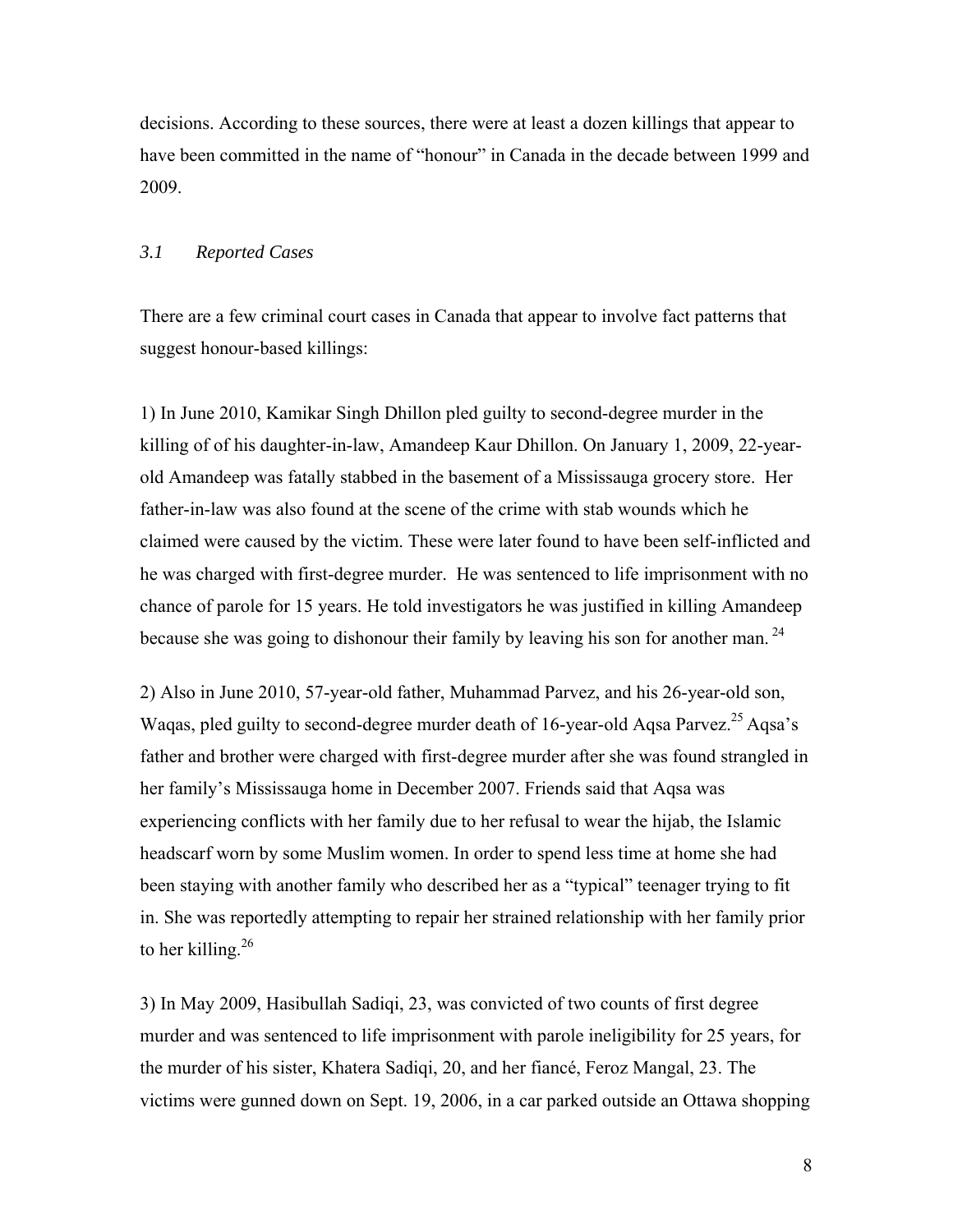plaza. The trio had been out for dinner and a movie with friends, and conversation turned to their father, from whom Ms. Sadiqi was estranged. The Sadiqi and Mangal families were both from Afghanistan but the Sadiqis are Tajik, while the Mangals are Pashtun. Hasibullah told the court he had wanted his sister to show greater respect for their father youth and became angry when Mr. Mangal did not support him on this point. The Crown argued it was an honour killing sparked by anger over the couple's engagement which was not authorized by the father.<sup>27</sup> To our knowledge, the case of Sadiqi was the first in Canada where the prosecution used the argument of honour killing to prove premeditation.

4) In January 2009, Mr. Dulay's application to reduce his term of parole ineligibility based on his change in attitude toward the cultural justification of the murders he committed was dismissed. In 1991, Kulvinder Dulay killed his younger sister, Kalwinder Dulay, her husband, Gurdawr Dulay and the man they lived with in Calgary, Mukesh Sharma. Mr. Dulay indicated that his family had disapproved of sister's marriage and that as the eldest son he was responsible for cleansing the family honour by killing them. He was convicted of two counts of first degree murder, for which he received the mandatory life sentence with parole ineligibility of 25 years, and one count of second degree murder, for which he got the mandatory life sentence with parole ineligibility for 18 years.<sup>28</sup>

5) In November 2009, Sugirthanraj Kailayapillai was sentenced to life imprisonment without parole eligibility for 14 years for the 2006 killing of his wife, Ms. Subramaniam, hanging her body in the garage and sending his four-year old daughter and his mother-inlaw to the garage to discover the body. The accused claimed that his wife was "of bad character" because she had developed a romantic relationship with someone with whom she worked. In their victim impact statements, the victim's mother and sister stated that:

…members of the Tamil community, a community that Ms. Sivanantham [the victim's sister] describes as holding, "some very rigid and traditional values and norms when it comes to women", have suggested that Ms. Subramanian was murdered because she was of bad character. This has brought shame to the family,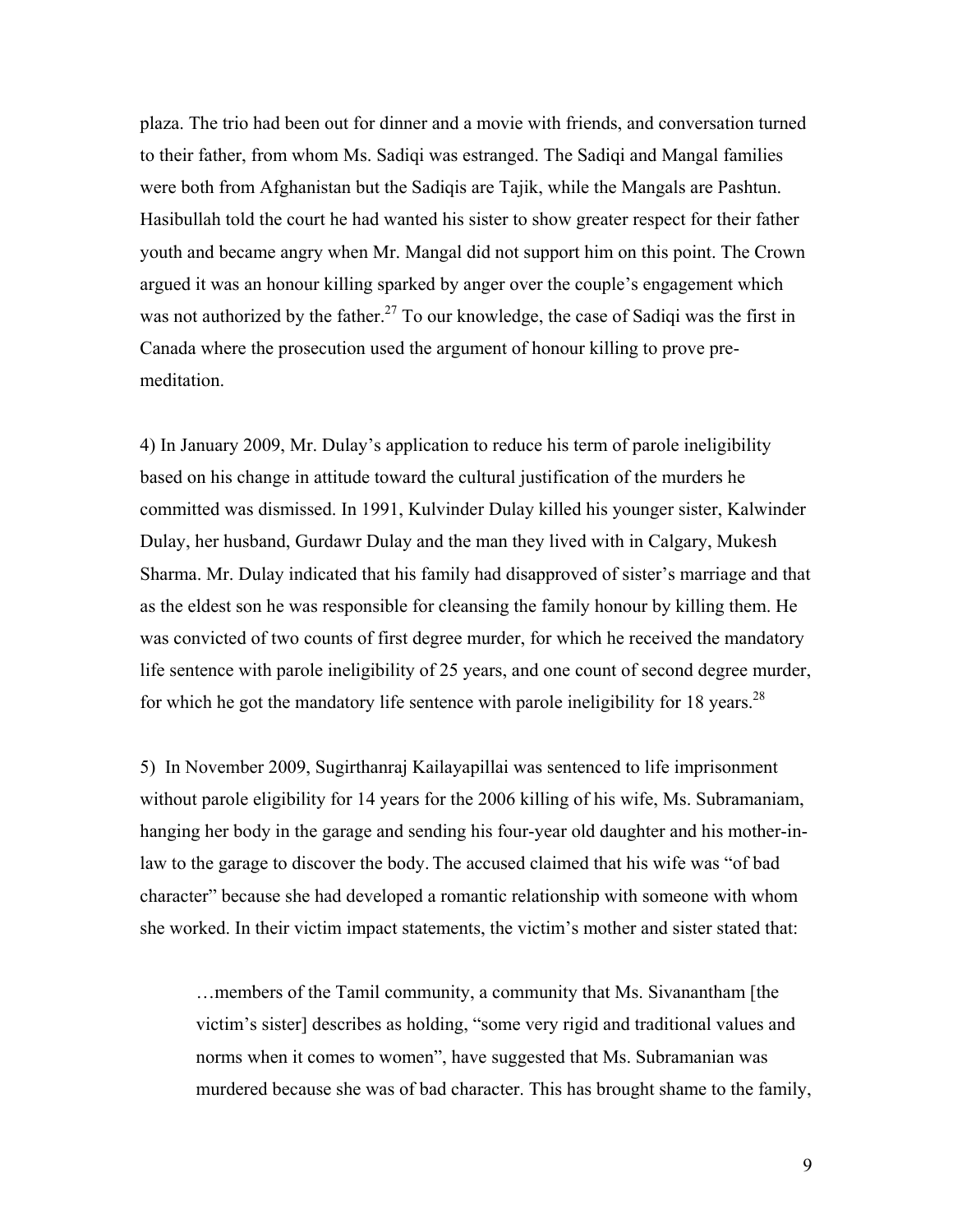and causes its members, particularly Kanagama [the victim's mother], to feel isolated from their community. They worry that Ms. Subramaniam's children will be ostracized.  $29$ 

6) In November 2007, the convictions against Muhammad Khan (the victim's father) and Fatima Khan (the victim's step-mother) were upheld on appeal. Mr. Khan was convicted in April 2004 of first-degree murder and sentenced to life imprisonment without parole for at least 25 years for the murder of his five-year-old daughter, Farah Khan, in their home in Toronto in 1999. His wife, Fatima Khan was convicted of second-degree murder and sentenced to life imprisonment without parole for at least 15 years in June 2004. On the day of the murder he allegedly chased the child around a coffee table in the living room of their basement apartment. He then caught her by the hair and legs and beat her with a rolling pin. Finally, he banged her head on the table, whereupon she died. Her father argued that he had to restore his honour because his daughter was the child of his first wife and another man.  $30<sup>30</sup>$ 

7) In November 2006, the Supreme Court of Canada refused an appeal from Adi Abdul Humaid of his conviction for first degree murder in the death of his wife in 1999.<sup>31</sup> Mr. Humaid claimed that his wife's insinuations of infidelity caused him to loose control because of the significance of female infidelity in Islamic religion and culture.

The Appeal court stated that:

The difficult problem, as I see it, is that the alleged beliefs which give the insult added gravity are premised on the notion that women are inferior to men and that violence against women is in some circumstances accepted, if not encouraged. These beliefs are antithetical to fundamental Canadian values, including gender equality. It is arguable that as a matter of criminal law policy, the "ordinary person" cannot be fixed with beliefs that are irreconcilable with fundamental Canadian values. Criminal law may simply not accept that a belief system which is contrary to those fundamental values should somehow provide the basis for a partial defence to murder.<sup>32</sup>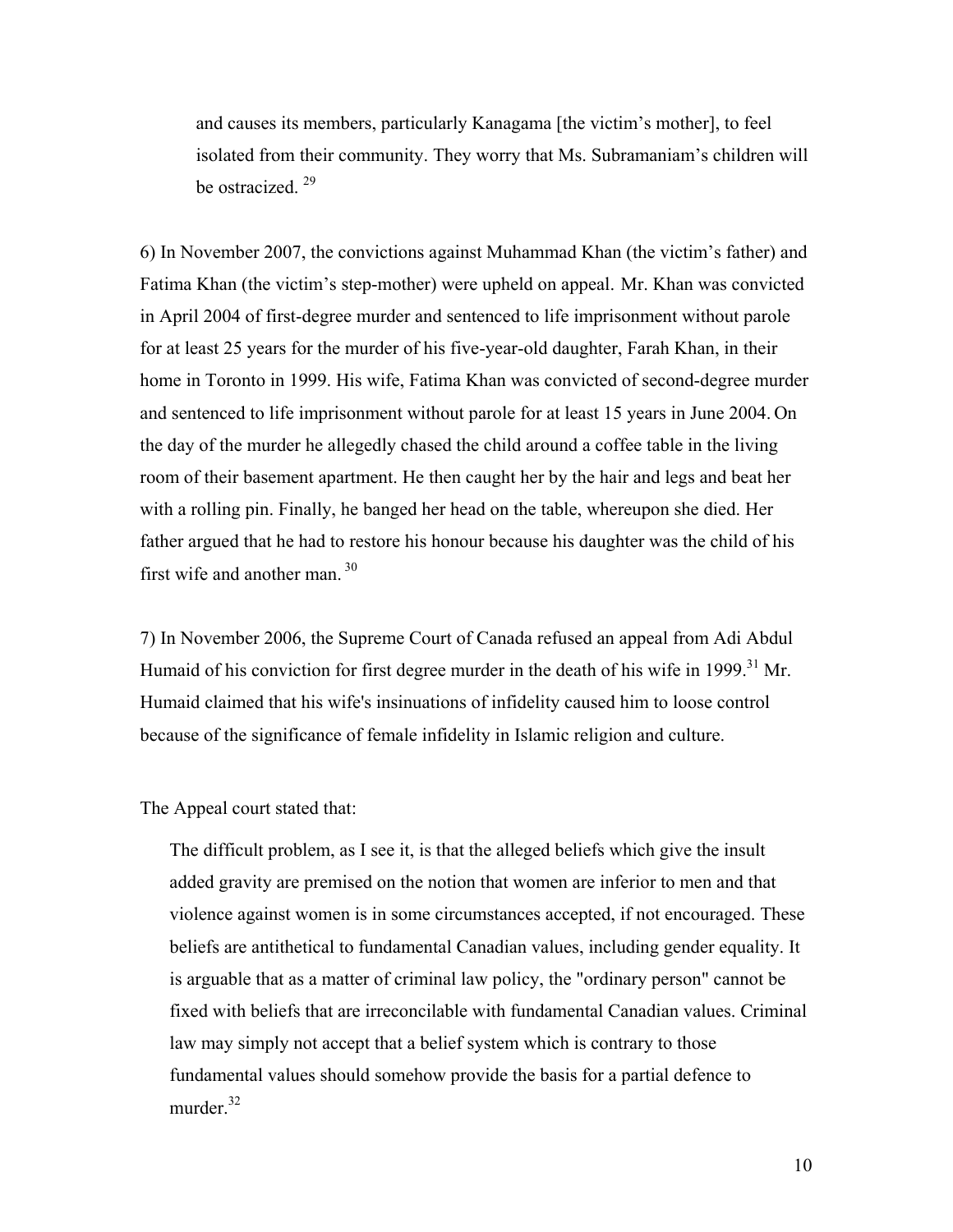The Court went on to find that "(p)rovocation does not shield an accused who has not lost self-control, but has instead acted out of a sense of revenge or a culturally driven sense of the appropriate response to someone else's misconduct."<sup>33</sup>

8) In March 2005, Rajinder Singh Atwal, originally from the Punjab region of India, was convicted of second-degree murder for killing his daughter Amandeep Atwal, who died of multiple stab wounds in 2003. He had claimed she had inflicted the wounds on herself, but the court heard that Mr. Atwal disapproved of the 17-year-old's love affair with a classmate. Amandeep's boyfriend, Todd MacIsaac, said the two carried on their romance in secret over a two-year period because she was forbidden to date. Mr. Atwal was convicted of second degree murder and sentenced to life imprisonment with no possibility of parole for 16 years. $34$ 

9) In February 2004, the 2002 conviction against Mr. Nahar for the second degree murder of his wife, was upheld. In 2001, Mr. Nahar fatally stabbed his wife, was charged with second degree murder and raised the defence of provocation on the grounds that her disrespect and defiant behaviour was inconsistent with the expectations of the Sikh community and brought shame upon his family. The victim, Kanwaljeet Kaur Nahar, allegedly smoked, consumed alcohol and socialized with other men. Mr. Nahar sought to prove that because of his cultural background, he was more vulnerable to being provoked to acts of violence against his wife than a person from a different cultural background. The defence failed at trial and on appeal.<sup>35</sup>

#### *3.2 Media Reports*

There have been a few other cases of alleged honour-based killings reported by media in Canada for which Canadian courts have not rendered decisions, including:

1) In June 2009, Rona Amir Mohammad, 50, who appears to be the first wife of Mohammad Shafia, and three of her husband's daughters by the second wife, Zainab, 19;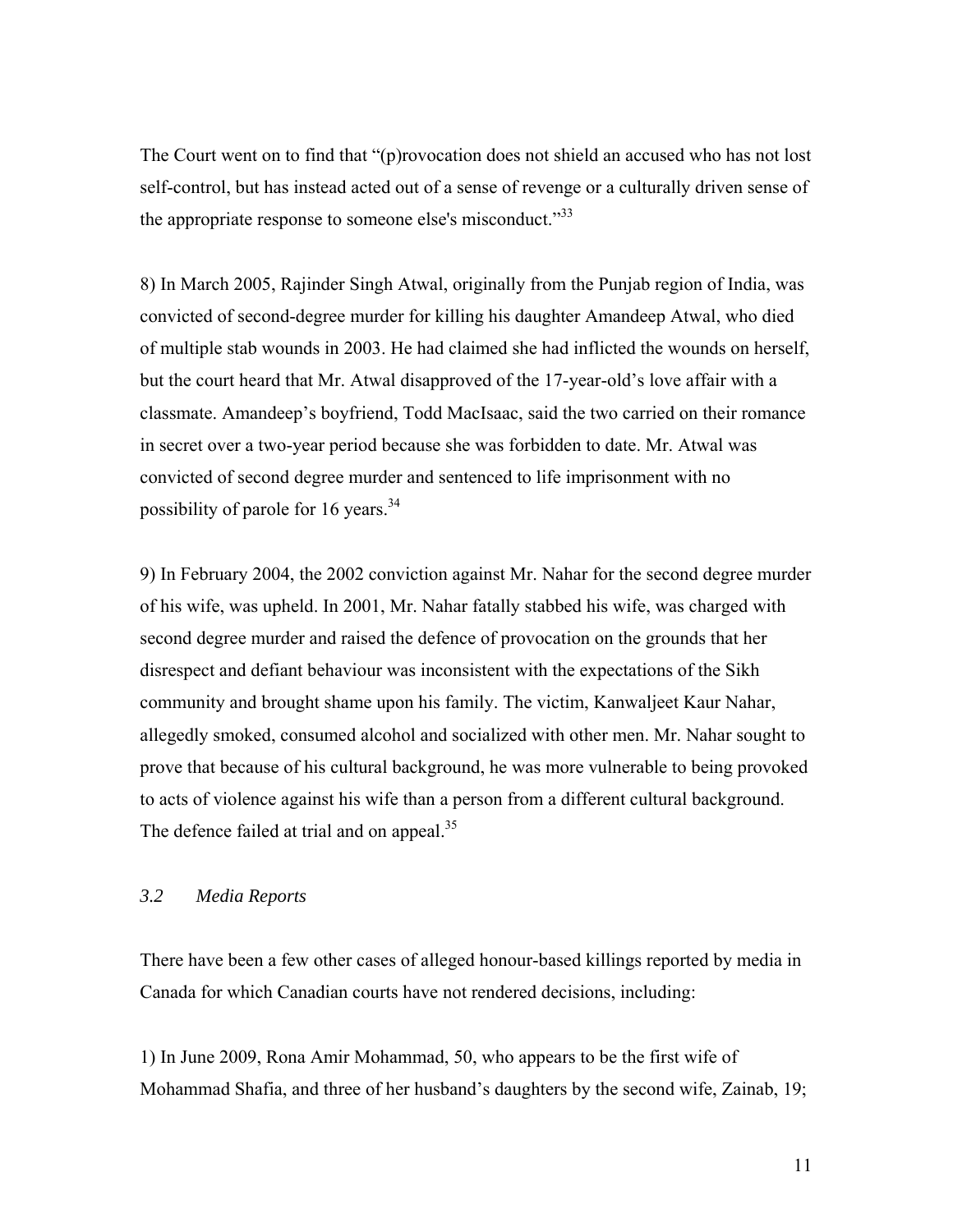Sahari, 17; and Geeti, 13, were found dead in a submerged car in the Rideau Canal near Kingston. The Shafia family was originally from Kabul, Afghanistan, and had lived in Dubai, in the United Arab Emirates, for 15 years, prior to immigrating to Canada in 2007.36 On July 23, 2009. Mr. Shafia, 56, his second wife, Tooba Mohammad Yahya, 39, and his son Hamed Shafia, 18, were arrested on charges of four counts of first-degree murder and conspiracy to commit murder in the deaths of Mr. Shafia's three daughters and first wife. The trial date is set for early 2011. As noted above, members of Rona's family in Europe have claimed that the deaths were "honour killings". The media reported claims that Rona was seeking a divorce because her husband was abusive. It has also been reported that Zainab's father was angry about her relationship with a Pakistani boy.

2) In June 2000, Jaswinder Kaur Sidhu a young woman of Indo-Canadian descent secretly met and married her true love while visiting India. This marriage was deemed to have brought dishonour to the family because the man she married came from an unsuitable background. As a result, she was murdered in India by one of her relatives to restore honour to the family. Eleven people, including her uncle, a police inspector and the leader of a local gang, were arrested in India in connection with her case.<sup>37</sup>

#### *3.3 Canadian Refugee Determination Cases*

Canadian courts have also had occasion to analyze the phenomenon of honour-based killings in the context of refugee protection law, in connection with incidents of honour killings occurring outside of Canada. In 1993, Canada was the first country in the world to adopt gender persecution guidelines that assist in recognizing gender-based violence as a form of persecution for refugee status purposes.<sup>38</sup>

Women who have a well-founded fear of persecution because of their gender are eligible for protection in Canada if the state authorities in their country of nationality are unwilling or unable to provide sufficient protection and the woman does not have a viable internal flight alternative in the country. There is no need for a woman to have suffered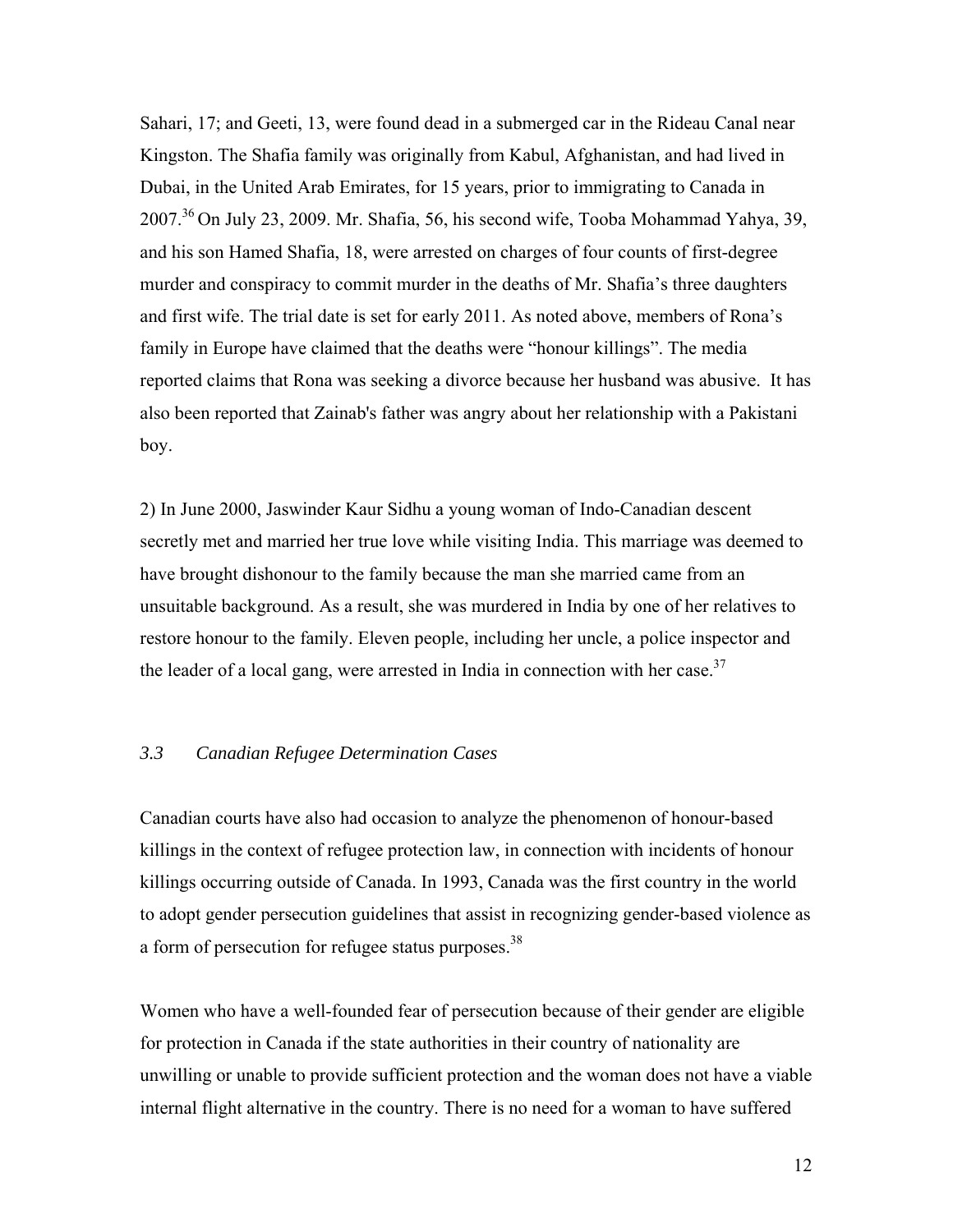domestic abuse in the past in order to secure protection in Canada. The assessment of the well-foundedness of the fear is a forward looking assessment – namely, if the woman were to be returned to her country of nationality or last permanent residence, does she have a well-founded fear of persecution because of her gender?

There are many decisions by the Refugee Protection Division, the Pre-Removal Risk Assessment officers and the Federal Court that recognize that a risk of becoming a victim of an honour killing can give rise to a claim for protection as a Convention Refugee or as a Protected Person in Canada. A few are set out below.

#### 1) *Tabassum* v. *Canada*, 2009 FC 1185

The applicant was a 44 year old citizen from Pakistan. The applicant submitted that since March 2006 her husband and his family had declared the applicant to be a source of shame and dishonour to their family by her act of touching other men's hair in the course of her employment. They are also alleged to have become erroneously convinced that she was living with another man in Canada when a male guest of the applicant answered the phone at her apartment. The applicant alleged that if she were returned to Pakistan, she would be subject to an "honour killing" at the hands of her husband's family. The Court overturned the decision of the pre-removal risk assessment (PRRA) officer to refuse the refugee application on the grounds that the officer had made unreasonable findings of fact with respect to the threats against the applicant because the objective country evidence showed that the Government of Pakistan was not able to provide adequate state protection against "honour killings." For instance, the U.S. Department of State reports 1,200 to 1,500 honour killings took place in Pakistan in 2007, notwithstanding Government efforts to protect women.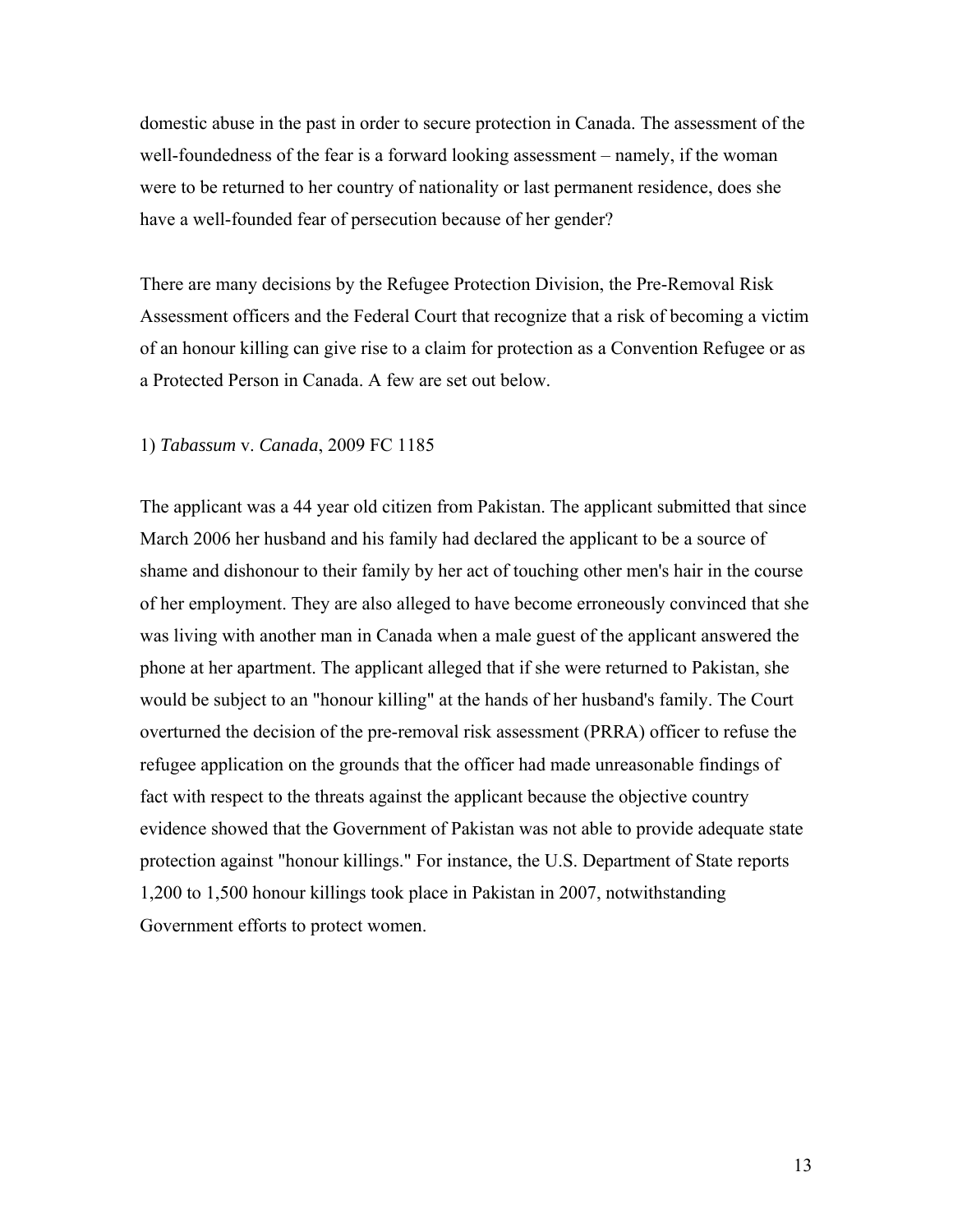#### 2) *Jabbour* v. *Canada*, 2009 FC 831

The applicants applied for judicial review of the dismissal of their claim for refugee protection. The principal applicant, Ms. Samah Amun, was a divorced Muslim Palestinian who was married to the applicant Shadi Jabbour, a Christian Palestinian. Both Ms. Amun and Mr. Jabbour were citizens of Israel. Ms. Amun was assaulted by two of her brothers when she requested permission to marry Mr. Jabbour, and a third brother threatened to kill Mr. Jabbour if she married him. The applicants were harassed and were the targets of vandalism, but were told if they could not identify the perpetrators the Israeli police could do nothing. The applicants fled Israel out of fear Ms. Amun's brothers would kill her. The Panel rejected their application but on judicial review the Court found that there was evidence before the Panel that raised questions about the effectiveness of police protection in Israel in relation to the threat of an honour killing of a Muslim woman. The matter was therefore sent back for re-determination by a different panel.

#### 3) *Erdogu* v. *Canada*, 2008 FC 407

The applicant claimed she would be at risk if she were removed to Turkey because her father had threatened to kill her after learning of her pre-marital affair with her former boyfriend. She gave evidence from her family members, a neighbour and a psychiatric report. The pre-removal risk assessment (PRRA) Officer did not dispute that the applicant faced the risk of a possible honour killing, but chose to assign greater weight to the documentary evidence, particularly that protection was available to women who were subjected to violence. The PRRA Officer's decision did not refer to the portions of the documentary evidence that corroborated the reality of honour killings in Turkey and the fact that the government's efforts had not completely addressed the issue of effective protection for women. The application was allowed.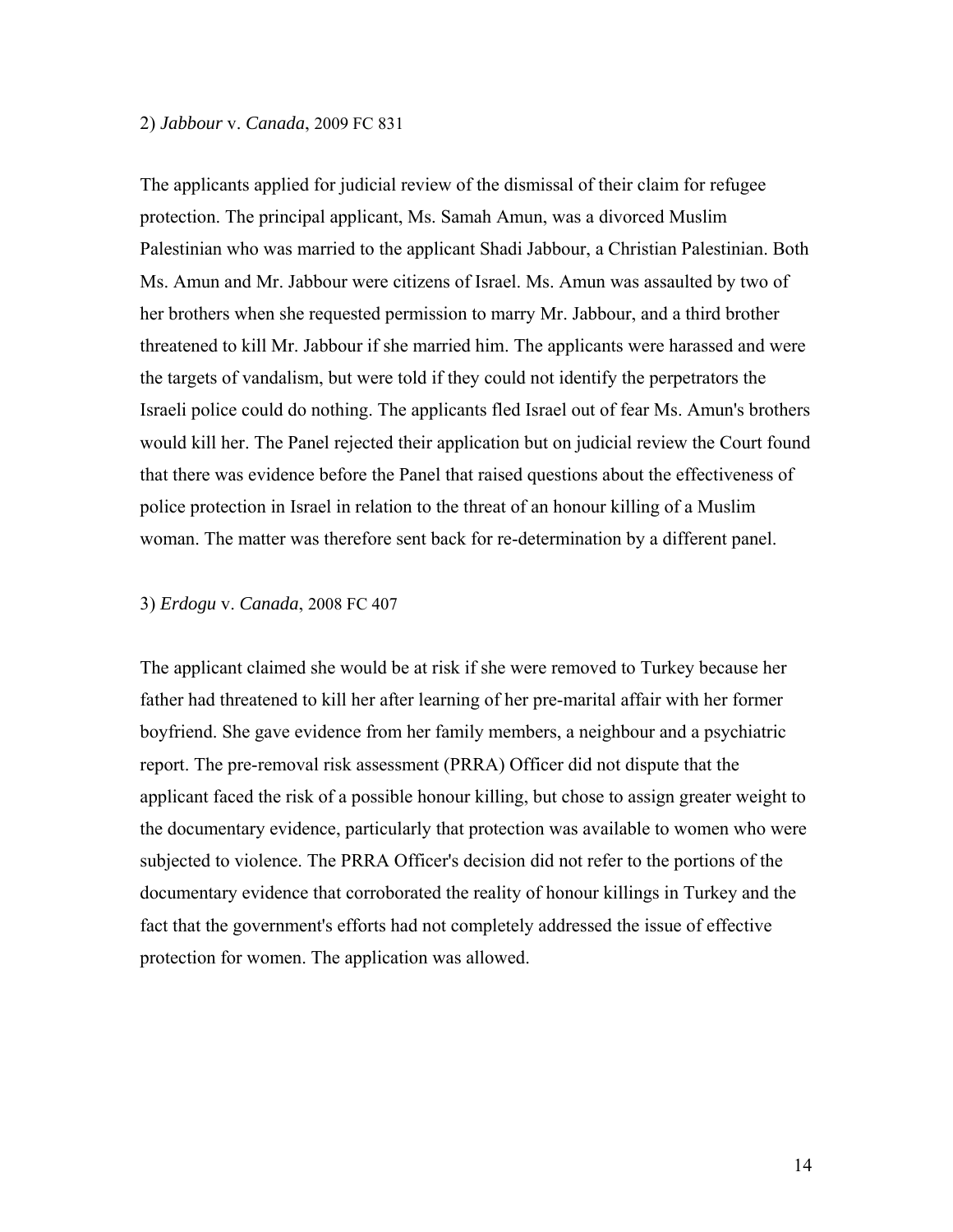#### 4) *Qalawi* v. *Canada,* [2007] F.C.J. No. 904

Amjad Qalawi, a Jordanian citizen, sought refugee protection in Canada based upon his fear that members of a rival family wanted to kill him for having an illicit relationship with one of their female relatives. The Board had rejected Qalawi's application on the grounds that the family did not fit the profile of one whose members would be involved in an honour killing. The Board also did not accept that Qalawi would be killed because he had entered into an agreement with the family to marry the female relative in question. The application for judicial review was allowed. The judge found that the Board overlooked documentary evidence that honour killings are not limited to rural, poor families, and evidence that honour killings can be carried out even after pledges were signed by male family members promising not to harm errant individuals.

#### 5) *Syed* v. *Canada*, [2005] F.C.J. No. 1710

Three members of a Pakistani family – a mother and her two sons – sought refugee protection. One of the sons had been involved with a girl whose family then killed her, beat him, and issued a fatwa against his entire family. The Board accepted this evidence. The claim of the son who was beaten was accepted, but the claims of his family were rejected. The application for judicial review was allowed. The Board had accepted evidence that the entire family were targets of the fatwa. The judge ruled that the Board overlooked other documentary evidence that suggested the mother and son were at risk if they returned to Pakistan.

#### 6) *I.F.X. (Re)* [2000] CDD No. 166

A 24-year old Roman Catholic, Arab-Israeli woman was granted refugee protection on the basis of her fear of becoming the victim of an honour killing in Israel. The claimant had been forced to marry her first cousin at the age of fourteen and was treated badly by her in-laws. After arriving in Canada, her husband left her. She then started dating a Canadian landed immigrant and became pregnant. She feared that she would become the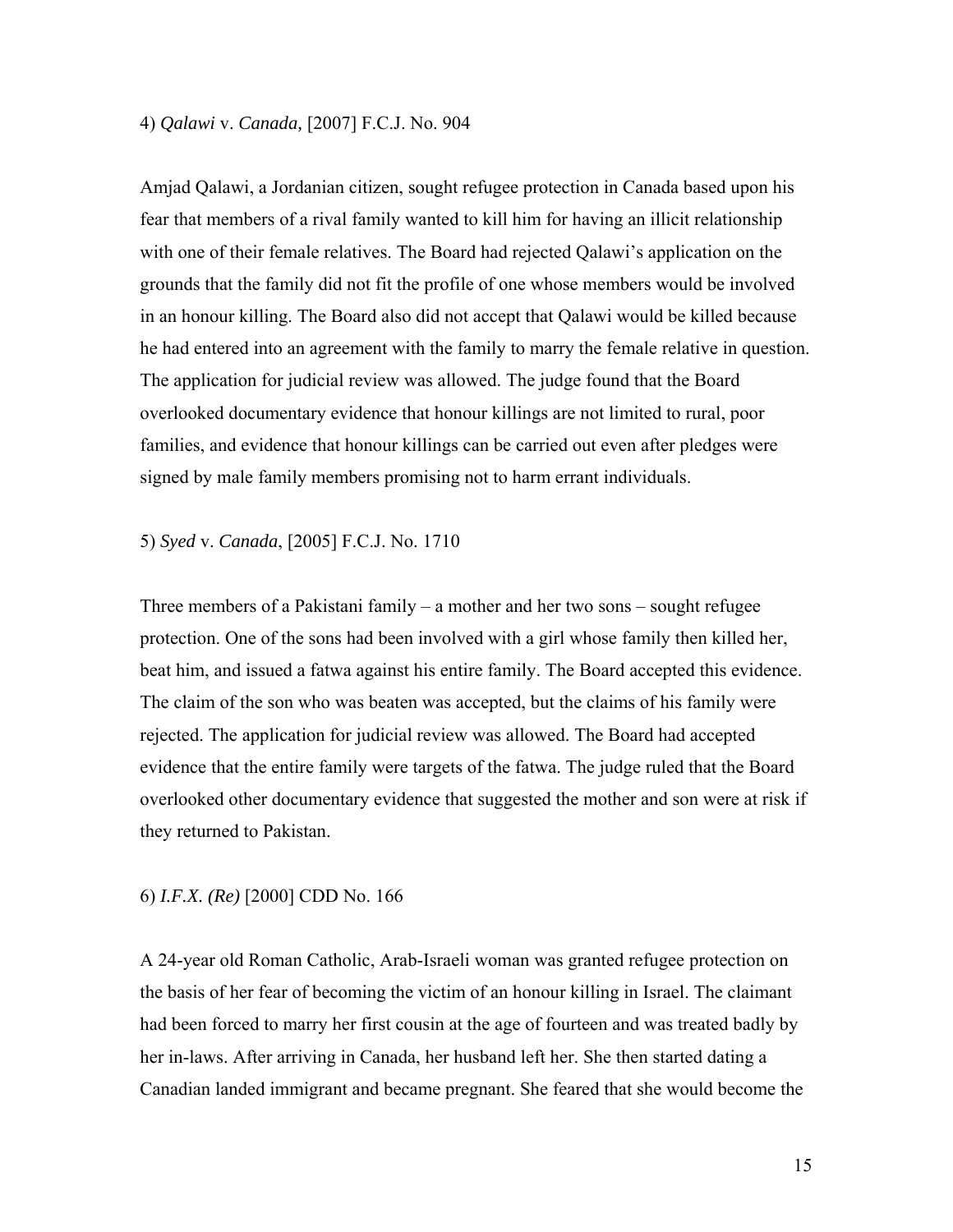victim of an honour killing if she were returned to Israel and her family discovered her extra-marital relationship. There was significant evidence of honour killings among Arab Israelis, and also evidence that despite the efforts of the central Israeli government to curb this type of violence, the government was unable to protect women like the claimant. The panel considered the husband's penchant for violence against his wife and found that there existed more than a mere possibility of persecution for the claimant if she were removed from Canada.

#### **4. Historical Context - Origins of Honour Killing**

Honour killings have been known since ancient Roman times, when the *pater familias*, or senior male within a household, retained the right to kill an unmarried but sexually active daughter or an adulterous wife.<sup>39</sup> Honour-based crimes were known in medieval Europe where early Jewish law mandated death by stoning for an adulterous wife and her partner.<sup>40</sup> Today the practice is most commonly associated with regions in North Africa and the Middle East.

Sharif Kanaana, professor of anthropology at Birzeit University states that honour killing is "a complicated issue that cuts deep into the history of Arab society." He further observes:

What the men of the family, clan, or tribe seek control of in a patrilineal society is reproductive power. Women for the tribe were considered a factory for making men. The honor killing is not a means to control sexual power or behavior. What's behind it is the issue of fertility, or reproductive power.<sup>41</sup>

Historically, in some Arab countries under Ottoman rule, a killer would "sprinkle his victim's blood on his clothes and parade through the streets displaying the bloody murder weapon… to increase his honour," thereby attracting community respect rather than condemnation for taking a life. 42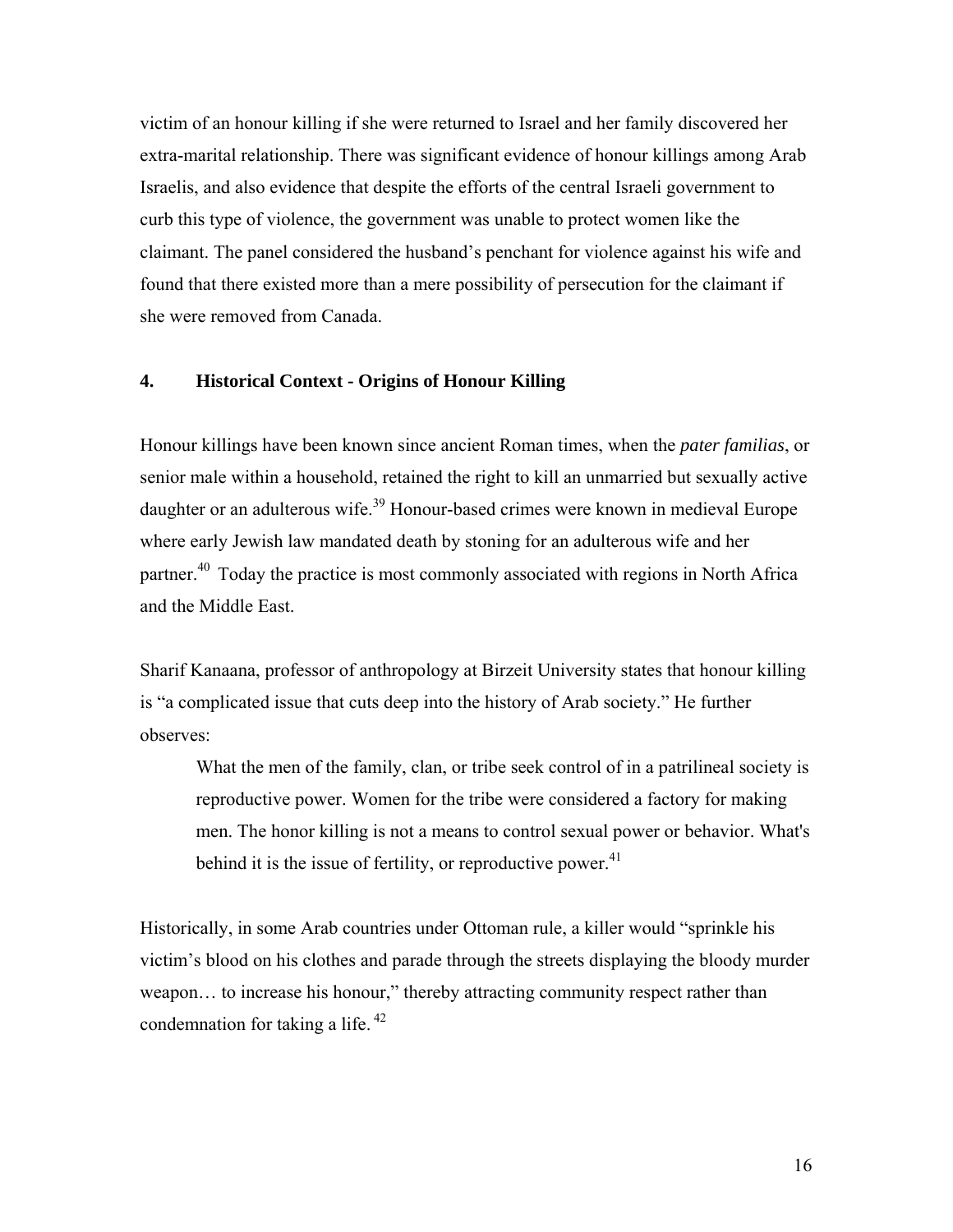It is not necessary that the victim actually transgress any behavioural norms, as an Amnesty International statement notes:

The mere perception that a woman has contravened the code of sexual behavior damages honor. The regime of honor is unforgiving: women on whom suspicion has fallen are not given an opportunity to defend themselves, and family members have no socially acceptable alternative but to remove the stain on their honor by attacking the woman.<sup>43</sup>

This can be explained on the basis of the feudal and cultural mind-sets. In the perpetrators' faulty vision, "It is better to eliminate the suspect before the matter blows out of proportion and the talk spreads to the community," even where the suspicion is groundless.44

## **5. Honour Killing - Worldwide**

The notions of honour and shame and their use as justification for violence and killing is not unique to any one culture or religion.<sup>45</sup> Indeed, honour and honour-based violence are reflected in historical events in many countries, and in many works of literature.

For instance, duelling was a key practice through which claims of masculine honour were made, maintained and understood in Western societies.<sup>46</sup> In France, Le Cid told the story of a man insulted by a slap across the face, who asked his son to defend his honour in a duel. In Canada, duelling continued into the late 1800s.<sup>47</sup>

In Britain, for example, the fifth wife of Henry VIII was beheaded based on allegations of adultery. In British literature, Shakespeare's Desdemona was killed over allegations of infidelity, and Romeo and Juliet tracked an ancient family feud over honour. King Arthur and the Knights of the Round Table centred on notions of honour. The premise of the Three Musketeers was the King's guards avenging the betrayal of the king by Cardinal Richelieu.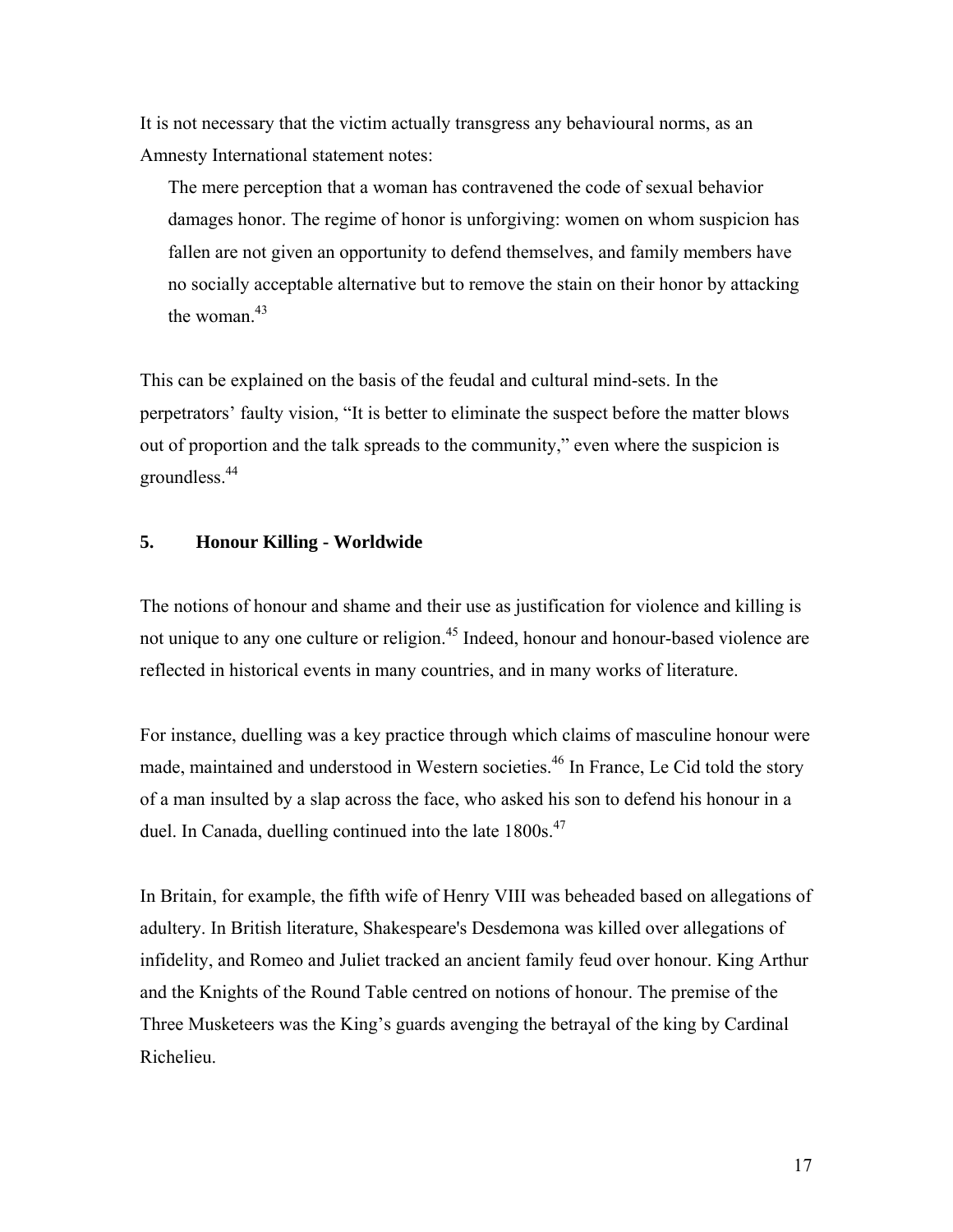Similar notions can be traced in Latin American societies. In Brazil and parts of Latin America, machismo is often described as a code of honour. In the early times of Peru, the laws of the Incas permitted husbands to starve their wives to death as punishment for committing an adulterous act. Aztec laws resulted in death by stoning or strangulation for female adultery during the early times of Mexico.<sup>48</sup>

Several great wars started over honour. Likely the clearest of these was the Trojan War, which began over the honour of Helen. Her father required that all her suitors defend his choice for her marriage, thereby setting all of Greece against Troy.

In Ancient Roman times, the senior male within a household retained the right to kill a related woman if she was engaged in pre-marital or extra-marital relations.<sup>49</sup> According to Blackstone, the Roman law justified homicide "when committed in defence of the chastity either of oneself or relations".<sup>50</sup>

Honour-based violence<sup>51</sup> can be between men only, and sometimes involves women as collaborators. However, it appears to be perpetrated almost exclusively by men against women and children whom they consider to "belong" to them. It generally appears in the following sets of circumstances:

- Adultery
- Pre-marital sex or having a child out of wedlock (although honour may be restored through a "shotgun wedding")
- Disobeying parents, or
- Patriotism/Personal Insult/Defaulting on Monetary Debts (typically between men).

Honour is expressed in many other terms, including "vengeance," "avenging," "saving face," etc. However, it is notable that honour-based killings in most Arab and South Asian countries are perpetrated against daughters, sisters or nieces and not against wives. The reason may relate to the distinction between dishonouring as "collective" injury as opposed to dishonouring as "individual" injury.52 In community-based honour systems, a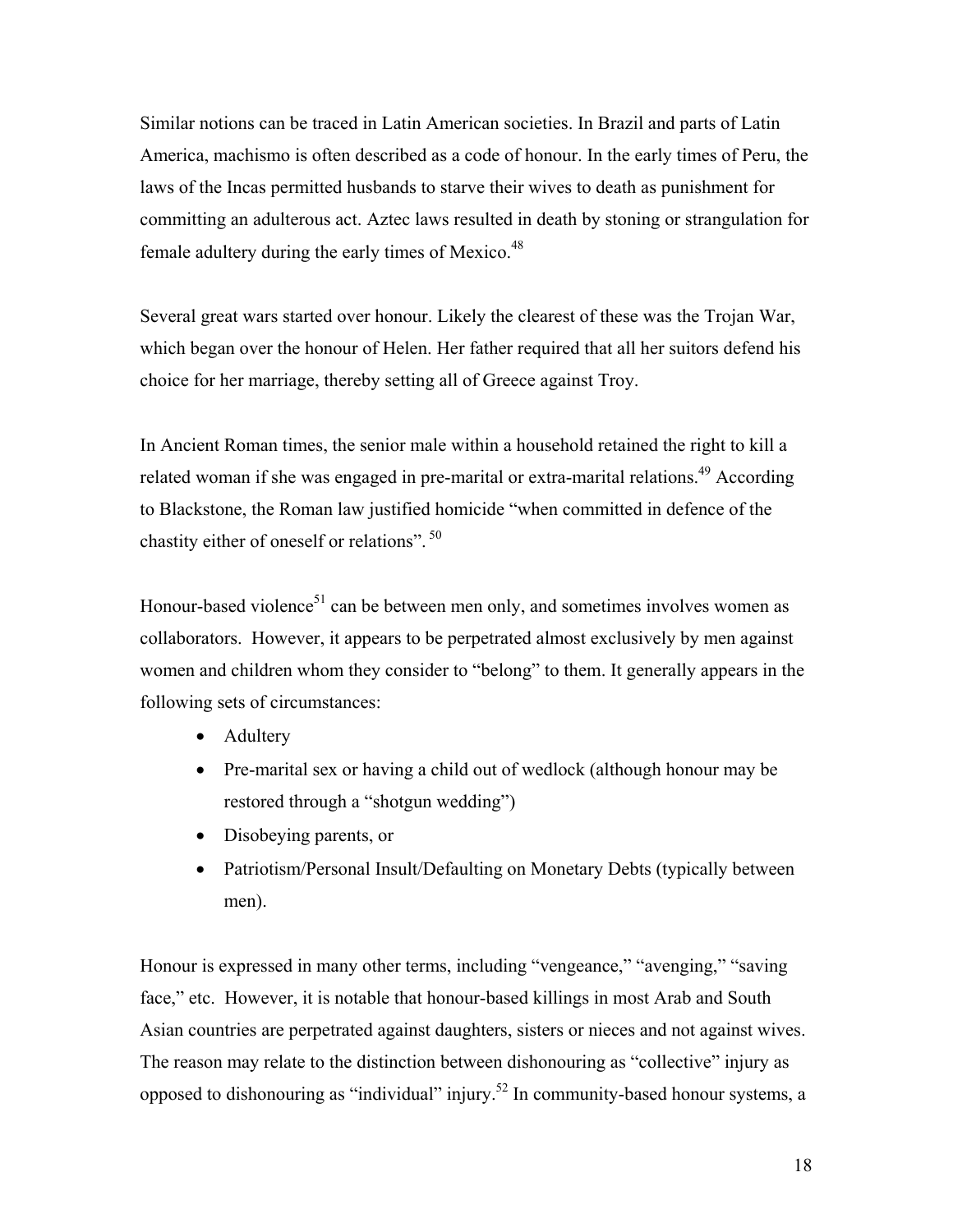husband's feelings of jealousy, which could be classified as individual hurt pride or honour, are not generally viewed as sufficient grounds for murder. However, the transgressions of a wife can cause a collective injury to her family of origin, which is ultimately responsible for punishing her. $53$ 

One author speculates that the concepts of "honour" and "shame" can be found in modern Western forms of intimate-partner violence, noting that the notion of honour in such cases is highly individualized and based on the abuser's personal code of behaviour imposed upon the victim.<sup>54</sup>

As one author notes:

Among the most interesting findings reported by social scientists is the fact that men and women stand in a markedly different relationship to the whole system of allotting honor in "cultures of honor." For example, one observation that has been made recurrently is that men are the only possible sources, or active generators (agents), of honor. The only active effect that women can have on honor, in those cultures in which this is a central value, is to destroy it. But women do have that power: they can destroy the honor of the males in their household. The culturally defined symbol system through which women in patriarchies bring honor or dishonor to men is the world of sex -- that is, female sexual behavior. In this value system, which is both absurd from any rational standpoint and highly dangerous to the continued survival of our species given its effect of stimulating male violence, men delegate to women the power to bring dishonor on men. That is, men put their honor in the hands of 'their' women."<sup>55</sup>

Another author has contrasted cultures of honour with cultures of law:

One can contrast cultures of honour with cultures of law. From the viewpoint of anthropology, cultures of honour typically appear among nomadic peoples and herdsmen who carry their most valuable property with them and risk having it stolen, without having recourse to law enforcement or government. In this situation, inspiring fear forms a better strategy than promoting friendship; and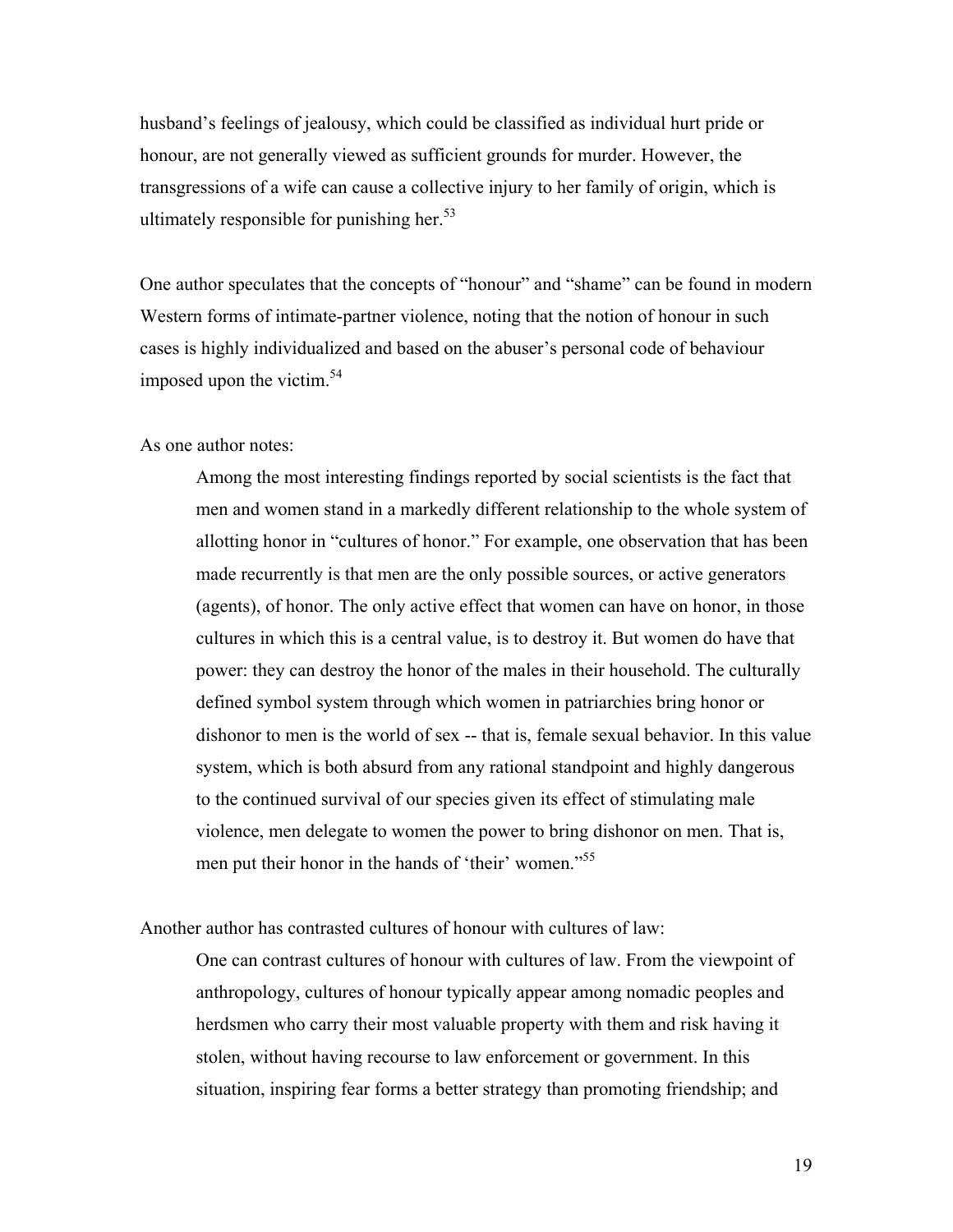cultivating a reputation for swift and disproportionate revenge increases the safety of your person and property. Thinkers ranging from Montesquieu to Steven Pinker have remarked upon the mindset needed for a culture of honour.

Cultures of honour therefore appear amongst Bedouins, Scottish and English herdsmen of the Border country, and many similar peoples, who have little allegiance to a national government; among cowboys, frontiersmen, and ranchers of the American West, where official law-enforcement often remained out of reach, as famously celebrated in Western movies; and among aristocrats, who enjoy hereditary privileges that put them beyond the reach of general laws. Cultures of honour also flourish in criminal underworlds and gangs, whose members carry large amounts of cash and contraband and cannot complain to the law if it is stolen. …

Once a culture of honour exists, it is difficult for its members to make the transition to a culture of law; this requires that people become willing to back down and refuse to immediately retaliate, and from the viewpoint of the culture of honour this appears as a weak and unwise act. <sup>56</sup>

#### **6. Honour Killing - In Countries with Islamic Law**

In many Arab countries, the practice of honour killing dates back to pre-Islamic times when Arab settlers occupied a region adjacent to Sindh, known as Baluchistan (in Pakistan).<sup>57</sup> These Arab settlers had patriarchal traditions such as live burials of newly born daughters. Such traditions trace back to the earliest historic times of Ancient Babylon, where the predominant view was that a woman's virginity belonged to her family.58

There is no mention of honour killing in the Quran or Hadiths. Honour killing, in Islamic definitions, refers specifically to extra-legal punishment by the family against a woman, and is forbidden by the Sharia (Islamic law). Religious authorities disagree with extra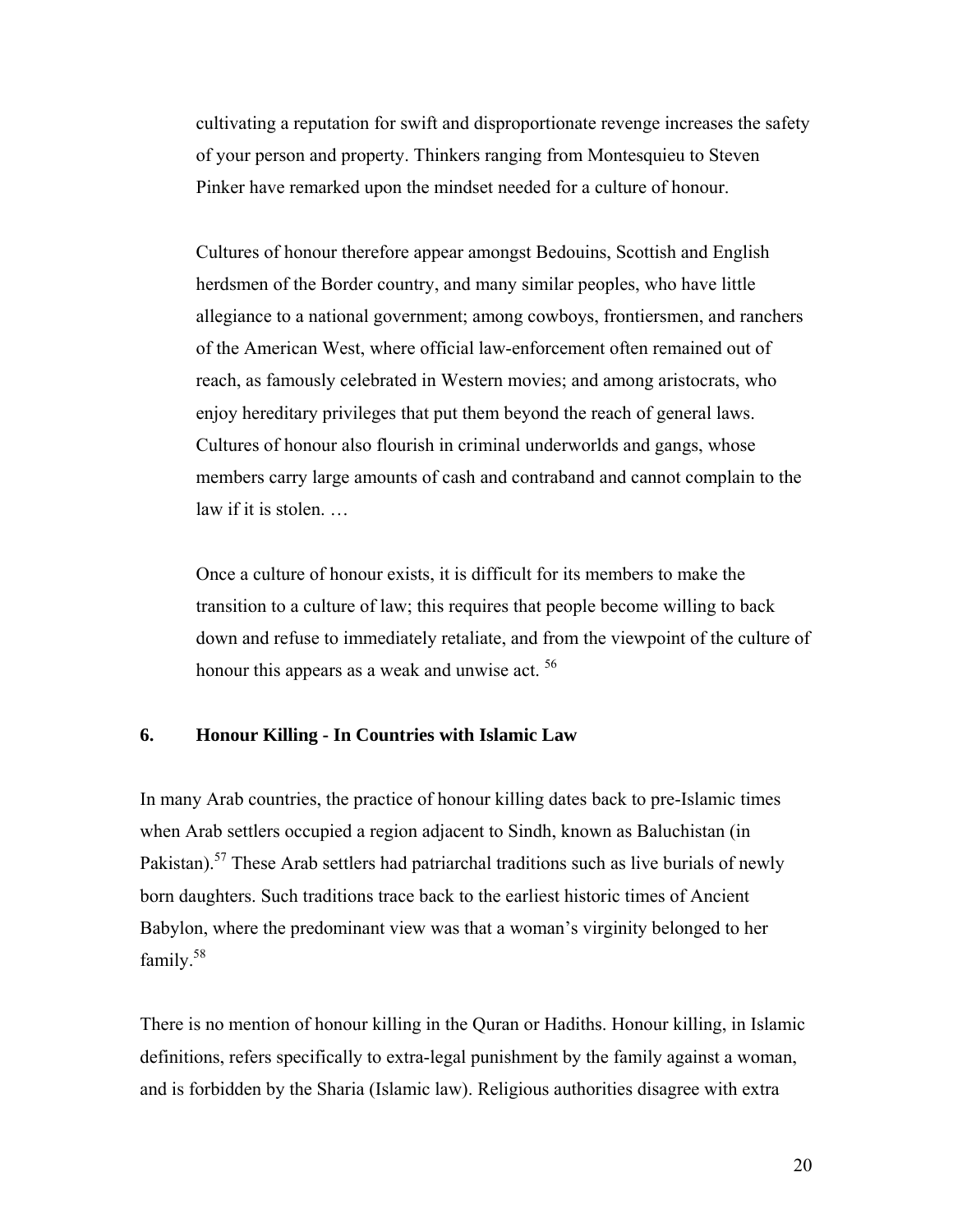punishments such as honour killing and prohibit it, so the practice of it is a cultural and not a religious issue. However, since Islam has influence over vast numbers of Muslims in many countries and from many cultures, some use Islam to justify honour killing even though there is no support for honour killing in Islam.

Traditional interpretations of Islamic law (or Sharia) prescribe severe punishments for *zina*, or extramarital sex, by both men and women. This is, however, not a new practice; it has been around since ancient times and is common practice in other religions and cultures as well. Under Islamic law, premarital sex could be punished by up to 100 lashes, while adultery is punishable by lethal stoning. The act must, however, be attested by at least four Muslim male witnesses of good character. Punishments are reserved to the legal authorities, and false accusations are themselves punished severely.

The execution of the Saudi Arabian princess Misha'al is an example of an honour killing in which the execution did not follow any Islamic religious court proceeding but was ordered directly by her grandfather after she admitted adultery.<sup>59</sup>

Interpretations of these rules vary. Some Arabs regard it as their right under both tradition and Sharia (by the process of al-urf), though this contradicts the views of the vast majority of Islamic scholars (*fuqaha*). Ayatollah Ali Khamenei of Iran has condemned the practice as "un-Islamic", though punishment under Iranian law remains lenient for those who commit honour-based killings.

In Indonesia, generally believed to be the country with the largest Muslim population, honour killings are unknown, as is the case in parts of West Africa with majority-Muslim populations and in many other Islamic countries such as Bangladesh. According to Sheikh Atiyyah Saqr, former head of the al-Azhar University Fatwa Committee:

Like all other religions, Islam strictly prohibits murder and killing without legal justification. Allah, Most High, says, "Whoso slayeth a believer of set purpose, his reward is Hell for ever. Allah is wroth against him and He hath cursed him and prepared for him an awful doom." (An-Nisa': 93) The so-called "honor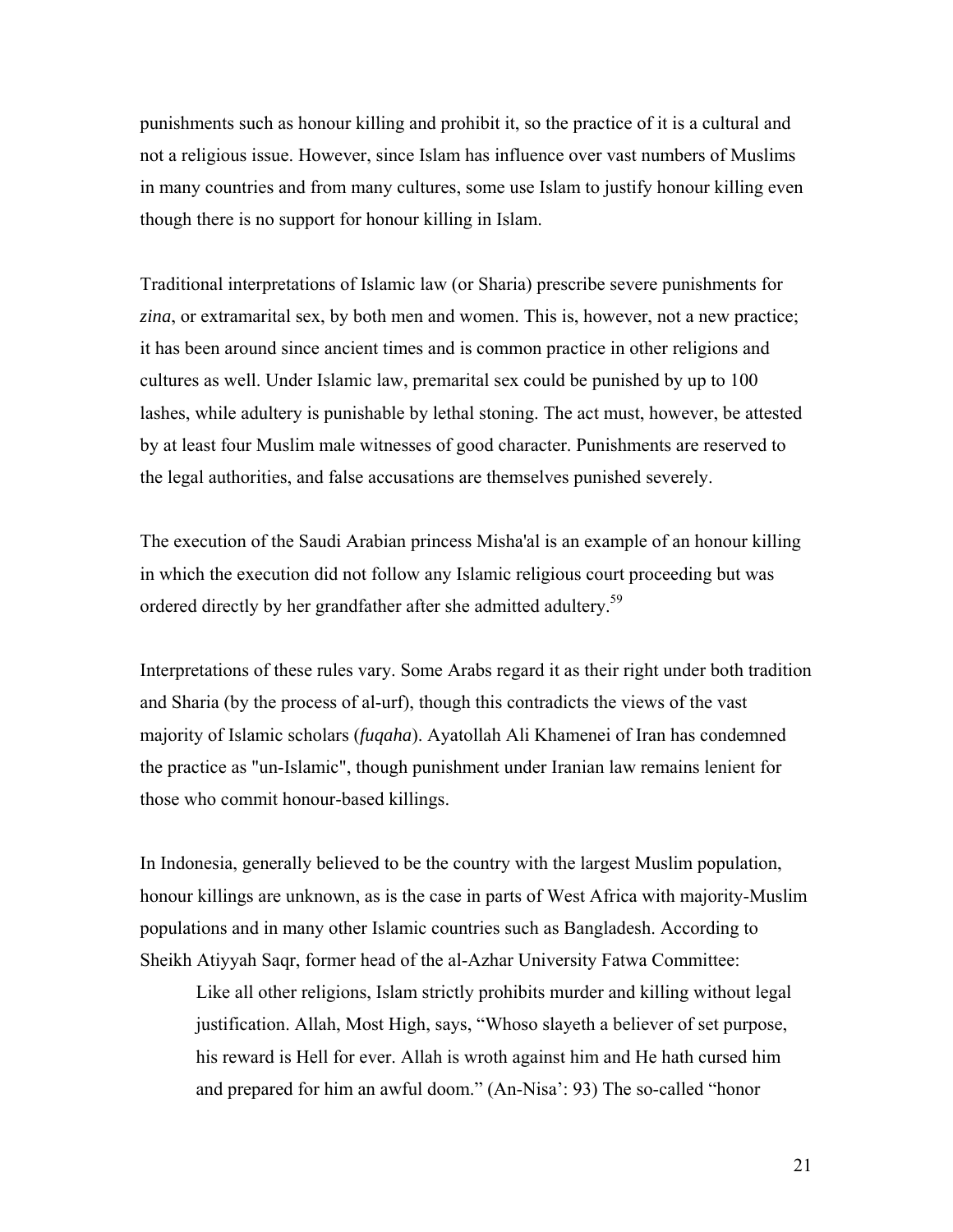killing" is based on ignorance and disregard of morals and laws, which cannot be abolished except by disciplinary punishments. $60$ 

#### **7. The Psyche of the Honour Killer**

Male empowerment has existed for ages as it is rooted deeply in most societies of the world. Men from traditional cultural backgrounds followed the principle of "male dominance," viewing women in their traditional domestic roles. With advancements, women are obtaining equal rights and are assuming important roles in societies of developed countries and in a number of developing nations. With world-wide migration, there is growing concern among men, originating from traditional cultural backgrounds, that in alien lands "their" women may get "tainted" by the surrounding dominant culture. In order to avoid this, they may become exceedingly strict about religion, assume aggressive attitudes, and at times resort to violence. Perpetual anxiety and hypervigilance becomes predominant in the psyche of these men. Men who are socially deprived and economically constrained may tend to develop "narcissistic enjoyment" by exercising power over women who are either their daughters or their wives.

Evolutionary theories may help to explain why honour killings occur. Paternal certainty has always been of great importance to males willing to make investments in offspring thought to be their own. Therefore, while females are certain of their parentage, males may have to resort to aggression to overcome threats to safeguard their paternal certainty. Many cultures have acknowledged this importance through social norms protective of male exclusivity in sexual relations and patriarchal laws against adultery.<sup>61</sup>

It is likely that socio-cultural attitudes play a major role in the psyche of honour killing perpetrators as well. Socio-cultural influences may affect the disturbed psyche of a section of people who could perpetrate a reign of power with utmost cruelty and mindlessness. However, many individuals faced with similar socio-cultural influences do not endorse such acts. It is for this reason that one must also consider the role played by psychopathology in honour killings.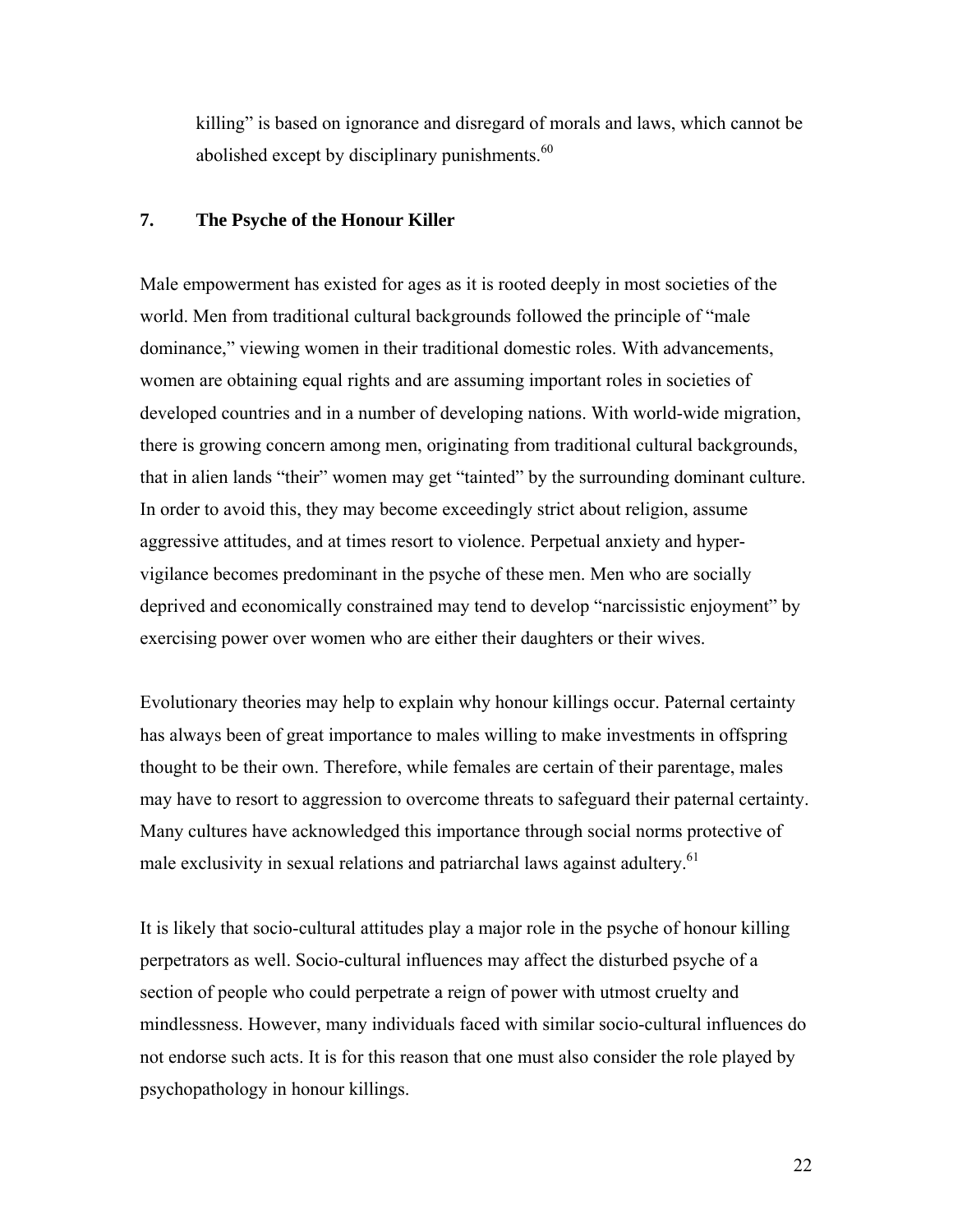Although there have been no studies to indicate the presence or absence of psychopathology in honour killers, observations of various honour killing cases indicate the possibility of a psychopathological process. Many media case reports of honour killings have portrayed certain psychopathic traits in perpetrators. Personality traits, especially psychopathic traits, may manifest in the form of reckless disregard for the safety of women, failure to conform to lawful behaviours and the lack of remorse. In a number of legal situations, violent acts of premeditated homicides carried an indication of some sort of psychopathology. For example, the perpetrator could be suffering from "acute stress disorder." Those with acute stress disorder will experience dissociative symptoms such as emotional numbing, amnesia, derealisation and depersonalization upon being confronted with a perceived serious threat. There may be a number of psychiatric disorders that can result in a homicide of this nature. For example, paranoid schizophrenia or an unspecified psychosis that is influenced by a perceptual disorder may result in such crimes.

The psychopathology may range from borderline personality disorder through to frank psychosis. The development of psyche among individuals is shaped by cultural archetypes, traditional mind sets, belief systems and hyper-religious ambience.

Cultural mind set augmented by delusions can lead to dangerous perspectives when we talk about "honour killing." Cultural mind-set, if compounded with psychopathology, especially a schizophrenic illness, may lead to diminished responsibility in terms of crimes. At the same time, pure personality issues cannot and should not be considered sufficient for diminished responsibility where honour crimes are premeditated and carefully planned and executed.

This analysis also adds to the evidence that careful psychiatric evaluation of homicide offenders is necessary in these cases. When clinicians make a diagnosis of psychopathology in cases of honour killings, they must do so with great caution. Having an understanding of the motives and socio-cultural attitudes is crucial in making an

23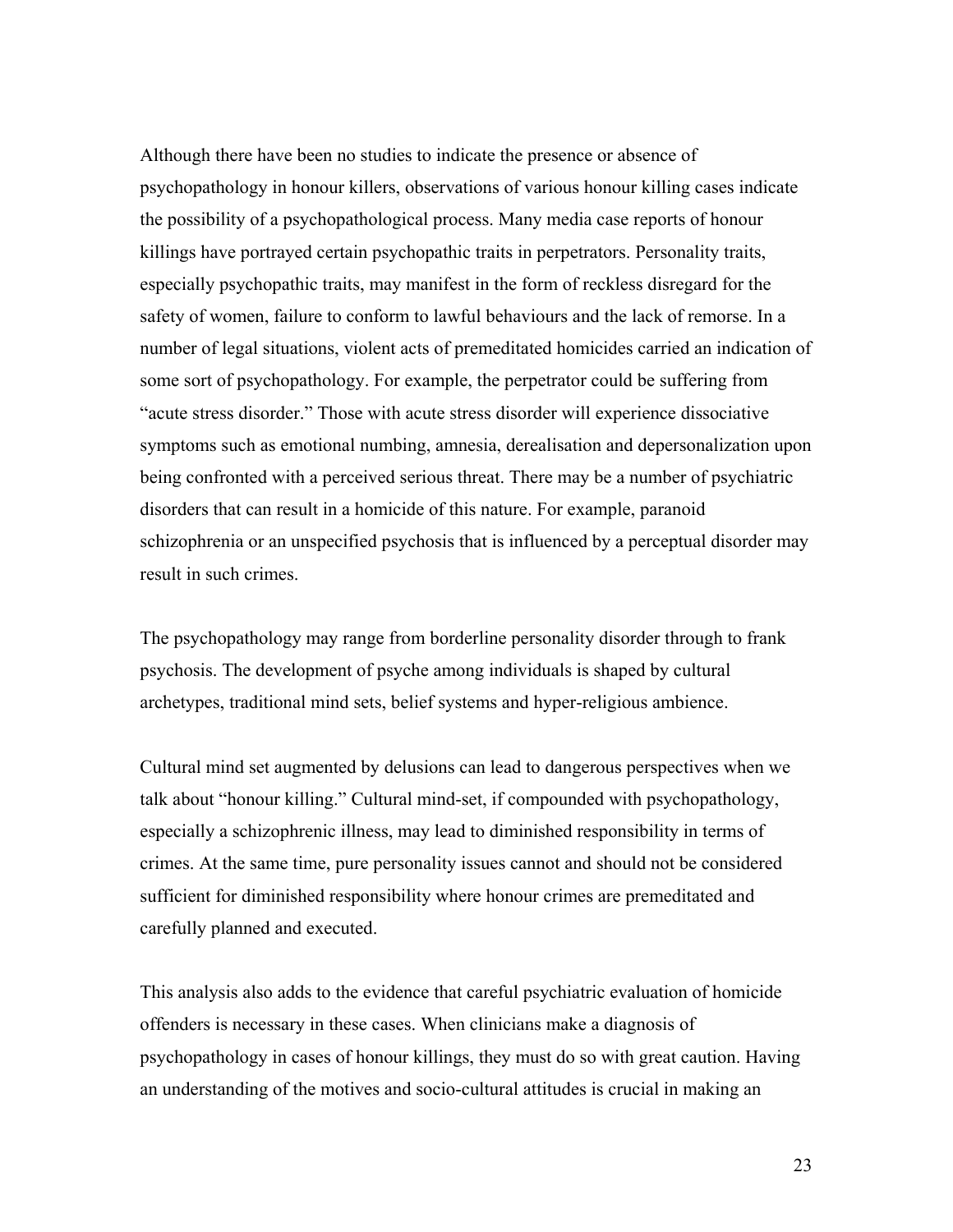accurate and unbiased assessment. The majority of offenders probably do not have a psychopathology that might indicate diminished responsibility.

It is important to remember that honour killings are often erroneously equated with "crimes of passion," which are abrupt, impulsive and unpremeditated acts of violence committed by persons who have come face to face with an incident unacceptable to them and who are rendered incapable of self-control for the duration of the act.

As per Ratner's<sup>62</sup> work, emotions are best understood as cognitive appraisals of situations that are made on the basis of cultural beliefs and norms that implicate "self" more deeply. In this context, while crimes of passion may be seen as somewhat premeditated to a certain extent, honour killings are usually deliberate, well planned and premeditated acts when a person kills a female relative ostensibly to uphold his honour. Hence, on the surface, honour killing is just like any premeditated murder and, in the absence of a diagnosed psychopathology, should meet the same punishment by a court of law.

The role of mental health professionals is of vital importance in any murder case, including an honour killing. When it comes to specific trials in honour-killing cases, a well-trained psychiatrist with a good background of cultural education can help the legal system. Upon referral by the criminal justice system, a psychiatrist (expert) can take a number of steps to assess a person who has been accused of an honour killing. The most important part of the evaluation should be a thorough history focusing on the psychodynamic aspects of the accused's development, including personal history with cultural beliefs and background and past history with emphasis on forensic issues.

A thorough mental-state examination may reveal the presence of any psychopathology, indicating serious, clearly identifiable mental-health issues. Some psychological tests such as a personality assessment may help in the evaluation. Cognitive testing, where appropriate, can become a part of this process. In some selected cases, even MRI (magnetic resonance imaging), EEG (electroencephalogram) and PET (positron emission tomography) studies may become valuable addendums while preparing a thorough report.

24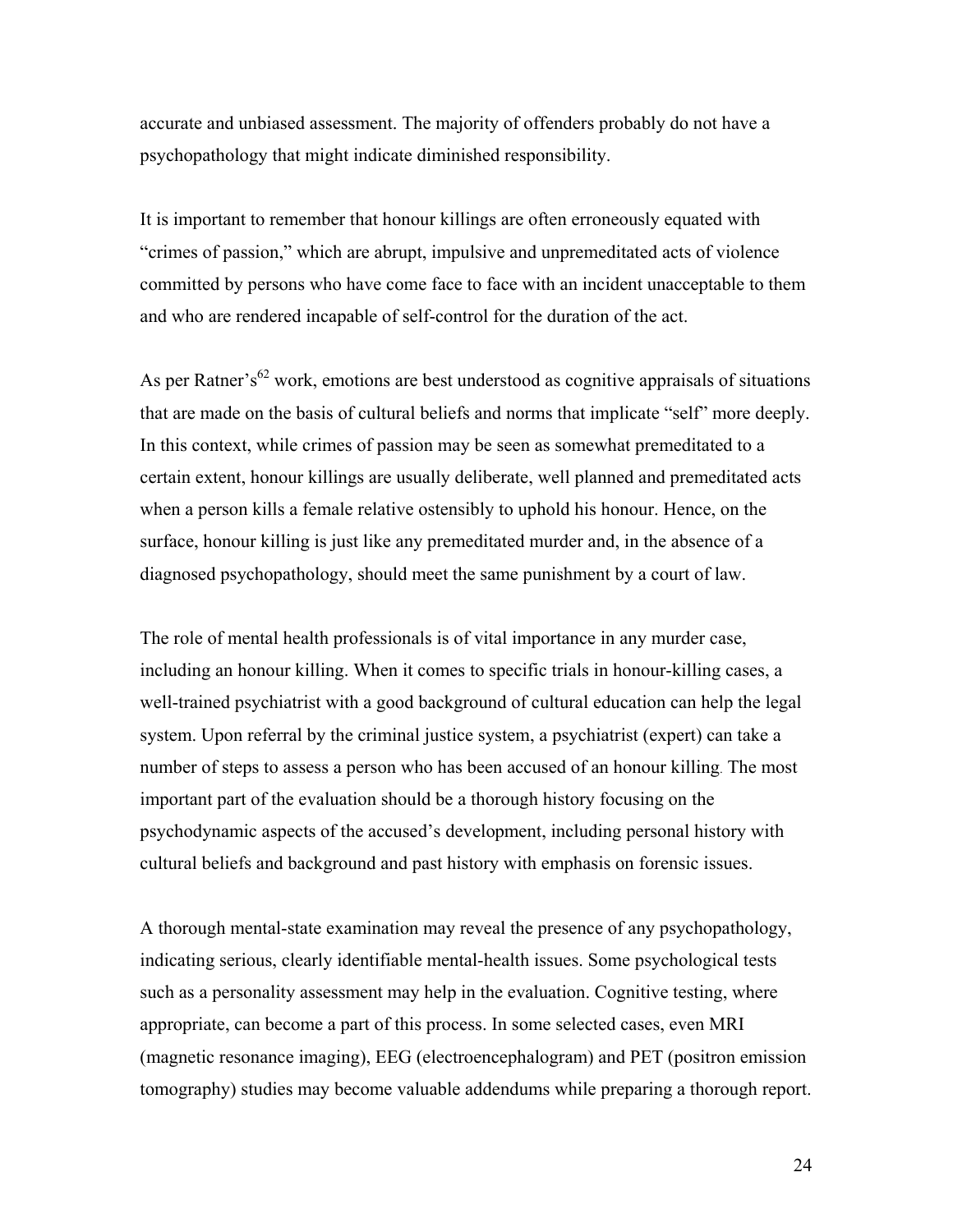#### **8. Profiles in Honour Killings**

Information on the incidence of honour killings is not widely collected. There are some agencies in Pakistan, however, that have attempted to quantify the incidence rate of honour killings. While these rates are descriptively useful, it is difficult to make generalizations since these numbers are likely an underestimation of the actual figures. Many cases of honour killing go unreported for a variety of reasons, such as police refusal to register these cases, and many of these deaths may be incorrectly reported as suicides or accidents. Indeed, a special envoy for the United Nations sent to Turkey to investigate suspicious suicides amongst Kurdish girls, was quoted as saying that some suicides appeared in Kurdish-inhabited regions of Turkey to be "honour killings disguised as a suicide or an accident." <sup>63</sup>

The inaccurate nature of these incidence rates is reflected by the discrepancies in the incidence rates reported by various agencies. The Human Rights Commission of Pakistan reports 1,464 honour killings occurred in Pakistan between 1998 and  $2002<sup>64</sup>$  The Pakistan government reported that 4,101 honour killings were registered between 1998 and 2003. The Madadgaar helpline database reported 3,339 honour killings between 2000 and 2004. And finally, a police report indicated that a total of 4,383 honour killings were reported in Pakistan between 2001 and 2004, with 2,228 of these occurring in Sindh.<sup>65</sup>

Epidemiological data assists in characterizing victim, perpetrator and accomplice profiles. The following profiles were developed based on data from Pakistan. These profiles may assist in understanding honour killings that occur in Canada.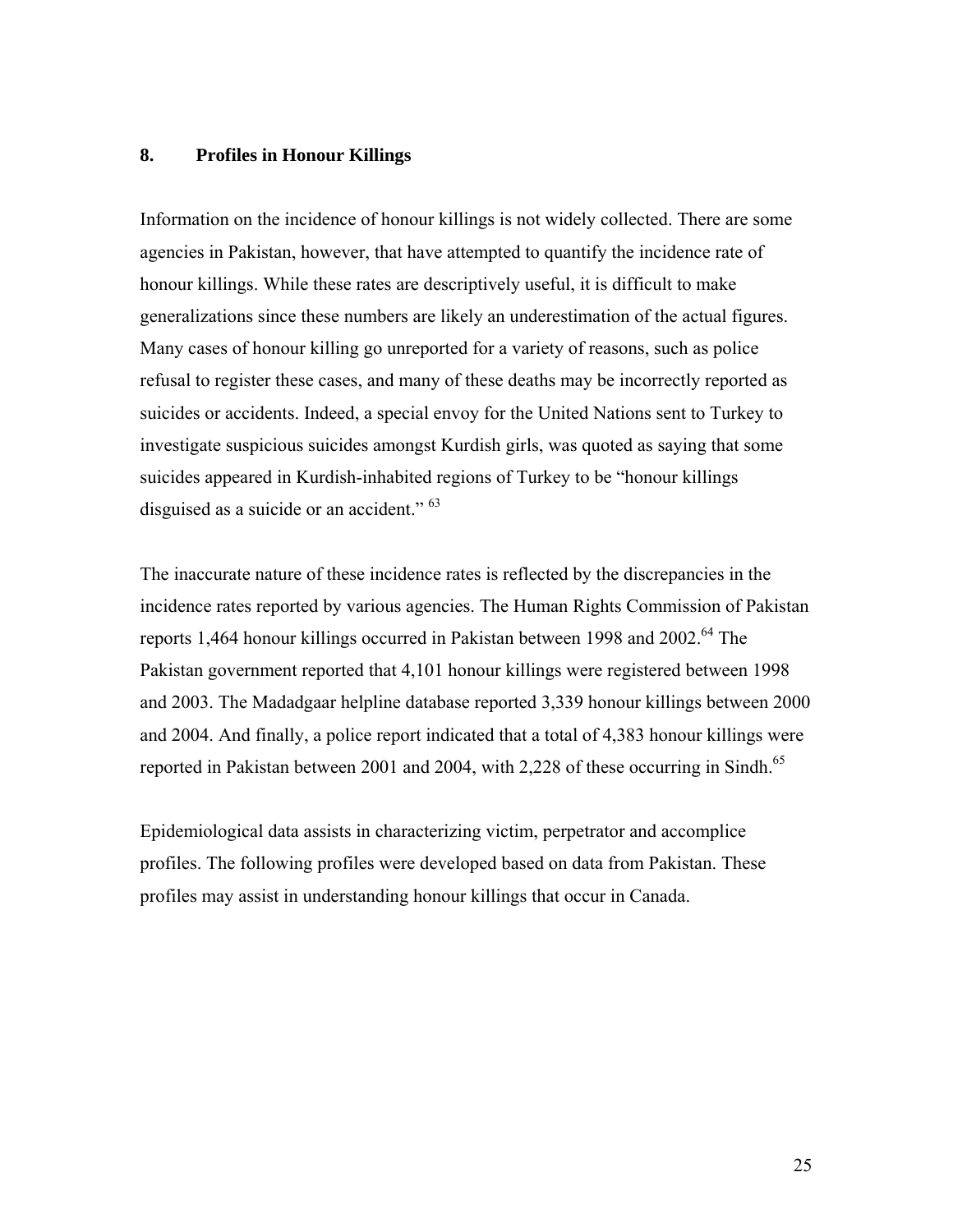#### *8.1 Victim Profile*

The victims of honour killings are most often adult females who are married.<sup>66</sup> Nevertheless, those who are single or male may also be affected, and at any age.

Women who are unemployed, illiterate and living in impoverished conditions have an even higher risk of being a victim. The combination of economic vulnerability, limited social supports and lack of awareness of their legal rights often prevents women from changing their subordinate status in society.

The psychological burden on females in a patriarchal society is evident by the high prevalence of mental illness among women in Pakistan. Hence, it is possible that many victims of this patriarchal act may have suffered from mental illness. Nevertheless, it is inevitable that as soon as a woman is accused, she will endure significant psychological distress, which may even lead her to commit suicide prior to what she sees as the inevitable homicide.67

#### *8.2 Perpetrator Profile*

Almost all the perpetrators are male family members, most commonly husbands or fathers followed by brothers. Where possible, the family will decide to choose perpetrators who are under the age of eighteen, as this is akin to "young male syndrome" in which competition for honour, status and marriage prospects is most intense. This allows the perpetrator to serve the shortest possible imprisonment as a juvenile offender. Factors associated with such crimes are economic disadvantage, class or position and pressure to fulfill gender norms. These factors result in violence against women as an expression of masculinity and as an outlet for frustrations at the inability to meet societal or community expectations.

Interestingly, the data also indicate that the perpetrator's weapon of choice for most honour killings is a firearm. Other methods have included stabbing, strangulation,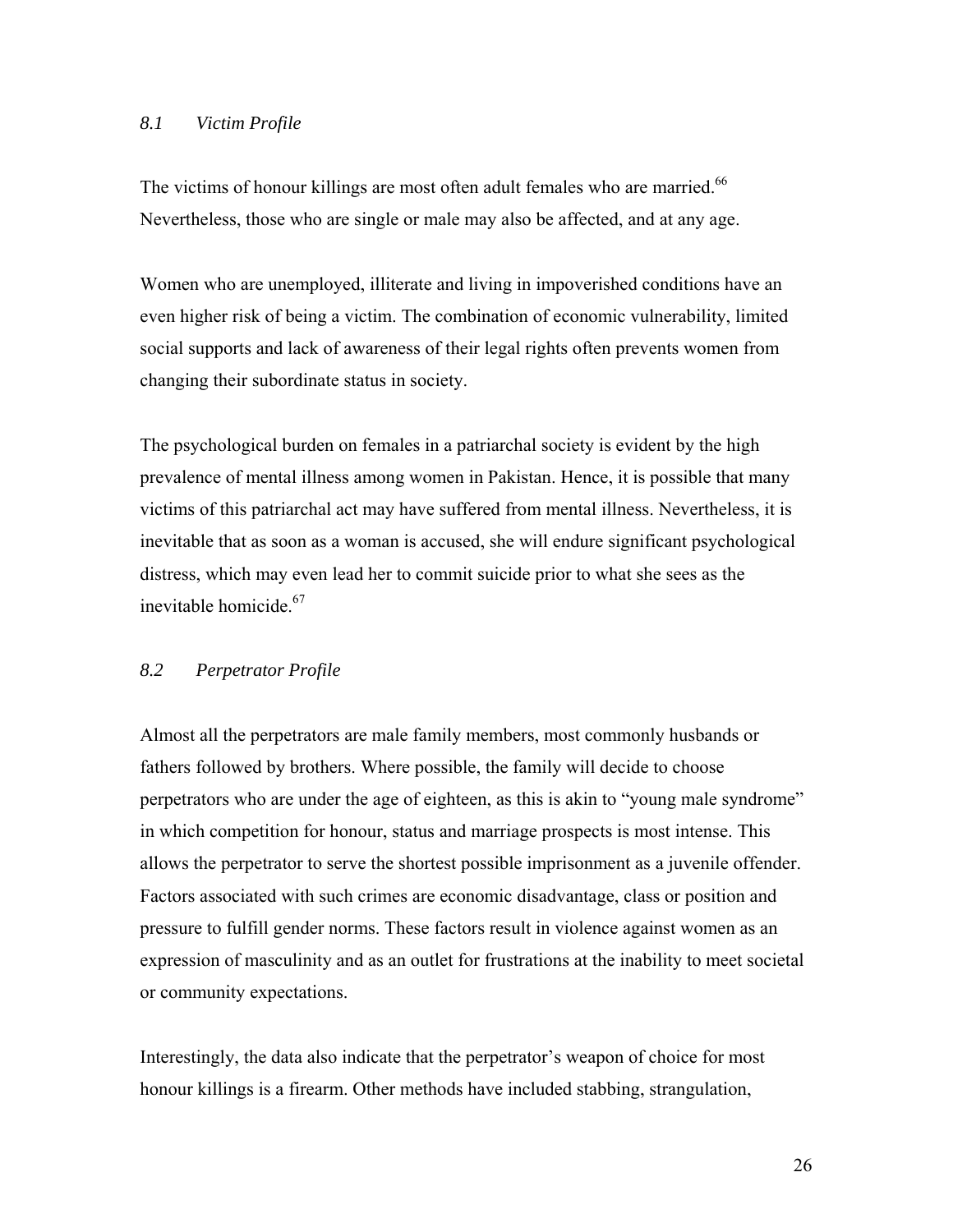hanging, electrocution or poisoning.<sup>68</sup> Regardless of the weapon chosen, most deaths are quite violent in nature.

There have been no studies to date to indicate the presence or absence of a psychopathological process leading perpetrators to commit honour killings. However, many of the case reports that were reviewed indicated the presence of certain psychopathic traits in perpetrators. Such traits included the reckless disregard for the safety of women, failure to conform to lawful behaviours and the lack of remorse. The fact that some have used the honour killing tradition to conceal other motives for their homicidal actions lends weight to the argument of a psychopathic process. Finally, the process of covering up their actions leads one to believe that most perpetrators have preserved insight into the criminal nature of their actions, but they. believe that restoring their family honour is more important than avoiding criminal sanctions.

#### *8.3 Accomplice Profile*

Family members of the victim, community members, and legal and government authorities in some countries may become explicit or implicit accomplices in the deaths. Families and communities contribute to covering up the perpetrator's homicide by maintaining their silence because of their support for honour killing as a culturally acceptable and heroic act. Others keep their silence due to a fear of retribution. For example, tribal courts have been known to implement death sentences on those who report honour killings to the police. $69$ 

Legal and government authorities in some countries contribute to covering up the perpetrator's crime by avoiding involvement in such cases. Even when they do become involved, gender discrimination often continues to create support for the perpetrator. Sometimes these authorities can also be corrupt, resulting in further disadvantage to females. The lack of legal intervention is evident by the fact that few of the accused perpetrators are arrested.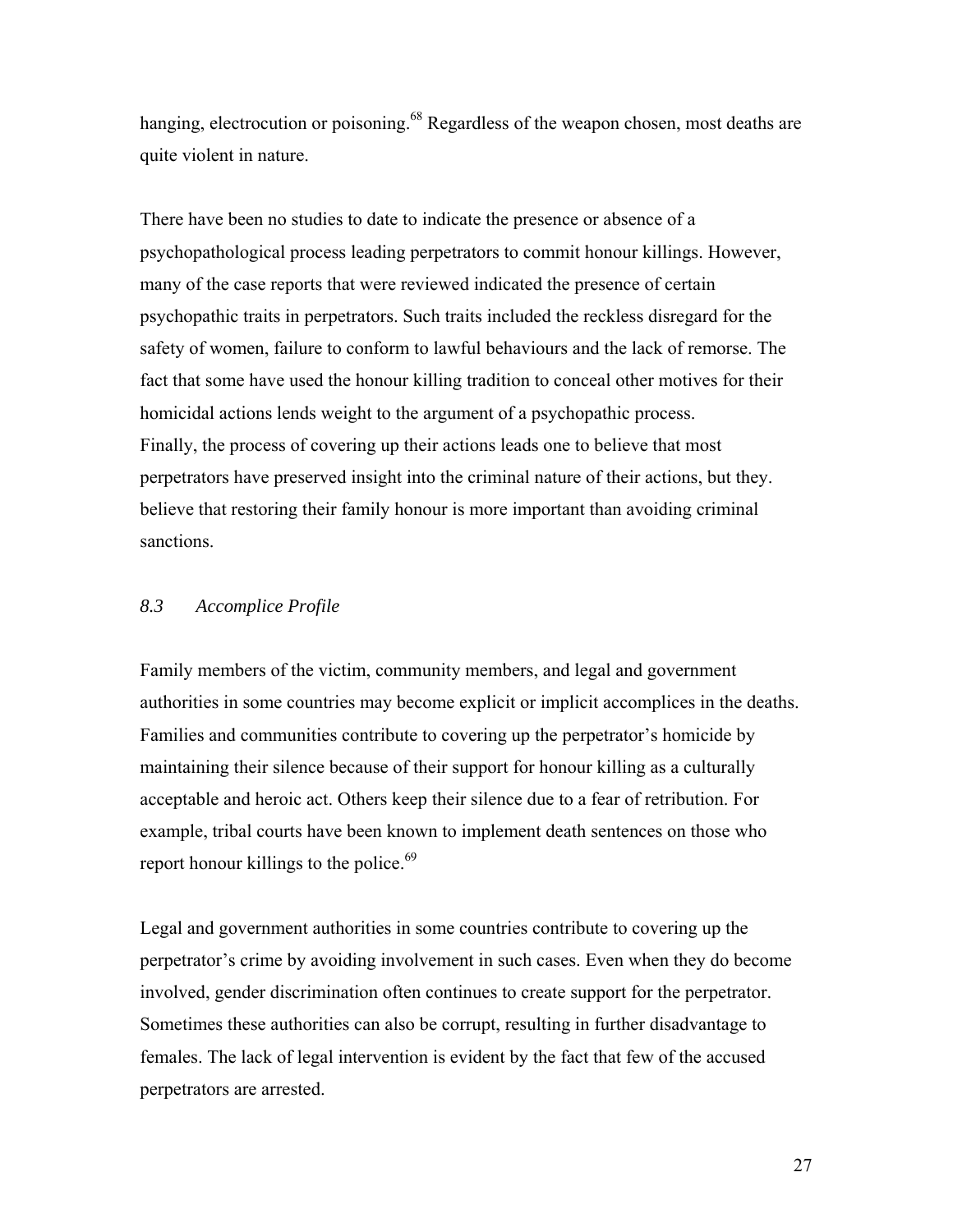#### **9. Socio-Cultural Influences and Honour Killings**

Traditional misinterpretations of religion have played a role in developing a patriarchal culture that places an emphasis on female chastity and male superiority. The power dynamics of patriarchy reduce women to their reproductive potential, and in the process deny them agency as human beings.

Women are considered to have monetary value and to be the property of male family members. Therefore, men control much of the lives of women, including social relationships. The preservation of a woman's chastity and fidelity, through segregation and control, becomes the responsibility of the men to whom she "belongs." A female's illicit relationship goes against the socio-cultural framework in Pakistan, causing family honour to be tarnished. A man's ability to protect his family's honour is judged by society. As a result, he must demonstrate his power to safeguard his family's honour by killing those who damaged it.

The concept of women as property and honour remains deeply entrenched in the sociocultural fabric of many countries. As a result, many individuals, including women, support this ritual. This may also be the reason why in some regions of countries where the concept of honour is predominant, legal authorities often ignore the daily occurrences of women being killed by their families.

Despite being legally proscribed, socio-cultural patterns and feudal attitudes remain unchanged. Many people in such cultures continue to feel that honour killings are justifiable, and therefore, perpetrators are rarely brought to justice. The few cases that go to court usually result in lenient sentences or pardons for males. As honour killing is a "retaliation crime," judges may have the option of allowing victim's families to accept a simple apology, money, land or another female from the perpetrator as compensation for their crime.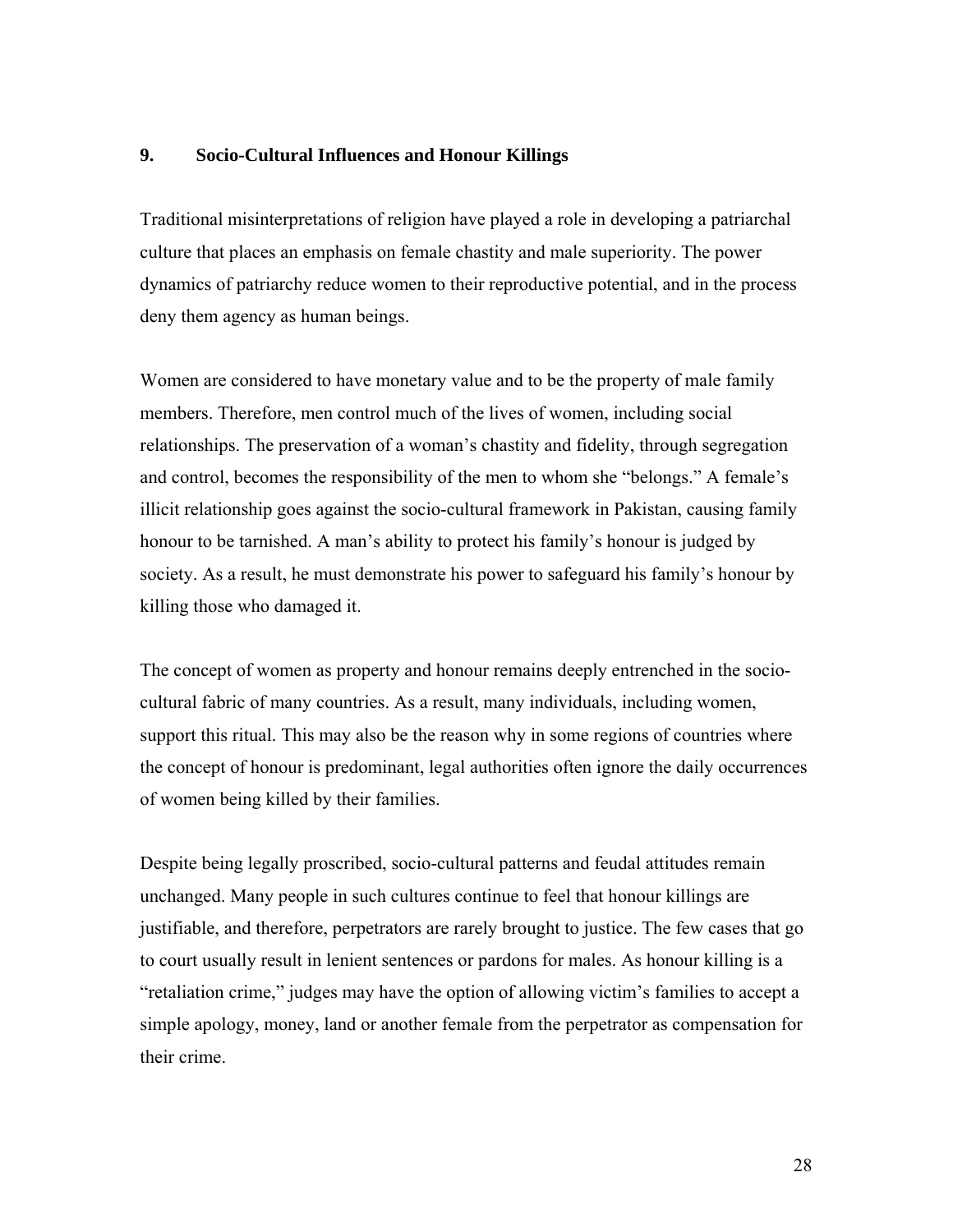In recent years, it appears that the practice of honour killing is being used for reasons other than restoring family honour. Such cases are referred to as "false honour killings."  $70$  An example would be a man who kills another man in revenge for a personal feud or financial gain, then claims the killing was done to cleanse the family honour because the deceased had allegedly done something inappropriate with a female relative who will also have to be killed. By sacrificing a woman in the household to be accused of some act that damages the family honour, a man will obtain the customary endorsement of any subsequent actions.

Another example of a false honour killing can occur within poorer communities in Sindh (Pakistan), when a woman is considered to be a financial burden on the household. In these communities, individuals sometimes use accusations of "karo-kari"<sup>71</sup> as a way of acquiring wealth or land. Declaring a woman of their household to be a kari allows a family to obtain the victim's share of an inheritance as well as any appropriate compensation from the co-accused karo.

Questions arise as to why women are targets of violence in one form or other, including from the ancient Arab custom of burying daughters alive, honour killings in different parts of the world, the ritual of "sati"  $^{72}$  and subjecting women to forced prostitution and bonded labour.

It is important to look at this problem from a psychiatric angle. The theory of aggression against their own kind has something to say, but there are many other possible explanations. By virtue of human nature, in many instances it is the still dominant "id", based on the pleasure principle), that has lead to the perpetration of crimes like karo-kari. This can be furthered by low levels of literacy and limited insight about ethical and religious values. The disturbed psychodynamics of perpetrators, who may develop revenge and sadism, is also a possible factor in the commission of violent crimes such as honour killings. $^{73}$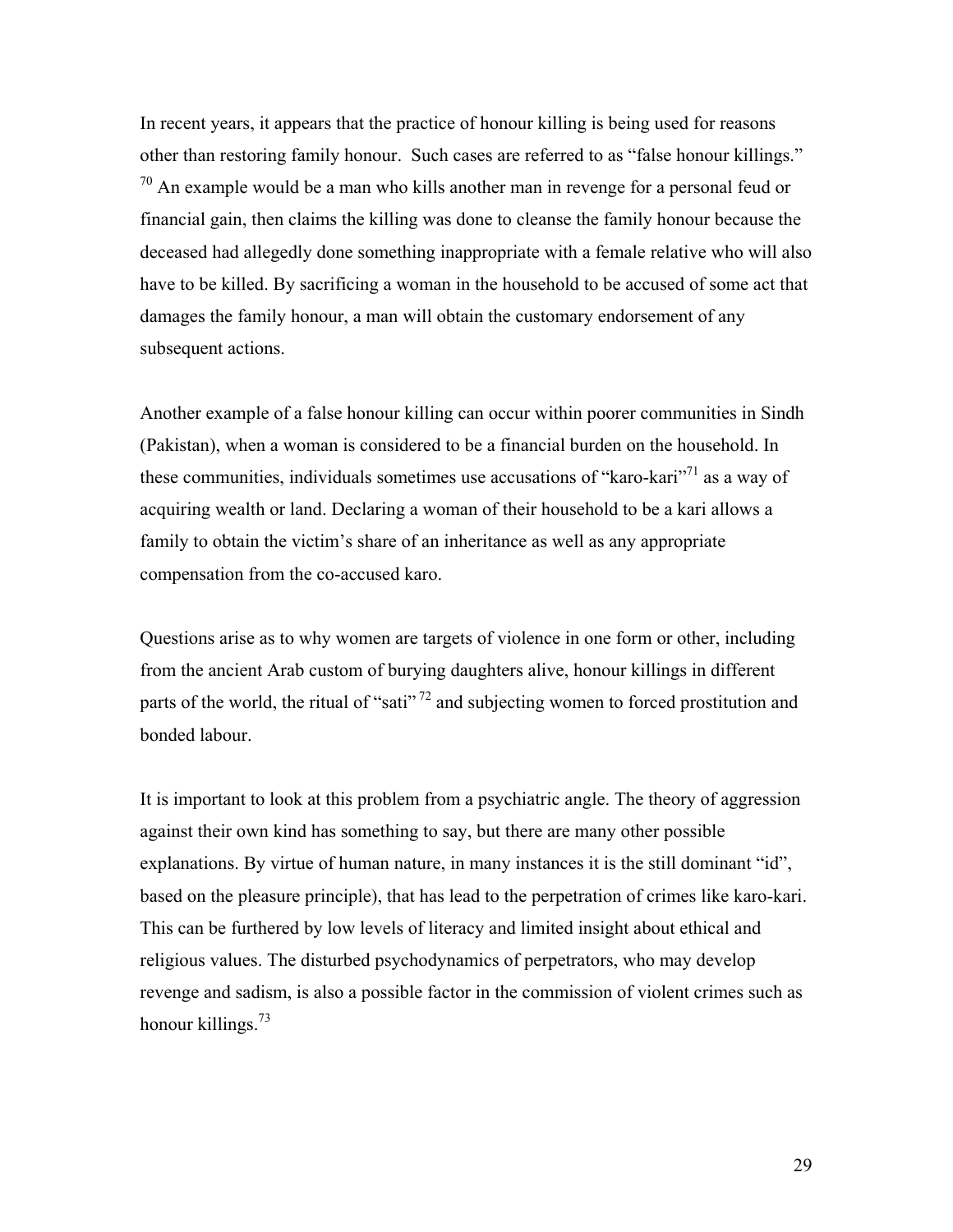A new study<sup>74</sup> found biological brain differences between criminal psychopaths and other people, when they process facial emotion. The growing scientific and popular focus on genes has also contributed to a resurgence of behavioural genetic determinism. Personality traits have been found to be risk factors for engaging in criminal behavior.<sup>75</sup> The dopaminergic and adrenergic pathways are also known to be associated with impulsivity and hostility.<sup>76</sup> Evans et al<sup>77</sup> identified an association between a serotonin receptor gene (HTR2C) and impulsivity in males. Finally, the theory of XYY chromosome pattern<sup>78</sup> has not gained much momentum, but still holds place in the literature when it comes to an explanation of violent behaviour.

Mental illnesses are also known to be associated with criminal behaviour. A study<sup>79</sup> reveals that among homicide offenders, 20 per cent had psychotic illness and 54 per cent had personality disorder as a principal or secondary diagnosis. Psychopathy has been discussed widely in the context of criminality, especially in terms of its characteristically callous and unemotional personality profile. According to Kiehl,<sup>80</sup> organic findings on MRIs of criminal psychopaths indicated their failure to show the appropriate neural differentiation between abstract and concrete stimuli in the right anterior temporal gyrus and surrounding cortex. There is support for the theory that psychopaths are associated with right hemisphere abnormalities for processing conceptually abstract material.

There are many possible explanations in terms of mental mechanisms for those who resort to honour killings. However, there are also questions that may arise. Are the perpetrators real psychopaths (in which case they would demonstrate the salient feature of "lack of remorse or guilt")? Are they insane? If so, then why are they at liberty in the community? Are they mentally ill? If yes, then why have they not come to the attention of mental health services? It is quite understandable, given the cultural context where mental illness is still a stigma and most people would not give due importance to psychiatric disorders.

Is it easy to rule out the possibility of "mass psyche" disturbance? Can it be a social norm? The answer to this cannot be in the affirmative, as karo-kari is only endemic in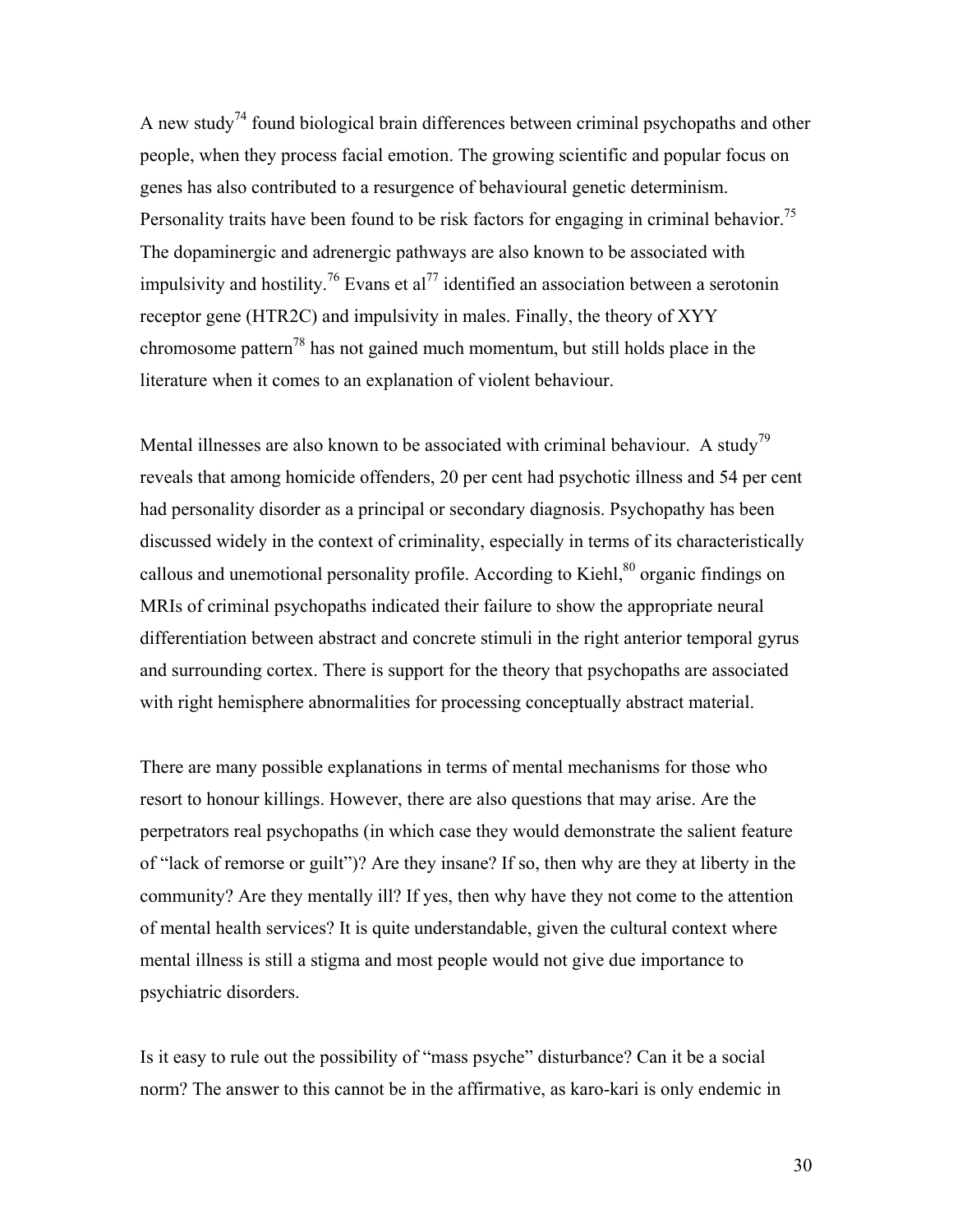Pakistan, and is present in different forms at a global level. It will not be surprising if, one day, what may be named the "Karo-Kari Syndrome" emerges as a new culture-bound syndromes specific to Pakistan. This syndrome may be explained in clinical terms as "sudden feelings of loss of honour, feeling as if power and control are gone, extreme anger, irritability and the wild impulse of killing the identified targets." Such features are somewhat similar to "Latah", $81$ <sup>k</sup> which is a recognized culture-bound syndrome. The syndrome may also reflect that the pleasure principle of "id" has remained immature and has not attained full evolution and transformation.

#### **10. Mental Health and Honour Killings**

Patriarchal biases contribute to the occurrence of honour killings. However, there are many individuals with similar socio-cultural influences who don't endorse such acts. It is for this reason that one must also consider the role of psychopathy, as alluded to in the previous section.

With respect to the victims, there is global consensus that suppression and violence not only violate a woman's basic rights but also threaten her health and the very state of her being. Patriarchal biases also have an impact on the mental health of the victims. The frequency of honour killings and the unexpectedness with which women are targeted contributes to an atmosphere of fear among Pakistani women. The experience of being controlled and the lack of equal opportunities have the potential to erode a woman's selfesteem, and thereby put her at a high risk for developing a variety of psychiatric disorders such as depression and anxiety.

The threat of honour killings may sometimes lead to voluntary or involuntary suicide. Women who are accused may conduct "honour suicides" because of the shame they experience from committing a dishonourable act or because they fear being brutally attacked.<sup>82</sup> This may help to explain why studies depict high rates of suicides among women in some cultures. $83$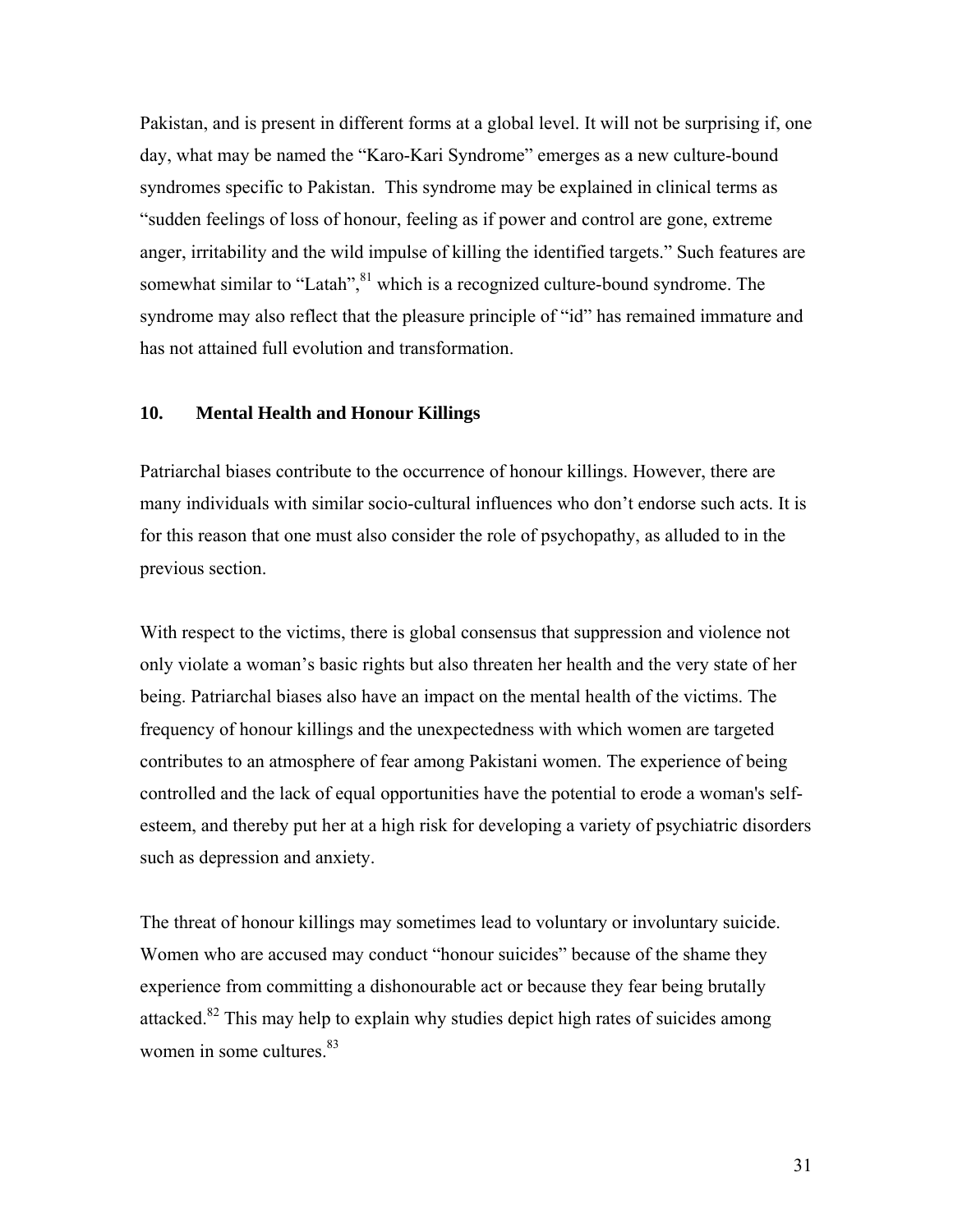Another important consideration is the psychological impact endured by children who witness domestic conflicts and honour based violence. These children face increased risk of behavioural problems, substance abuse, anxiety and depression. Furthermore, these children will be at a higher risk of modeling acts such as honour killings later in their own lives.

#### **11. Conclusion**

The twin notions of "honour" and of "shame" and their use as justifications for violence and homicide can be found in many cultures. Honour killings have historical roots in many regions of the world including Latin America, Europe, the Middle East and South Asia. In some Arab and South Asian states, where modern-day incidences of honour killings are more predominant, the practice of honour killings likely originates from ancient Arab culture, with its roots from Pakistan.

However, honour killings are not associated with particular religions or religious practice: they have been recorded across Christian, Jewish, Sikh, Hindu and Muslim communities. Often, honour killings are not a religiously motivated crime, but are based on personal agendas, personal ego and personal mindset. In some cases, there are psychological connotations, as studies have shown that some perpetrators have undiagnosed mental illness and psychopathic traits or disorders.

While honour as a cultural justification for killing is in keeping with the mindset of certain groups, this motive cannot be attributed to entire populations, as many of the people from same country would not share that belief system. The existence of cultural norms and practices does not reduce individual responsibility except in those rare occasions where there is significant individual psychopathology.

Gaining a better understanding of the individual, familial, community and cultural factors at play in honour killings is important for Canadian professionals who come into contact with potential victims, accomplices or offenders. From the literature review and media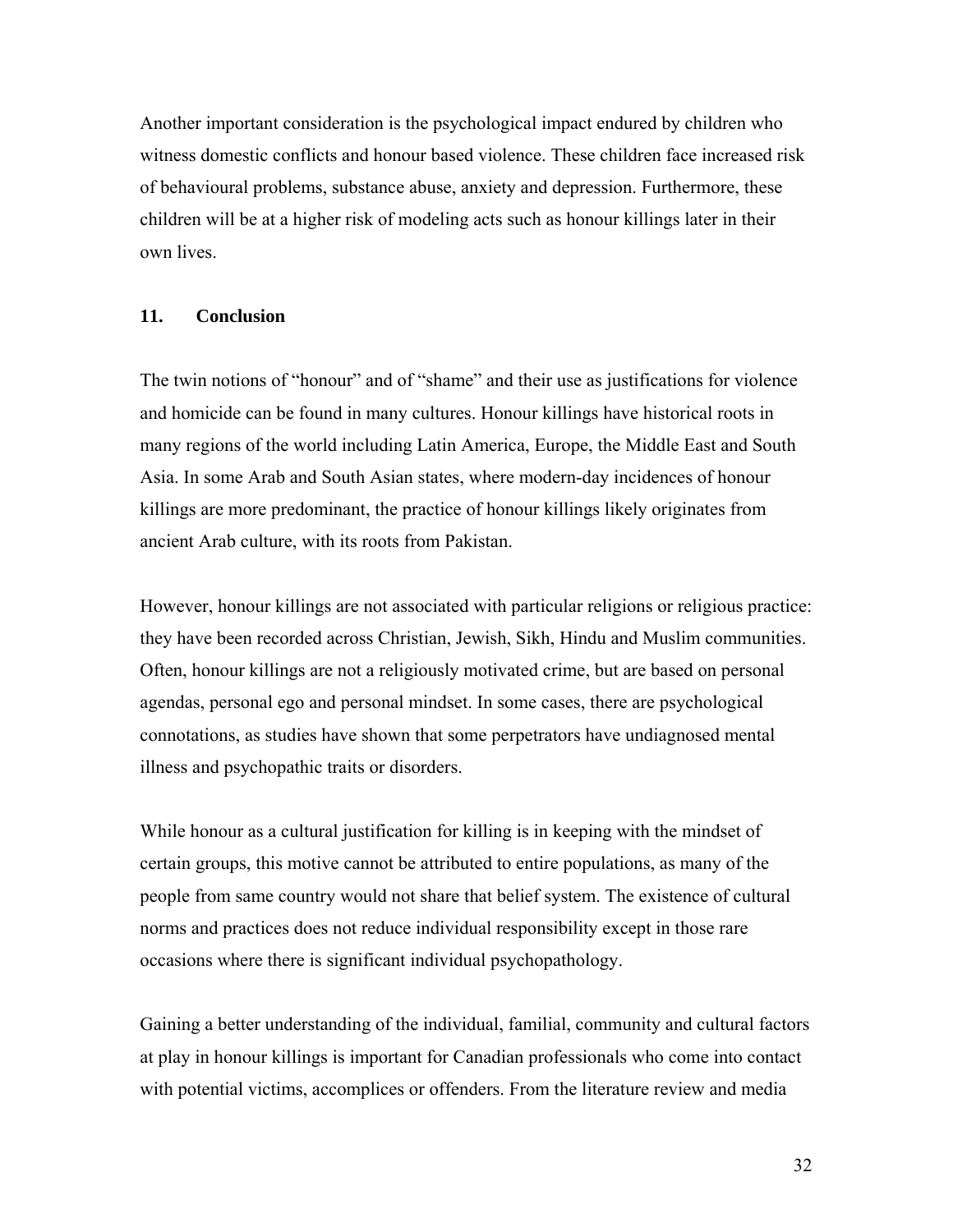reports, it is evident that honour killings do occasionally occur in Canada. So far, over the past decade in Canada there have been at least a dozen reported homicides which appear to have been honour killings. Hopefully this paper will contribute to raising awareness of the complex dynamics at play in cases of honour killings with a view to preventing future tragedies.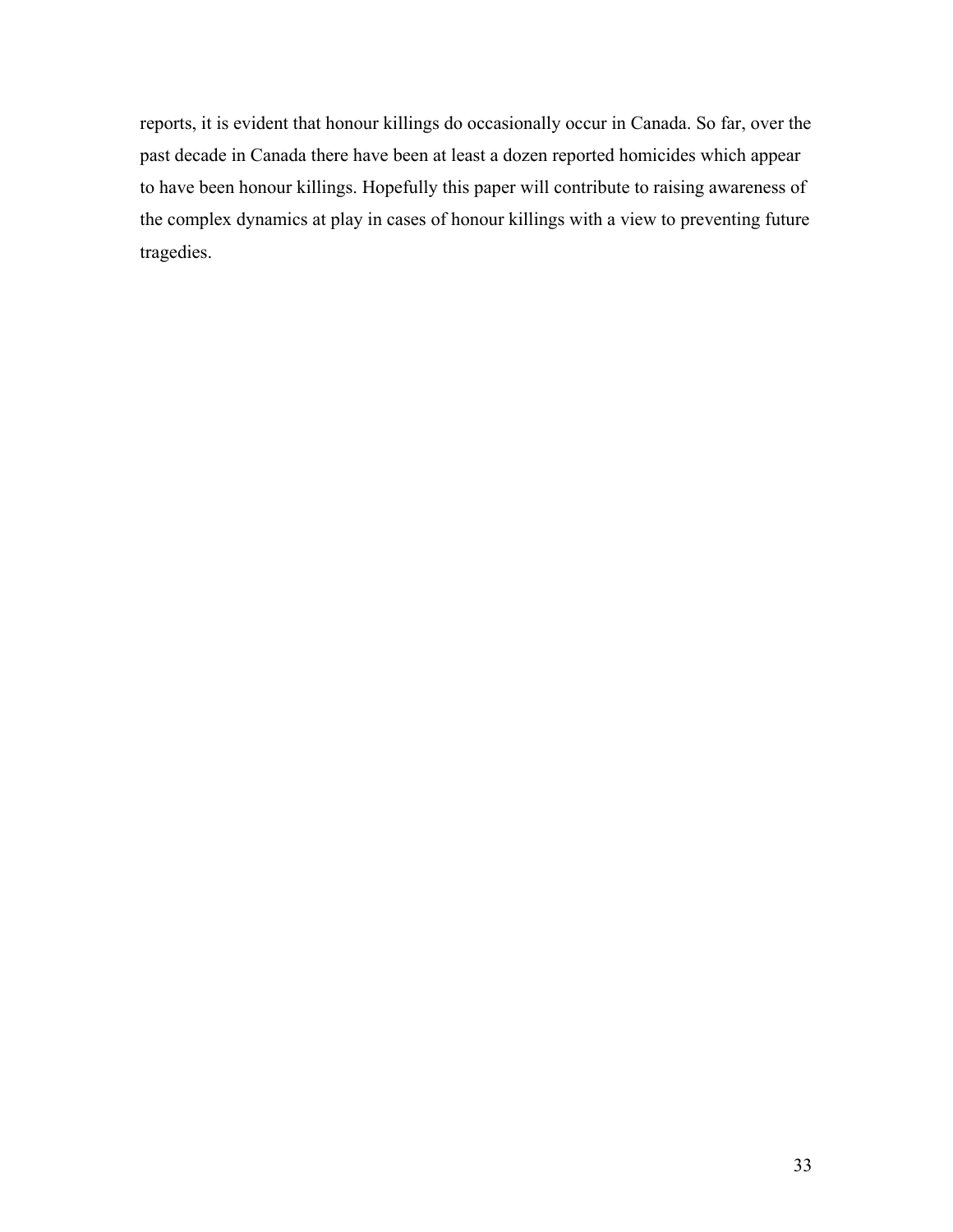#### **REFERENCES:**

1- Sujay Patel and Amin Muhammad Gadit, "Karo-Kari: A form of Honour Killing in Pakistan," *Transcultural Psychiatry*, vol. 45(4) (December 2008): 683-694.

2- Lynn Welchman and Sara Hossain, eds., *Honour: Crimes, Paradigms, and Violence against Women* (London and New York: Zed Books, 2005): 4-10.

3- Craig Offman, "Honour Killing," *National Post*, November 15, 2008, p. A1.

4- *Supra* note 2 at p. 9.

.html.

5- Amber Hildebrandt, "Honour killings: domestic abuse by another name?" *CBC News*, July 24, 2009. Available at: http://www.cbc.ca/canada/story/2009/07/24/fhonour-killings.html.

6- United Nations Population Fund, "Chapter 3: Ending Violence Against Women and Girls," in *State of the World Population 2000*. *Lives Together, Worlds Apart: Men and Women in a Time of Change*. (New York: UNFPA, 2000). Available at: http://www.unfpa.org/swp/2000/english/ch03.html; Kristin Elisabeth Solberg, "Killed in the name of honour," *The Lancet*, vol. 373, (June 6, 2009): 1933-1934.

7- "The Murdered Bride," *The Fifth Estate.* Aired February 1, 2006. Available from: www.cbc.ca/fifth/murderedbride.

8- *R. v. Sadiqi,* [2009] 68 C.R. (6th) 346, [2009] O.J. No. 2974 (QL); *R. v. Sadiqi* (15 June 2009), 06-4210 (O.S.C.J.); Chris Cobb, "Brother Gets Life in Honour Killing," *Ottawa Citizen*, May 31, 2009. Available at: http://www.ottawacitizen.com/news/Brother+gets+life+honour+killing/1647215/story

9- Andrew Chung and Daniel Dale, "Were the deaths of 4 women a matter of honour?" *thestar.com*, July 24, 2009. Available at: http://www.thestar.com/news/ontario/article/671148.

10- *So-called 'honour crimes*.*'* Council of Europe, Parliamentary Assembly, Committee on Equal Opportunities for Women and Men. Doc. 9720 -2003 (2003). Available at: http://assembly.coe.int/Documents/WorkingDocs/doc03/edoc9720.htm.

11- Lama Abu-Odeh, "Comparatively Speaking: The 'Honour' of the 'East' and the 'Passion' of the 'West,'" *Utah Law Review* 2 (1997): 294.

12- Sharon K. Araji, "Crimes of Honour and Shame: Violence against Women in Western and Non-Western Societies," *The Red Feather Journal of Postmodern Criminology* (2000): 5. Available at : http://www.critcrim.org/redfeather/journalpomocrim/vol-8-shaming/araji.html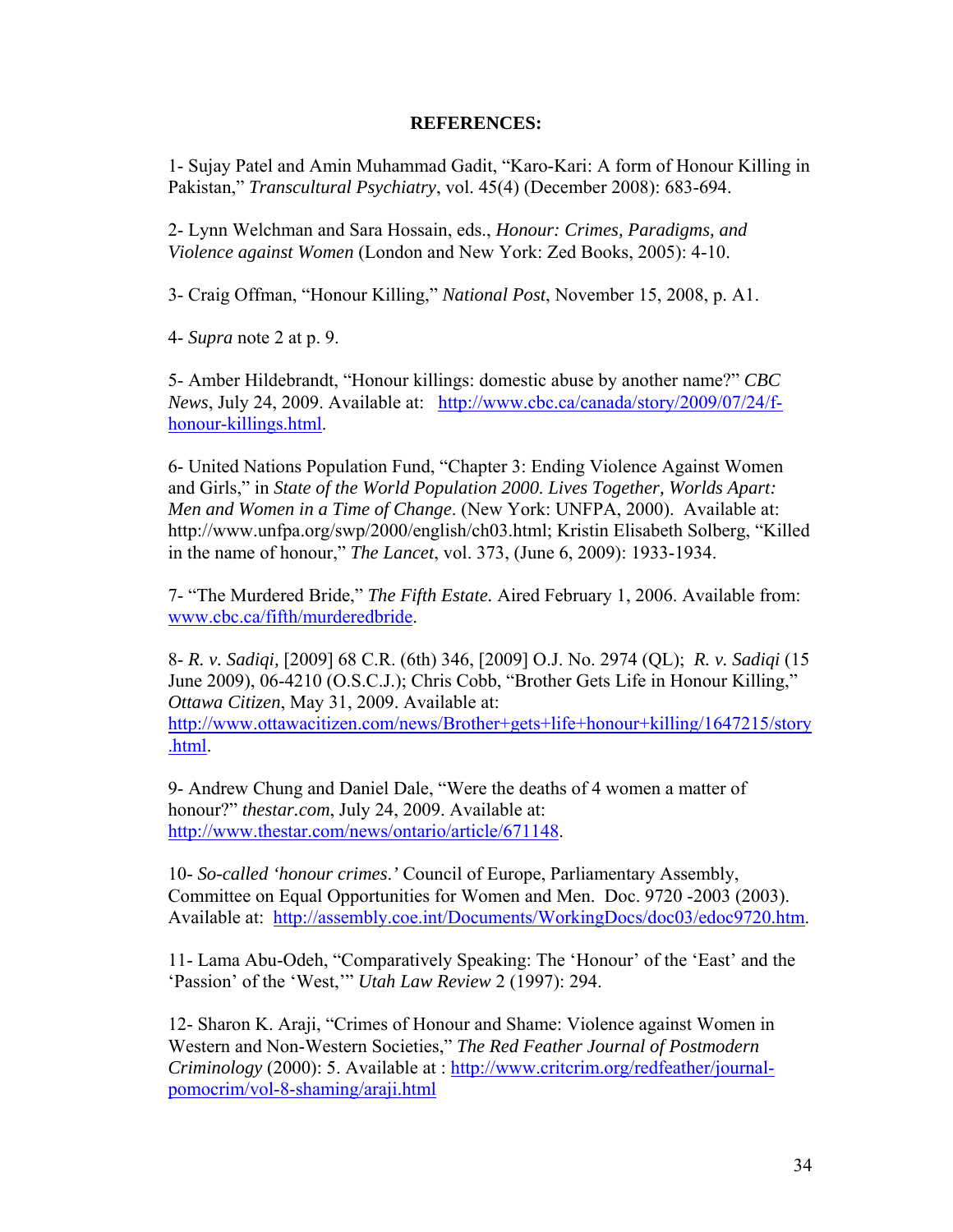13- A husband is justified in killing his wife (and her partner) without penal sanction in the case of adultery (Islamic Penal Code, art. 360); Landinfo, *Report: Honour Killings in Iran* (2009): 12. Available at:

http://www.landinfo.no/asset/960/1/960\_1.pdf. The Iraqi Penal Code of 1969 and its amendments consider "honourable motives" while committing a crime to be a mitigating factor. For instance, it is possible for a person convicted pursuant to articles 405 and 406 of the Penal Code to receive a sentence of up to one year for a crime of homicide if the crime was committed to "wash the family's honour." Additionally, a husband who kills his wife when caught in the act of adultery can receive a sentence of only up to three years imprisonment. His testimony in court is sufficient evidence to prove adultery. United Nations Assistance Mission for Iraq, *Human Rights Report, 1 January – 30 June 2009*, (2009): 13. Available at: http://news2.uniraq.org/documents/UNAMI\_Human\_Rights\_Report15\_January\_June \_2009\_EN.pdf

14 – Sherifa Zuhur, *Considerations of honor crimes, FGM, kidnapping/rape, and early marriage in selected Arab nations*, (UNDAW, 2009): 2 and 6.

15 – Sohail Akbar Warraich, "'Honour killings' and the law in Pakistan", in Lynn Welchman and Sara Hossain eds., *Honour: Crimes, Paradigms, and Violence against Women* (London and New York: Zed Books, 2005) 78.; Zuhur, 8-9.

16- Another category of penal laws related to honour are provisions that allow kidnappers and or rapists to be exonerated from criminal charges if they marry their victims, such as in Iraq and the Palestinian National Authority. Zuhur, 2.

17- Abu-Odeh, 299. According to the author, adultery justified an acquittal for husbands who killed their wives in Texas, Georgia and New Mexico until the early 1970's.

18 - *Working towards the elimination of crimes against women committed in the name of honour*, United Nations General Assembly, UN Doc. A/Res/55/66 (2001). Available at: http://www.undemocracy.com/A-RES-55-66.pdf; *Working towards the elimination of crimes against women committed in the name of honour*: *Report of the Secretary-General*. United Nations General Assembly, UN Doc. A/57/169 (2002). Available at:

http://www.unhchr.ch/Huridocda/Huridoca.nsf/0/985168f508ee799fc1256c52002ae5 a9/\$FILE/N0246790.pdf.

19- *Ibid*.

20- *Working towards the elimination of crimes against women committed in the name of honour*: *Report of the Secretary-General*, United Nations General Assembly, UN Doc. A/57/169 (2002).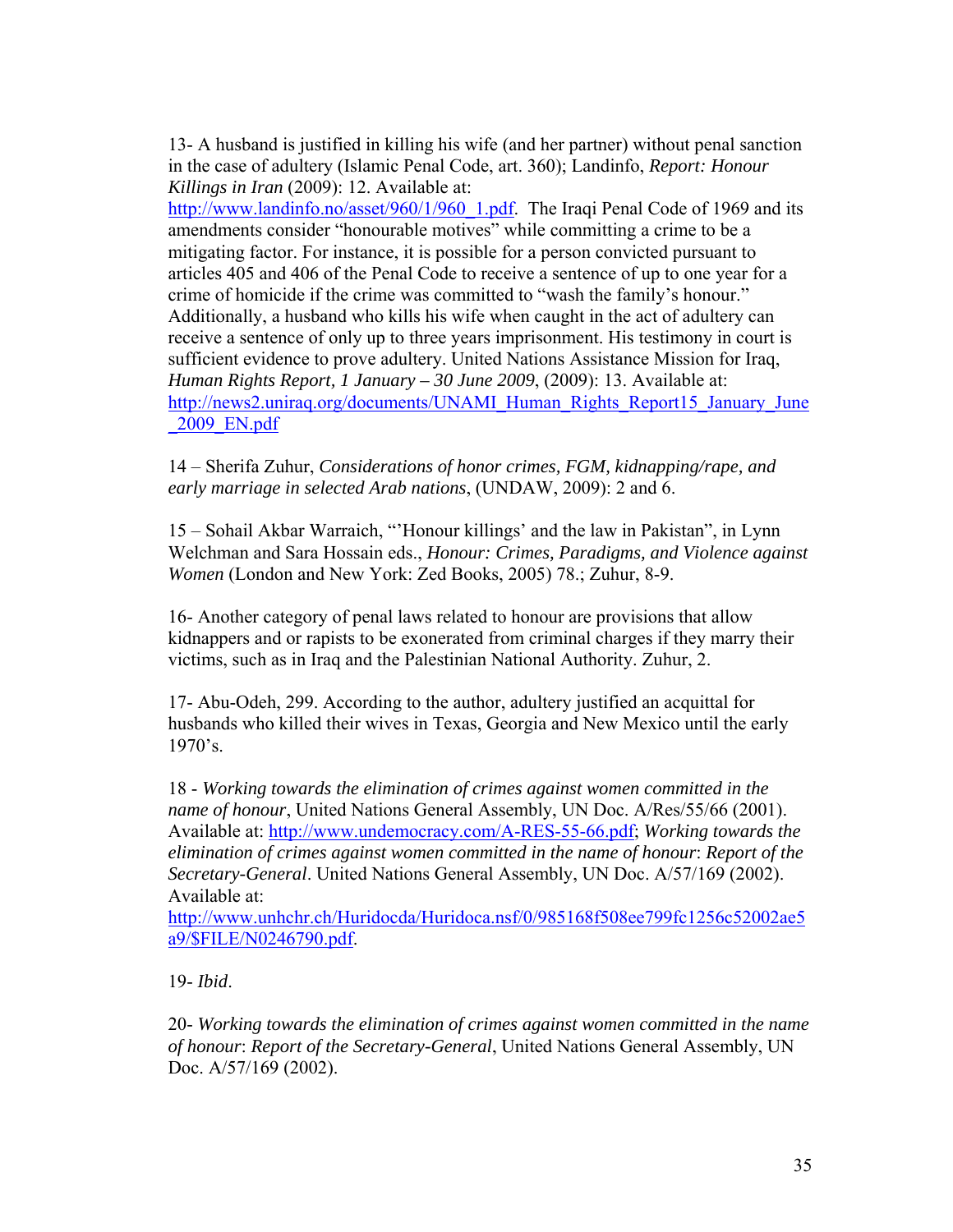21- *Supra* note 10.

22 – Association of Chief Police Officer of England. Wales, and Northern Ireland. *Honour Based Violence Strategy*, (2008). Available at: http://www.acpo.police.uk/asp/policies/Data/ACPO%20Honour%20Based%20Violen ce%20Strategy%20-Website%20version.pdf; The Crown Prosecution Service, *Violence Against Women Strategy and Action Plans*, (2008). Available at: http://www.cps.gov.uk/publications/equality/vaw/vaw\_strategy.html

23- Ministry of Integration and Gender Equality, Government of Sweden. *Action plan for combating men's violence against women, violence and oppression in the name of honour and violence in same-sex relationships*, (2007). Available at: http://www.sweden.gov.se/sb/d/10299/a/98769; Government of Denmark, *Strategy for Police Action Against Honour-Related Crimes* (2007). Available at: http://webapps01.un.org/vawdatabase/uploads/Denmark - National Police Strategy to Counter Jealousy Motivated Homicides and other DV (Dan).pdf

24- Joe Warmington and Brett Clarkson, "Father-in-law charged: Peel's  $1<sup>st</sup>$  murder of 2009 may be 'honour' killing," *Toronto Sun*, January 7, 2009. Available at: http://www.torontosun.com/news/torontoandgta/2009/01/07/7940636-sun.html; Michele Mandel, "There's no honour in murder," *Toronto Sun*, June 9, 2010. Available at:

http://www.torontosun.com/news/columnists/michele\_mandel/2010/06/09/14327361. html.

25- Bob Mitchell and Noor Javed , "'I killed my daughter ... with my hands': Domineering father and son plead guilty to strangling rebellious teenager," *Toronto Star*, June 16, 2010, p. A.17.

26- "Brother faces new charge in teenage girl's slaying," *CBC News*, 27 June 2008. Available at: http://www.cbc.ca/canada/toronto/story/2008/06/27/aqsaparvez.html#ixzz0iAzN933G.

27 - Neco Cockburn, "Ottawa court hears opening statements in alleged 'honour killing,'" *Ottawa Citizen*, May 7, 2009. Available at: http://www.ottawacitizen.com/news/Ottawa+court+hears+opening+statements+allege d+honour+killing/1573445/story.html#ixzz0z3V9Fksl; *Supra* note 8.

28- *R. v. Dulay*, [2009] A.J. No. 29 (QL) (Alta. C.A.).

29- *R. v. Kailayapillai*, [2009] O.J. No. 1145 (QL) (S.C.J.).

30- *R. v. Khan*, [2007] O.J. No. 4383 (QL) (O.C.A.); "Father, stepmother convicted of murdering 5-year-old Farrah Khan," *CBC News*, April 22, 2004. Available at: http://www.cbc.ca/canada/story/2004/04/22/khan\_20040422.html.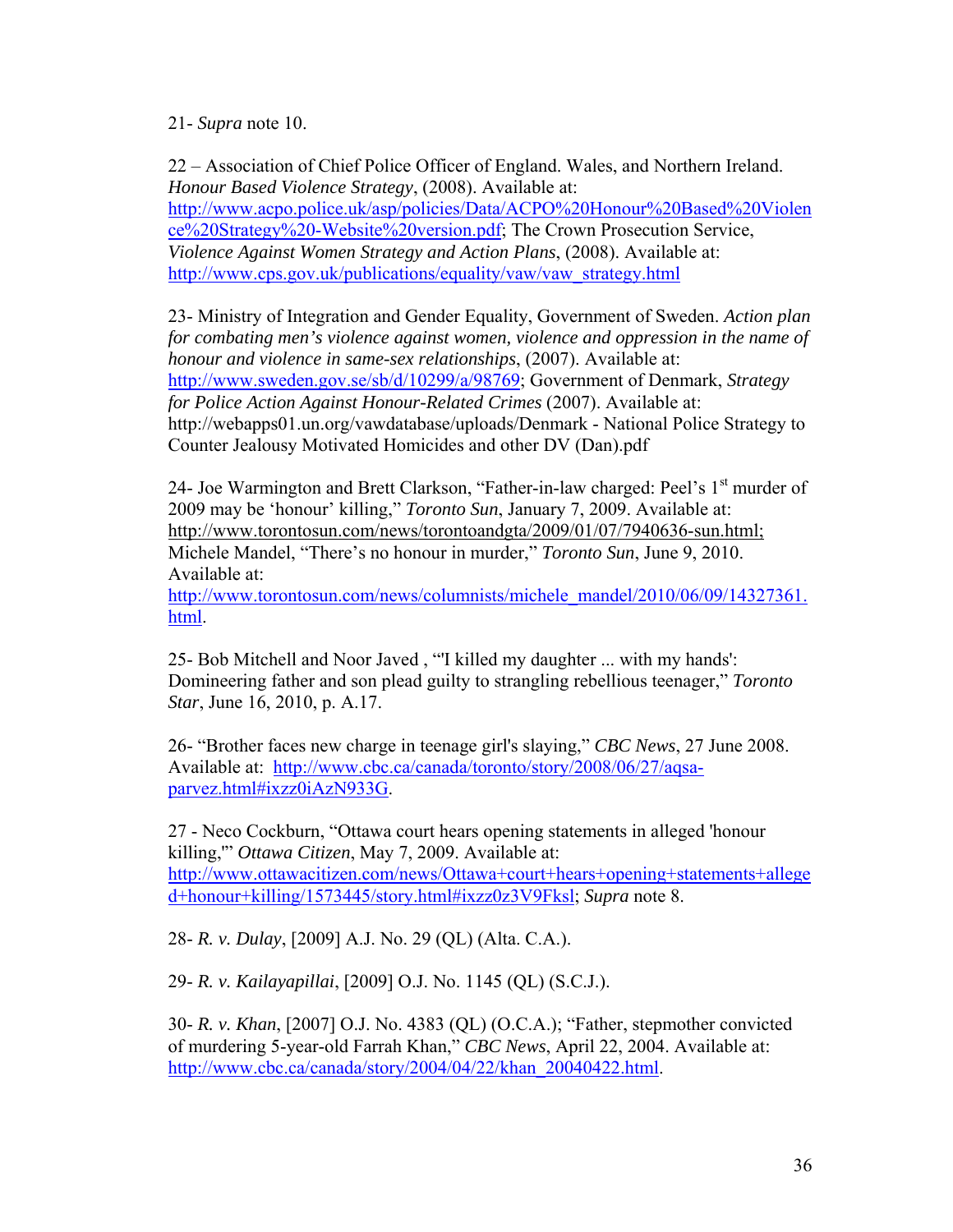31- *R. v. Humaid*, [2006] O.J. No. 1507 (O.C.A.); application for leave to appeal dismissed without reasons [2006] S.C.C.A. No. 232; "'Family honour' murder defence rejected by Supreme Court," *National Post*, November 10, 2006, pg. A6.

32- *Ibid*., at para. 93.

33- *Ibid*.

34- *R. v. Atwal*, [2005] B.C.J. No. 1512 (QL) (B.C.S.C.); parole ineligibility period upheld on appeal, *R. v. Atwal,* 2006 BCCA 493 (B.C.C.A.); Megan O'Toole, "Honour killing' cases spark debates over religion, racism," *National Post*, July 24, 2009, pg. A6.

35- *R. v. Nahar*, [2004] B.C.J. No. 278 (QL) (B.C.C.A.); *R. v. Nahar*, [2002] B.C.J. No. 1424 (QL) (B.C.S.C.).

36- "Wife will stand trial in canal slayings; Husband and son also face murder charges," *The Gazette*, February 12, 2010, pg. A.8; Paul Cherry, "Victim wed in secret; Teenager killed in canal had been forced to end union," *National Post*, August 1, 2009, pg. A.1

37- "Honour Killings: Domestic Abuse by Another Name?" *CBC News*, July 24, 2009. Available at: http://www.cbc.ca/canada/story/2009/07/24/f-honourkillings.html; "The Murdered Bride," *The Fifth Estate*. Aired February 1, 2006. Available at: http://www.cbc.ca/fifth/murderedbride/timeline.html*;* "No Death Penalty for Jassi's Mother and Uncle," *Asian Pacific Post*, July 24, 2003.

38- *Women Refugee Claimants Fearing Gender Related Persecution*. Guideline of the Immigration and Refugee Protection Board. Available online at http://www.irb.gc.ca/eng/brdcom/references/pol/guidir/Pages/women.aspx

39- Matthew A. Goldstein, "The biological roots of heat-of-passion crimes and honour killings," *Politics and the Life Sciences* 21,2 (2002): 28-37.

40- James A. Brundage, *Law, Sex and Christian Society in Medieval Europe*, Chicago: University of Chicago Press, 1987, 55.

41- Ruggi, S., "Commodifying Honor in Female Sexuality: Honor Killings in Palestine". Middle East Research and Information Project. http://www.merip.org/mer/mer206/ruggi.htm. Retrieved 2008-02-08.

42- Gideon Kressel et al., "Sororicide/filliacide homicide for family honour," *Current Anthropology* 22, 2 (1981): 143.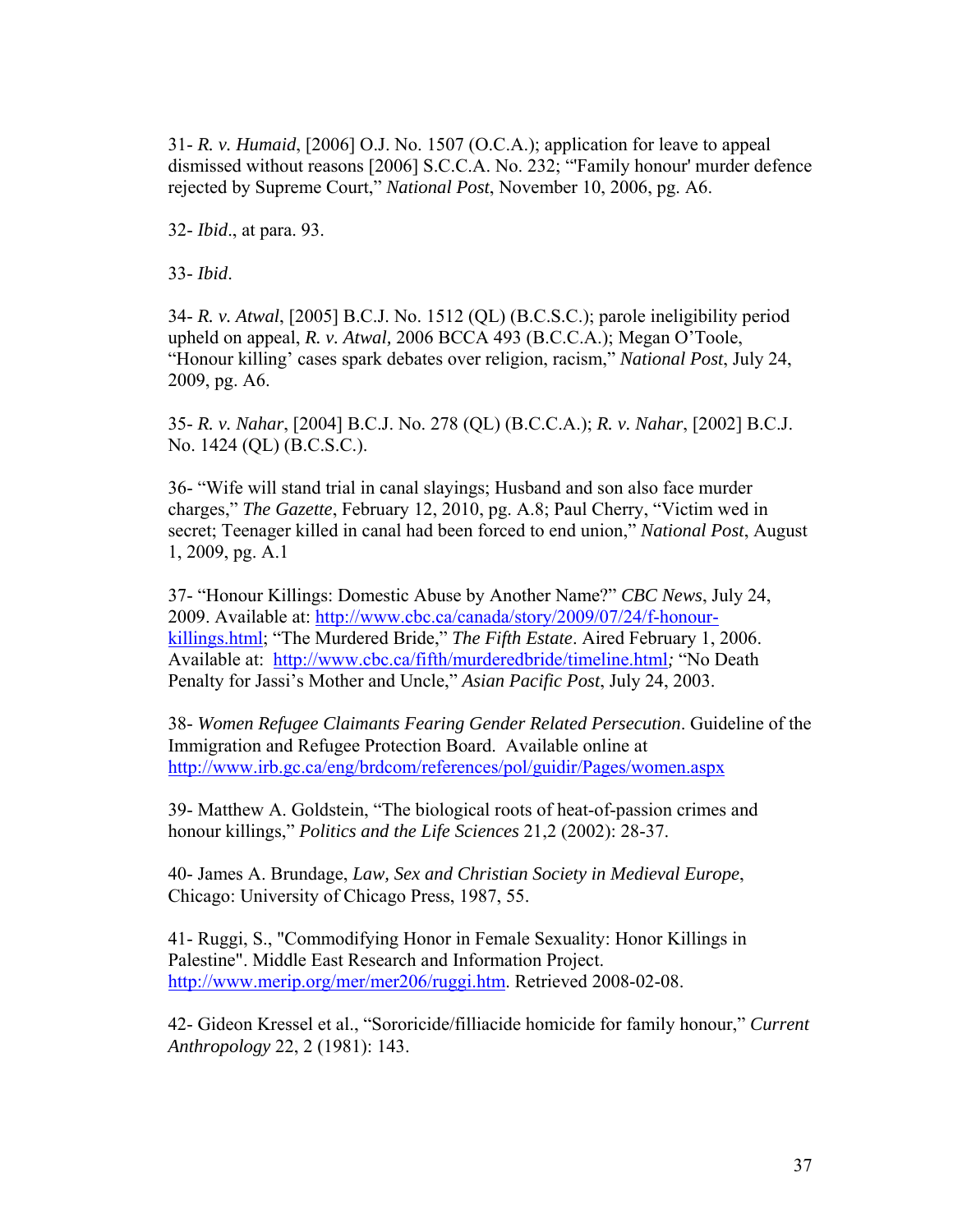43- Amnesty International. *Pakistan: Violence against women in the name of honour*, AI Index: ASA 33/17/99 (1999).

44- *Ibid*.

45- *Supra*, note 20.

46- Mika LaVaque-Manty, "Duelling for Equality: Masculine Honor and the Modern Politics of Dignity," *Political Theory* 34,6 (2006): 717.

47- Douglas W. Allen and Clyde G. Reed, "The Duel of Honour: Screening for Unobservable Social Capital," *American Law and Economics Review* 8, 1 (2006): 5; the offence of duelling is still in the Canadian *Criminal Code* (section 71).

48- Goldstein, 29.

49- Jane F. Gardner, *Women in Roman law and society* (Bloomington, IN: Indiana University Press, 1986).

50- William Blackstone, *Commentaries on the Laws of England, 1765- 1769, Book Four, Public Wrongs*, (Oxford, Clarendon Press, 1769, reprinted by Wildy & Sons Ltd., London, 1966): 181.

51- Goldstein, 29.

52- Abu-Odeh, 293 and 306.

53- Sharon K. Araji, "Crimes of Honour and Shame: Violence against Women in Western and Non-Western Societies," *The Red Feather Journal of Postmodern Criminology* (2000): 5. Available at: http://www.critcrim.org/redfeather/journalpomocrim/vol-8-shaming/araji.html

54- *Ibid.*

55- Gardner, *supra* note 50.

56- http://www.economicexpert.com/a/Honour.htm

57- Women Living Under Muslim Laws, "Karo-Kari, TorTora, Siyahkari, Kala Kali: There is no honour in killing," National Seminar Report, November 2001. (Lahore, Pakistan: Arqam, 2003). Available from http://www.boellpakistan.org/downloads/Karo\_Kari\_Tor\_Tora.pdf/ Findings from the Shirkat Gah 'Women, Law and Status Programme' involving broad based and systematic research into honour crimes in Punjab, North Western Frontier Province and Sind.

58- Goldstein, 28-37.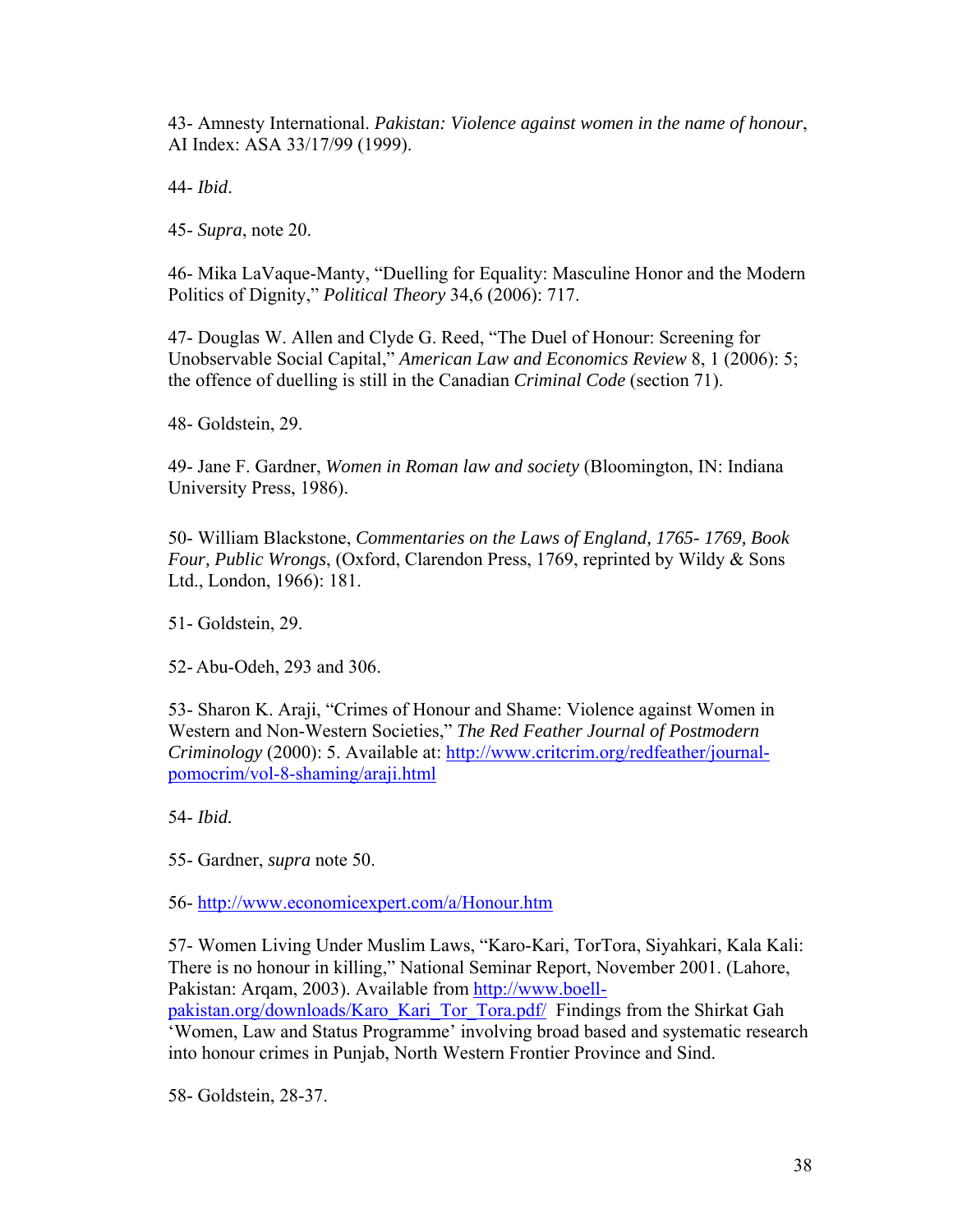59- "Saudi princess 'given UK asylum,'" *BBC News*, July 20, 2009. Available at: http://news.bbc.co.uk/2/hi/uk\_news/8158576.stm.

60- Daniel, Kroslak, "Honor Killings and Cultural Defense (with a Special Focus on Germany)," (June 19, 2009). Míľniky Práva v Stredoeurópskom Priestore, 2009; Islamic Law and Law of the Muslim World Paper No. 09-71. Available at SSRN: http://ssrn.com/abstract=1422503

61- Goldstein, 28-37.

62- Carl Ratner, "A Cultural-Psychological Analysis of Emotions," *Culture and Psychology* 6 (2000): 5-39.

63- Dan Bilefsky, "How to Avoid Honor Killing in Turkey? Honor Suicide," *New York Times*, July 16, 2006. Available at: http://www.nytimes.com/2006/07/16/world/europe/16turkey.html.

64- Dr Syed Ehtisham, "Honor Killing: No 'crime of passion'," *The South Asian,*, October 07, 2004. Available at:

http://www.thesouthasian.org/archives/2004/honor\_killing\_no\_crime\_of\_pass.html; The Human Rights Commission of Pakistan reported that there were 3,276 victims of honour killings and Karo-Kari in Pakistan between 2004 and 2009: Human Rights Commission of Pakistan, Current stats. Available at: http://www.hrcpweb.org/currentstat.html

65- Patel and Gadit, 683-694.

66- *Ibid.*

67- *Ibid.*

68- *Ibid.*

69- *Ibid.* 

70- Goldstein, 28-37.

71- In Pakistan, "Karo-Kari" is a compound word which means a 'black male' and 'black female', respectively. These are metaphoric terms for those who engage in illicit pre-marital or extra-marital relations. A Karo-Kari act is initiated when a female is labeled as a Kari, because of the perceived dishonour that she had brought to the family by being in an illicit relationship with a man who is subsequently labeled as a Karo. Once labeled as a Kari, male family members have justification to kill her and the co-accused Karo, to restore the honour of their family. It is less common, however, for men to be killed in relation to these crimes of honour, as they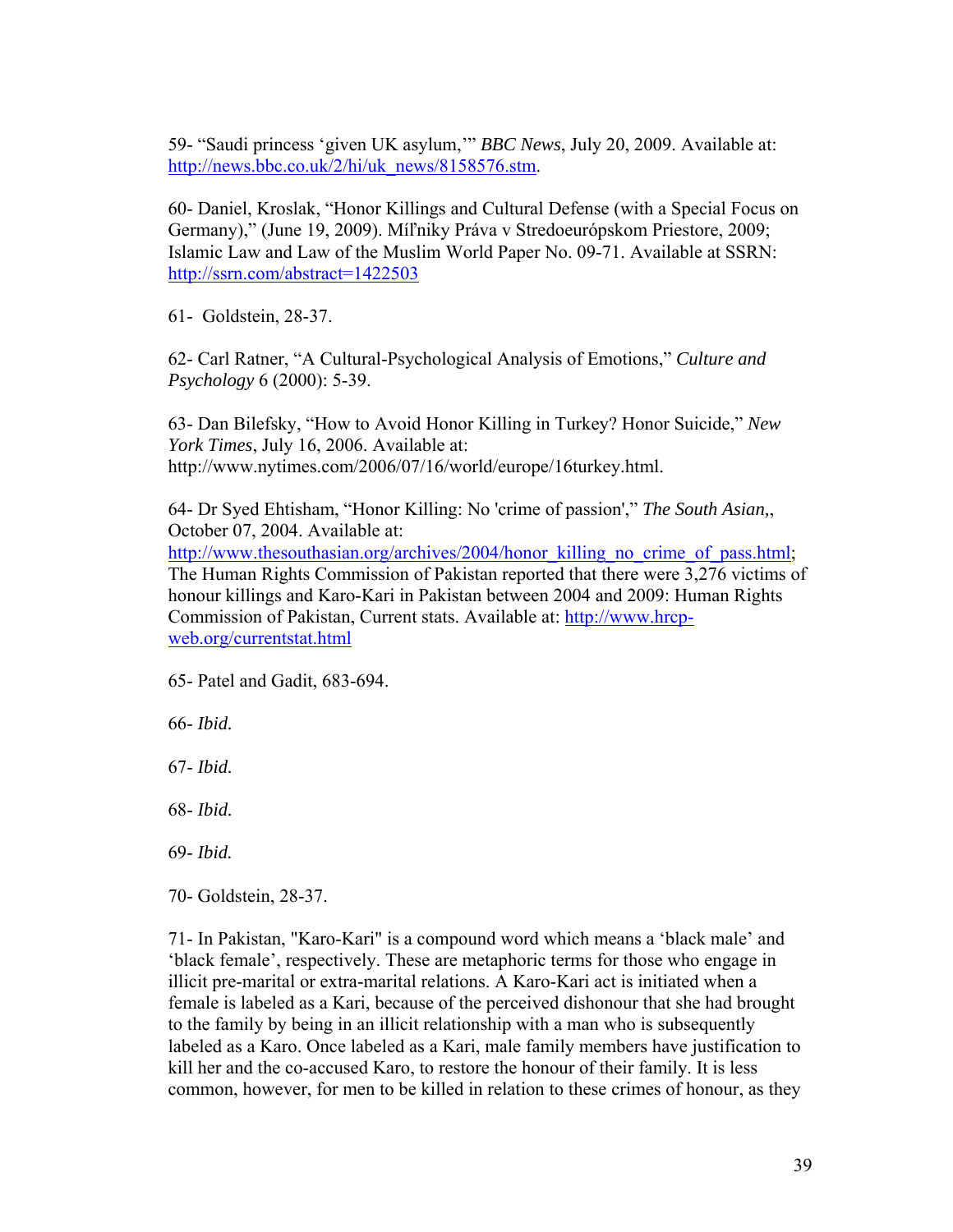tend to have access to economic resources allowing them to flee or buy a pardon from the dishonoured family, in lieu of being killed.

72- The term "sati" refers to the funeral practice among some Hindu communities in which the widow would immolate herself on her husband's funeral pyre, voluntarily or in some cases involuntarily. The practice is now outlawed.

73- Amin A. Muhammad Gadit, and Sujay Patel, "Karo-Kari: disturbed psyche or wild ego?" *Journal of Pakistan Medical Association* 57, 3 (2007): 112-113.

74- Quinton Deeley et al., "Facial emotion processing in criminal psychopathy. Preliminary functional magnetic resonance imaging study," *British Journal of Psychiatry* 189 (December 2006): 533-539.

75- Ronald A. Carson and Mark A. Rothstein, *Behavioral Genetics: The Clash of Culture and Biology*, (Baltimore: Johns Hopkins University Press, 1999): 224-32.

76- Andreas Reif and Klaus-Peter Lesch, "Toward a molecular architecture of personality," *Behavioural Brain Research* 139, 1-2 (2003): 1-20.

77- J. Evans et al., "Impulsiveness, serotonin genes and repetition of deliberate self harm (DSH)," *Psychological Medicine* 30, 6 (2000): 1327-34.

78- Individuals who have an extra Y chromosome, beyond the usual XX (for females) and XY (for males).

79- Seena Fazel and Martin Grann, "Psychiatric morbidity among homicide offenders: a Swedish population study." *The American Journal of Psychiatry*, 161(11) (2004): 2129-31.

80- Kent A. Kiehl et al., "Temporal lobe abnormalities in semantic processing by criminal psychopaths as revealed by functional magnetic resonance imaging." *Psych Research* 130, 1 (2004): 27-42.

81- The term "latah" from Malaysia and Indonesia, is an example of a recognized culture-bound syndrome. See, for example, Ronald C. Simons and C.C. Hughes, *The Culture-bound Syndromes: Folk Illnesses of Psychiatric and Anthropological Interest*, (D. Reidel Publishing Co., 1985). This is a condition where people who have been repetitively startled by others become highly flustered, and may speak out of turn or obey commands. This condition is well-defined in Malaysian and Indonesian society.

82- *Cultural practices in the family that are violent towards women*, UN Commission on Human Rights, Report of the Special Rapporteur on violence against women, its causes and consequences, UN Doc. E/CN.4/2002/83 (2002). Available at: http://www.unhchr.ch/Huridocda/Huridoca.nsf/0/42e7191fae543562c1256ba7004e96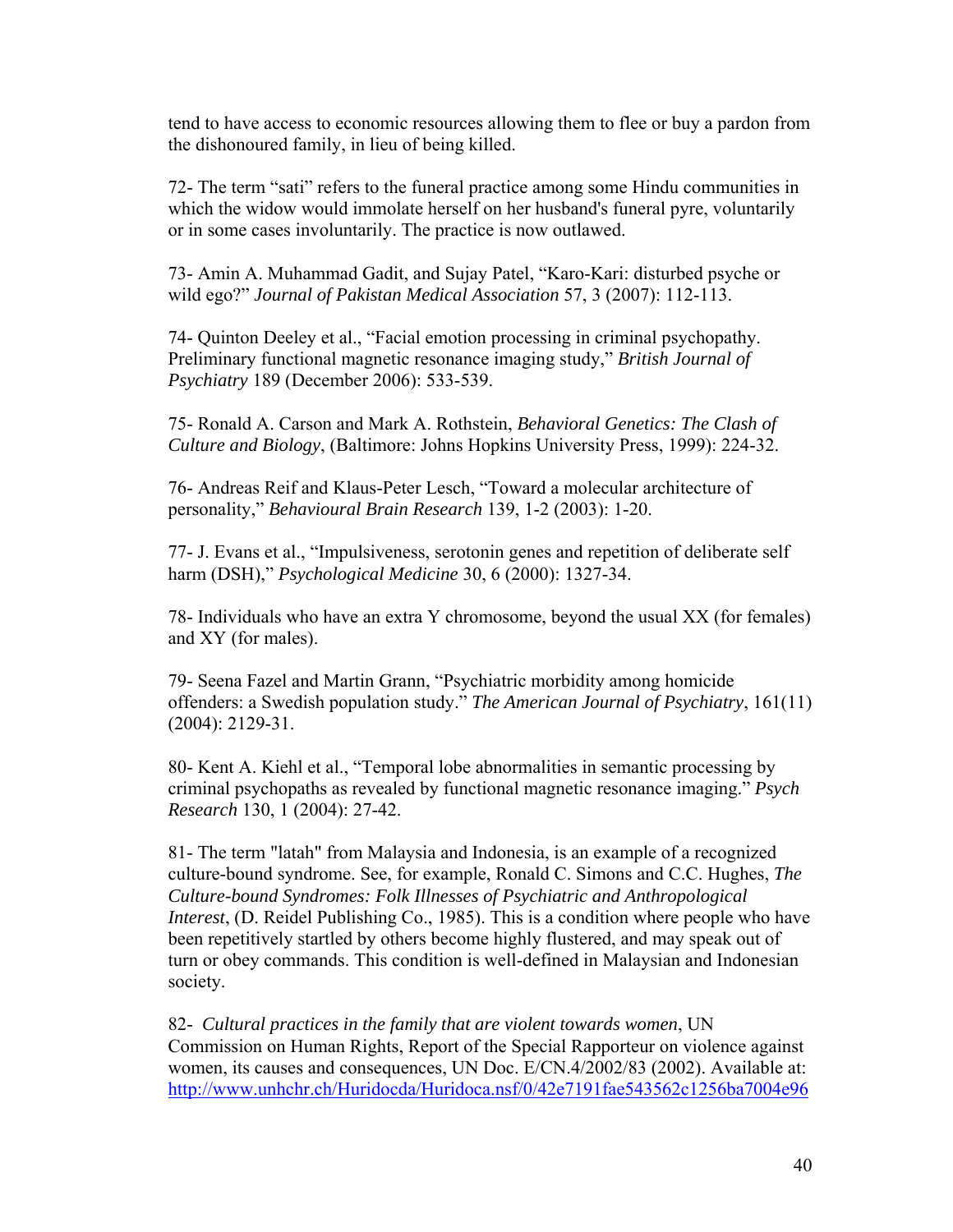3c/\$FILE/G0210428.pdf; Amnesty International, *Pakistan: Violence against women in the name of honour*, AI Index: ASA 33/17/99 (1999).

83- U. Niaz, "Contemporary issues of Pakistani women: A psychosocial perspective," *Journal of Pakistan Association of Women's Studies* 6, 3 (1997): 29-50.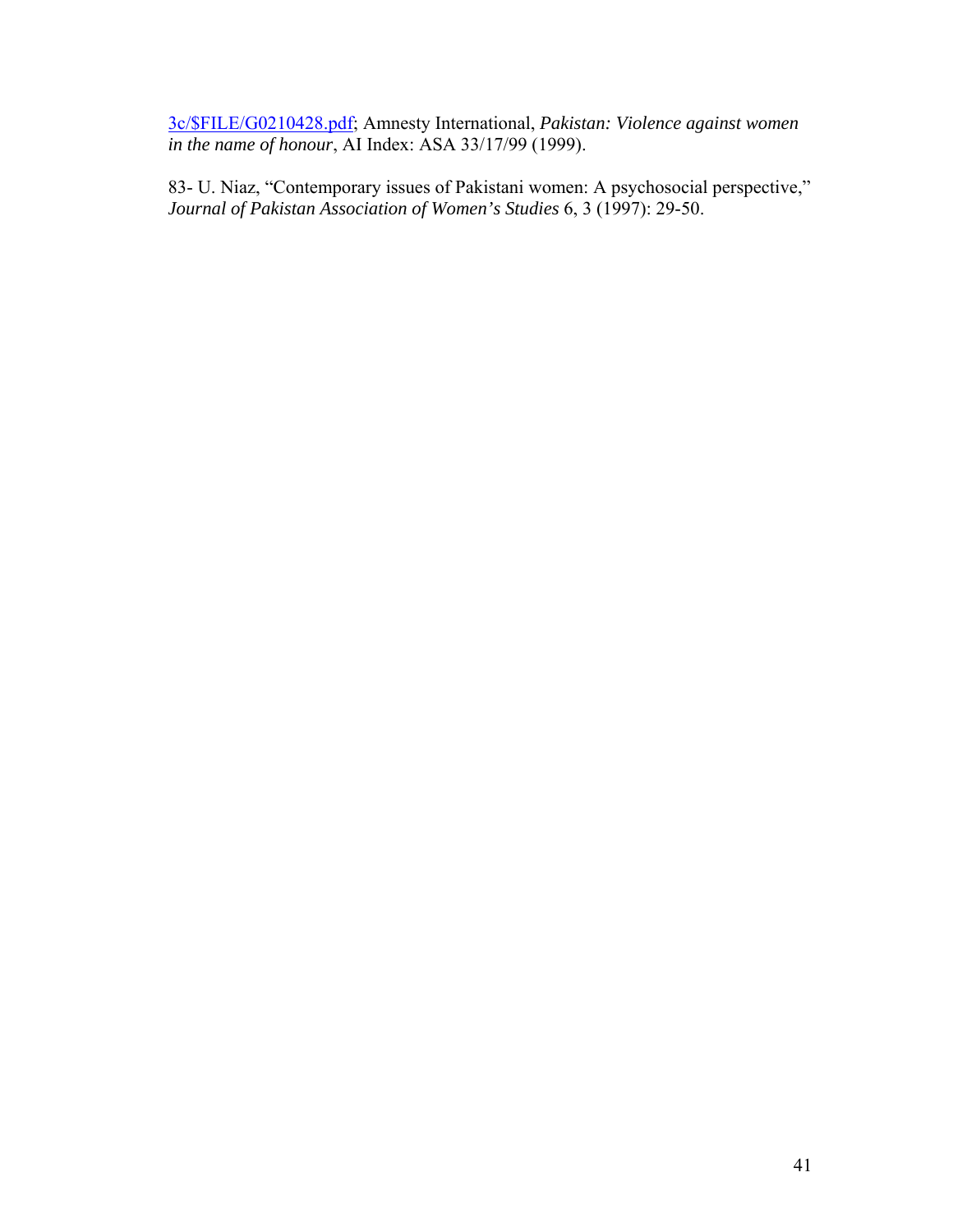## **ANNOTATED BIBLIOGRAPHY**

#### **Abu-Odeh, Lama. "Comparatively Speaking: The "Honour" of the "'East'" and the "Passion" of the "'West',""** *Utah Law Review* **2 (1997): 287- 307.**

Abu-Odeh conducts a comparison of legal codes in the United States and various Arab countries which regulate crimes of passion and honour-based crimes. There are similarities between treatment of crimes of passion in the 'West' and honour-based crimes in the 'East'. Women in the 'West' are at risk from legal decisions which have relaxed the crime of passion defence, and this justification/excuse is in some ways compatible with Arab legal codes that place restrictions on when circumstances are taken into account in harming a family member. While there are differences and similarities between "crimes of passion" and "honour" crimes, the wider cultural context must also be taken into account. A universalistic approach to violence against women that focuses on "why men kill their wives" overlooks the fact that, in the 'East', wives are not killed so often as daughters and sisters. Additionally, there have been judicial decisions that continue to reflect a traditional concept of 'honour' in some Arab countries.

#### **Araji, Sharon K. "Crimes of Honour and Shame: Violence against Women in Western and Non-Western Societies."** *The Red Feather Journal of Postmodern Criminology***, 2000.**

Male-perpetrated inter-partner violence (IPV) in 'Western' societies should be understood not only in terms of power/dominance but also in terms of honour/shame. Although honour-based violence is associated primarily with 'traditional' societies, these concepts also underpin violence against women in the 'West'. Notions of 'honour' and 'shame' may be understood and expressed differently than in 'traditional' societies, where male and/or familial honour may be understood as tied to female family members' sexual propriety. Violence against women who bring 'shame' to the family may be condoned by the wider community as justified and as the only way to restore honour to the family. In 'Western,' individualistic, capitalist cultures, the source of the 'shame' comes from the individual rather from the community, and the resulting violence is private because of state laws and social sanctions against IPV.

#### **Arin, Canan. "Femicide in the Name of Honour in Turkey."** *Violence Against Women* **7, 7 (2001): 821-825.**

The lack of investigation and prosecution of cases of honour killing renders them a form of state-sanctioned femicide. Turkish law characterizes them as a crime, yet they are often seen as justifiable. Defendants in honour crimes cases may rely upon Article 52 of the Turkish Criminal Code, which states that where crime is committed under aggravated agitation, it can be taken into account in sentencing. Other provisions meant to further victims rights, including allowing the victim's family members to give evidence or to become a party to the case, are rarely used to advance the rights of the victim of an honour killing. Arin proposes allowing non-governmental organizations (NGOs) to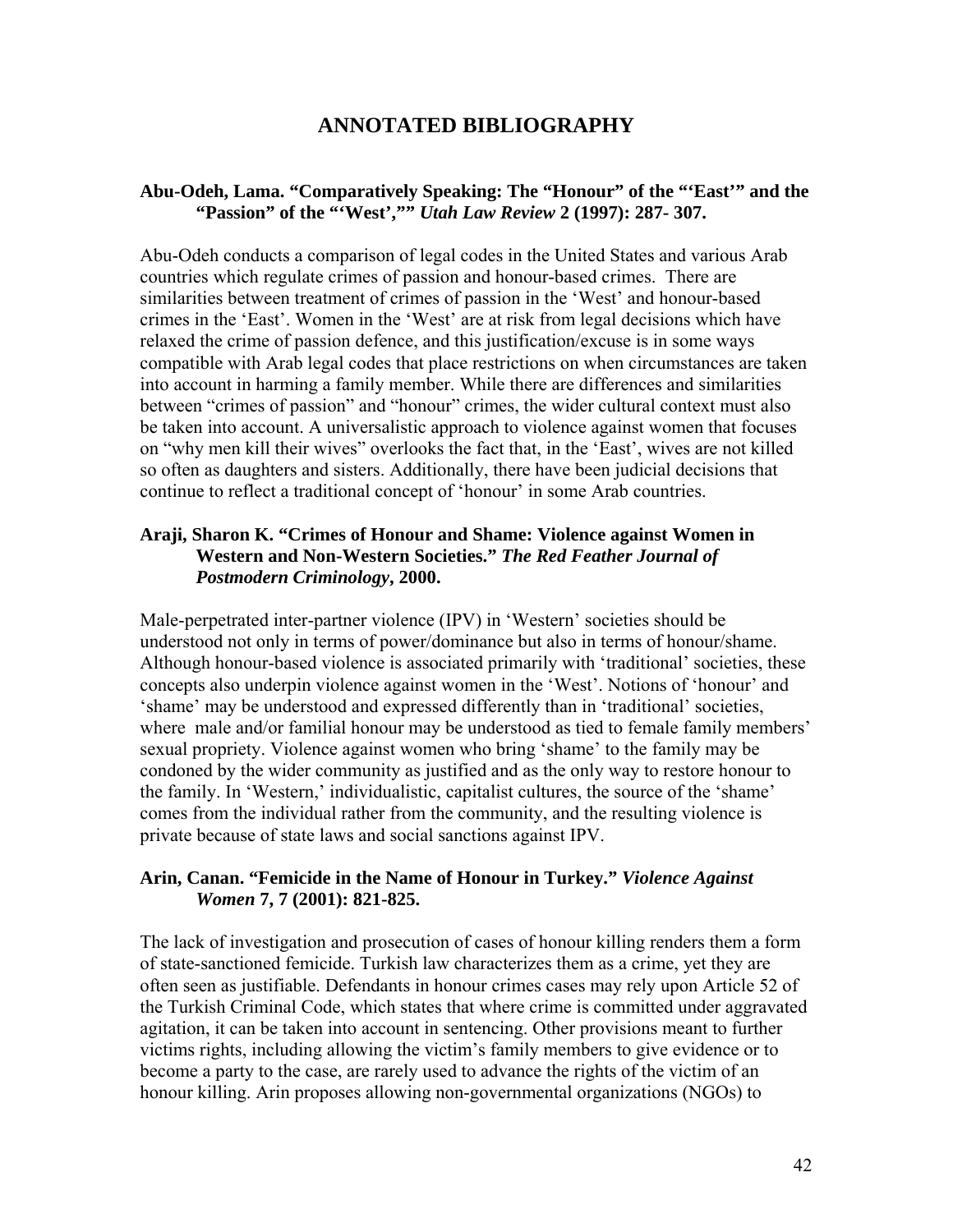become parties in certain cases. NGOs could ask the courts to consider their obligations under the UN Convention on the Elimination of All Forms of Discrimination against Women (CEDAW) in order to fight the mitigating circumstances that otherwise might be appealed to under the law.

#### **Baron, Beth. "Women, Honour and the State: Evidence from Egypt."** *Middle Eastern Studies* **42, 1 (2006): 1-20.**

The state affects honour cultures. Egyptian nationalists used the concept of family honour and elevated it to the national plane to create a sense of 'national honour.' This was done, partly, to "redraw communities of honour and shift loyalties to the state and/or nationalists." The article provides a historical comparison of laws regulating honourrelated violence under Arab customary law, Islamic law and the Ottoman Empire. State justice was not as efficient as family justice, so it was never effective in eradicating family honour-based violence. Nationalists in Egypt used the idea of honour to gain public support. They had no intention of eradicating honour-based violence, however, because they sought the support of the conservative elements of Egyptian society. Thus, the concept of honour as tied to female sexual propriety remains an important social concept in Egypt.

## **Boon, Rebecca. "They Killed her for Going out with Boys: Honour Killings in Turkey in Light of Turkey's Accession to the European Union and Lessons for Iraq," Hofstra Law Review 35 (2006-2007): 815-856.**

Turkey must eliminate honour killings in order to fulfill the Copenhagen Political Criteria and gain accession to the European Union. It is in the United States' interest to see Turkey succeed in this goal, as Turkey could provide a model for Iraq, where honour killings remain a pervasive social problem. Turkey has instituted some legal reforms to comply with the Copenhagen Criteria, but honour killings have not been eliminated. In order to eliminate honour killings in Turkey, the USA and EU should fund women's organizations aimed at combating honour killings, educational and outreach programs, safe spaces and shelters for women attempting to escape dangerous situations, and should develop and implement basic socioeconomic programs.

## **Brandon, James and Salam Hafez.** *Crimes of the Community: Honour-Based Violence in the UK***. London: Centre for Social Cohesion, 2008.**

Honour killings, domestic violence, forced marriage and female genital mutilation (FGM) are all part of an honour culture. This honour culture is not simply 'imported' to the UK by immigrants but is being reproduced by third- and fourth-generation immigrants who were born and raised in the country. Their study comprises seven chapters that look separately at notions of honour, forced marriage, honour-based domestic violence, honour killings, and FGM. They consider the barriers to change among immigrant communities and provide policy prescriptions to the UK government.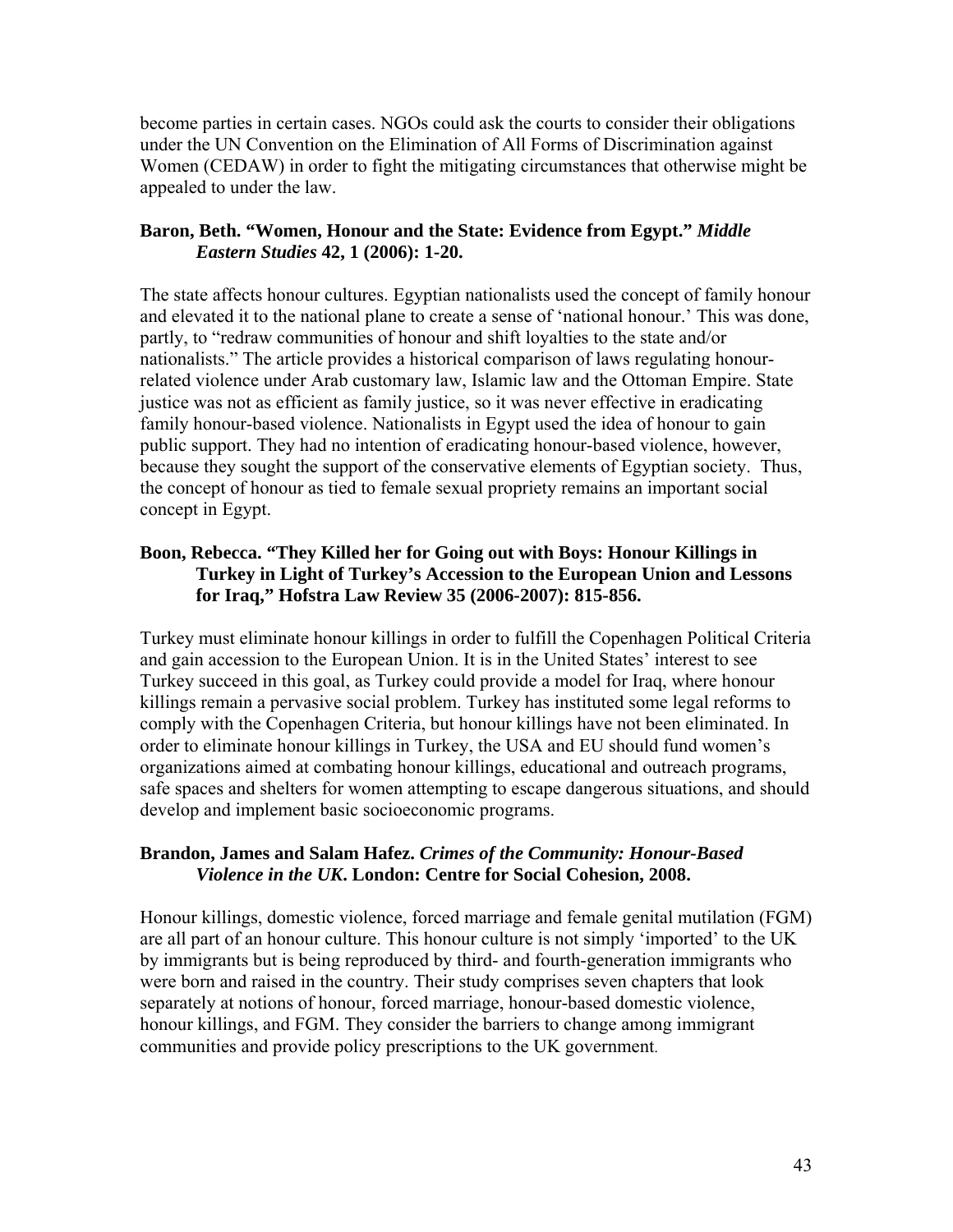## **Casimir, Michael and Susanne Jung. "Honor and Dishonor: Connotations of a Socio-Symbolic Category in Cross-Cultural Perspective."** *Emotions as Bio-Cultural Processes,* **edited by Hans J. Markowitsch and Birgitt Röttger-Rössler, 229-280. New York: Springer, 2009.**

Understandings of honour, shame, dishonour, etc... vary from place to place, over time, between urban and rural settings, and between males and females. Despite such nuances, there are several commonalities. Most societies share a definition of 'honour' and 'dishonour' related to the male control of female sexuality (although there are also other characteristics that can lead to honour for both males and females.) The chapter provides understandings of 'honour' and 'dishonour' from various regions of the world.

#### **Caulfield, Sueanne.** *In Defence of Honor: Sexual Morality, Modernity and Nation in Early Twentieth-Century Brazil.* **Durham: Duke University Press, 2000.**

Although it is not a central theme in the book, Caulfield notes the traditional right of Brazilian men to kill their adulterous wives, considers the conception of 'honour' and how 'honour' has been used as a legal defence.

## **Cheema, Moeen H. "Judicial Patronage of 'Honour Killings' in Pakistan: the Supreme Court's Persistent Adherence to the Doctrine of Grave and Sudden Provocation," 14 Buffalo Human Rights Law Review (2008): 51- 70**.

The Pakistani judiciary plays an instrumental role in the continued honour-based violence against women by exercising discretion in sentencing the perpetrators of honour crimes. Judges would often use section 302 of the Pakistani Criminal Code in honour killings which, prior to 1990, provided the defence of grave and sudden provocation and allowed considerable leeway in sentencing. The 1990 *Qisas and Diyat Ordinance* was expected to make it more difficult to claim defence in honour killings, but judicial decisions limited the law in ways which continued to recognize the defence of grave and sudden provocation. The author predicts that the changes made in the Criminal Law (Amendment) Act, 2004, to further strengthen the law preventing honour killings will fail to effectively address the situation because of the penalties in the Act, a narrow definition of 'honour killings,' and the judiciary's recent interpretations of the grave and sudden provocation defence.

## **Chesler, Phyllis. "Are Honor Killings Simply Domestic Violence?"** *Middle East Quarterly* **XVI, 2 (Spring 2009): 61-69.**

Honour killings are distinct from domestic violence. Chesler argues that honour killings are perpetrated by immigrant communities in the West. They are particular to Muslims, and to a lesser extent, Sikhs and Hindus. She suggests that honour killings reveal a "conflict of cultural moralities" between the West and its Muslim immigrants, and that honour killings could be combated through education against honour killings targeted at the Muslim population. The article provides tables detailing honour killings that have occurred in North America and Europe.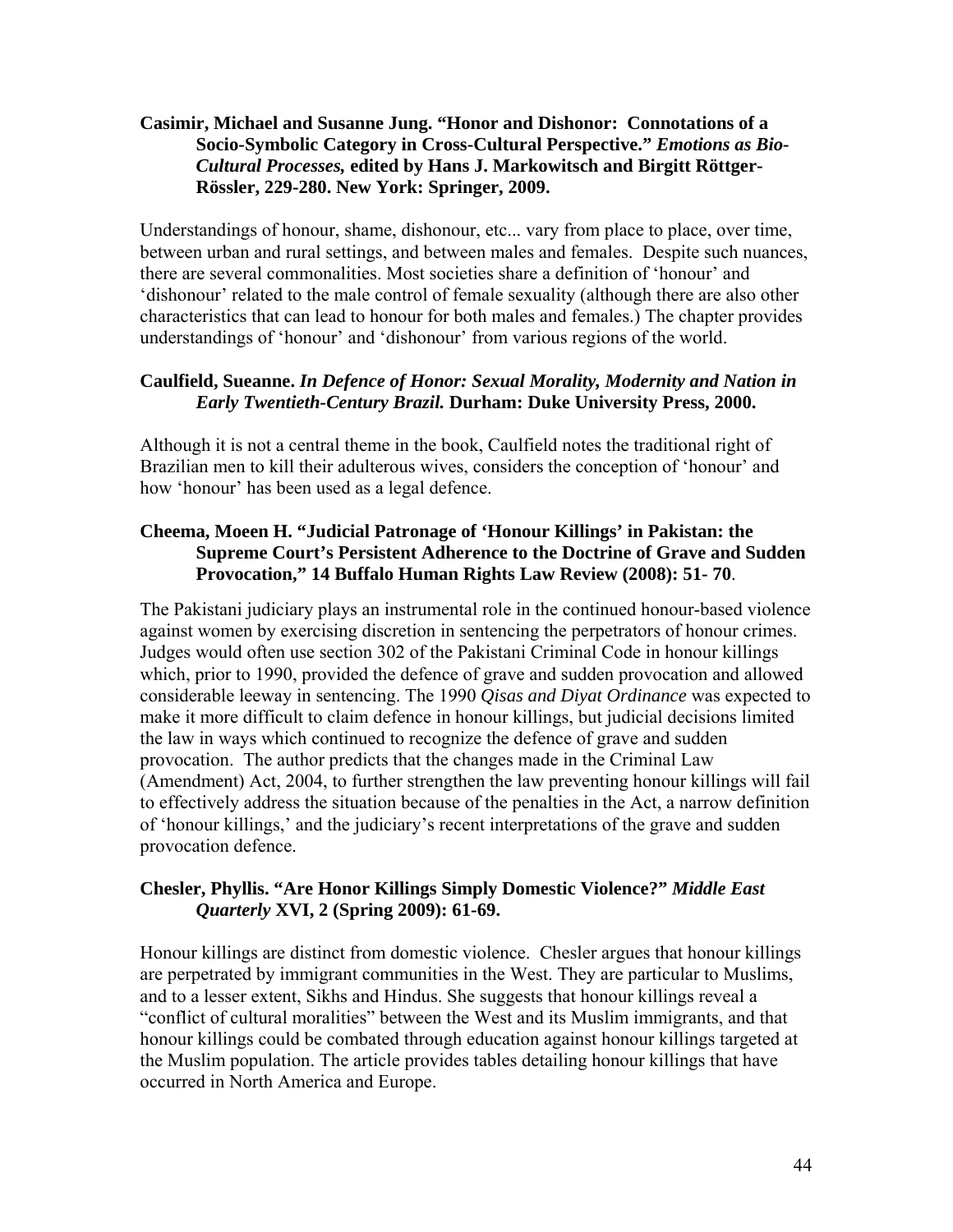## **Cinthio, Hanna and Marcus Ericsson. "Beneath the Surface of Honour," (2006). Available at:**

http://minheder.nu/Beneath%20the%20surface%20of%20honour.pdf.

Patriarchal tribalism and an interpretation of Islam based around concepts of honour/shame instead of right/wrong reinforce the attitudes that condone honour killings in Jordan.

## **Coss, Graeme. "The Defence of Provocation: An Acrimonious Divorce from Reality," Current Issues Criminal Justice 18, 1 (2006-2007): 51-78.**

The Australian defence of provocation should be abolished. Use of the defence has reflected a view that males can be excused for proprietary attitudes towards women. Retaliatory violence by men is not loss of self-control but a response to losing control of 'their' woman. Studies have shown that attitudes provide part of the explanation for why the defence of provocation continues to justify reduced sentences. Surveys of Australians show relatively high numbers are willing to blame the female victim of domestic violence for provoking her male partner.

## **Douki, S. et al. "Violence against Women in Arab and Islamic Countries."** *Archives of Women's Mental Health* **6 (2003): 165-171.**

Social views that contribute to violence against women include a wife's misbehaviour, conditions of the husband's daily life, and religious commandments. Islam does not condone honour based violence; it is a cultural, not a religious practice. Researchers need to pay closer attention to the cultural and psychological conditions that create and support honour-based violence. The article provides rates of honour-based violence in Tunisia, Palestine, Israel and Egypt.

## **Dustin, Moira and Anne Phillips. "Whose agenda is it?"** *Ethnicities* **8, 3 (2008): 405- 424.**

Debates in the UK around honour killings, female genital cutting (FGC), forced marriage and women's Islamic dress characterize the issues as being about the abuse of minority women. Calling these types of crimes "cultural practices" can stereotype the community and portray the practice as normal or widely accepted within that community. Measures which provide legal remedies and punishment for these types of crimes are less effective than support and prevention. Government should consult with the minority groups in question and with women's organizations to design effective policies to address these crimes.

## **Epstein, Cynthia. "Death by Gender."** *Dissent* **57, 2 (2010): 54-57.**

Some of the factors explaining the occurrence of honour based violence include the view that violence against women who compromise family honour is acceptable, and marriage as a way to organize tribal alliances and regulate relationships between clans in countries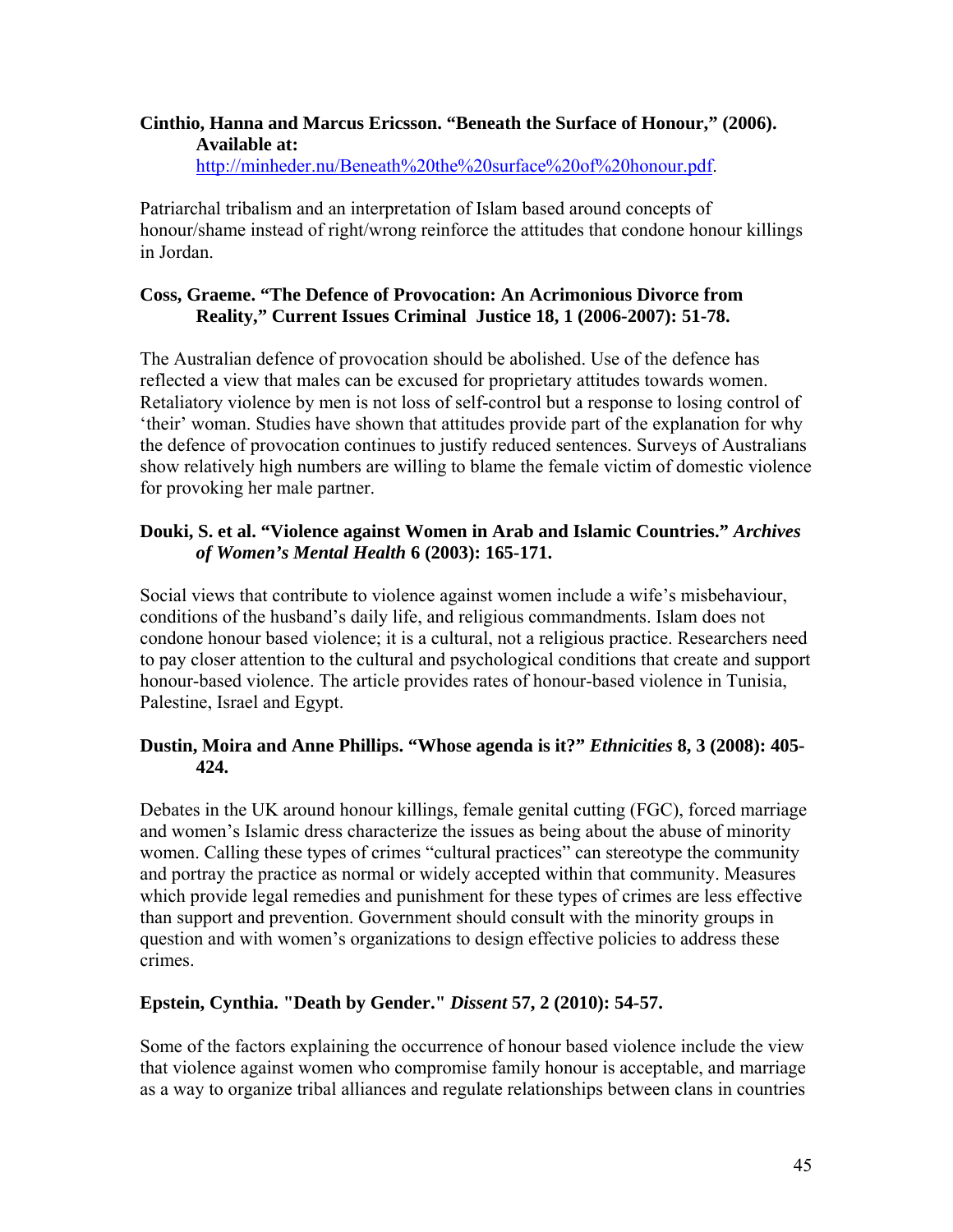which are politically organized around kinship. While NGOs dedicated to promoting human rights are active, there are also many roadblocks to combating violence against women. For instance, Human Rights organizations opposed the 2009 Resolution of the UN Human Rights Committee that affirmed the concept of "traditional values" in promoting human rights and fundamental freedoms on the grounds that it sets a dangerous precedent. CEDAW affirms the value of women, but some of the countries where honour based crimes are the most prevalent are already signatories to the treaty. World leaders need to insist on political change, perhaps by insisting on human rights reform as a precursor to full commercial and diplomatic relations.

#### **Faqir, Fadia. "Intrafamily Femicide in Defence of Honour: The Case of Jordan."**  *Third World Quarterly* **22, 1 (2001): 65-82.**

Jordan has one of the highest rates of interfamily femicide in the world. The concept of 'honour' is found in many Islamic, Arab, and also Mediterranean societies. Most countries have abolished laws that condone honour based violence but some Arab and Muslim countries have not. Faqir examines Articles 340 and 98 of the Jordanian Penal Code which can mitigate the culpability or sentencing of men who commit honour-based crimes. There are similar provisions in some other Arab countries. This is not an 'Islamic' problem. Honour-based crimes, and conceptions of honour, can be located in pre-Islamic cultural practices. They may become increasingly relevant in societies when changing gender roles threaten to destabilize society and redefine public and private space.

## **Fernandez, Sonya. "The Crusade Over the Bodies of Women."** *Patterns of Prejudice* **43, 3 (2009): 269-286.**

Discourses considering the treatment of women in debates over honour killings, veiling and forced marriage have perpetuated the characterization of Muslims as fundamentally 'Other' to civilized 'Westerners.' Discourses which portray Islam as a monolithic, oppressive, barbaric religion have had the effect of normalizing Islam as oppressive to women by juxtaposing it with gender roles in the 'West.' Such discourses have two effects. First, Islam itself, rather than the individuals engaging in these practices, is cast as oppressive. Secondly, it silences the voices of Muslim women while simultaneously proclaims a desire to free them.

## **Gadit, Amin A. Muhammad. "Karo-Kari: disturbed psyche or wild ego?" 57, 3 (2007): 112-113.**

Honour killings should also be examined from a psychiatric angle. Factors such as psychological dynamics, genetic explanations, brain functioning, personality traits and mental illness may provide explanations for violent behaviour in some males who perpetuate honour killings.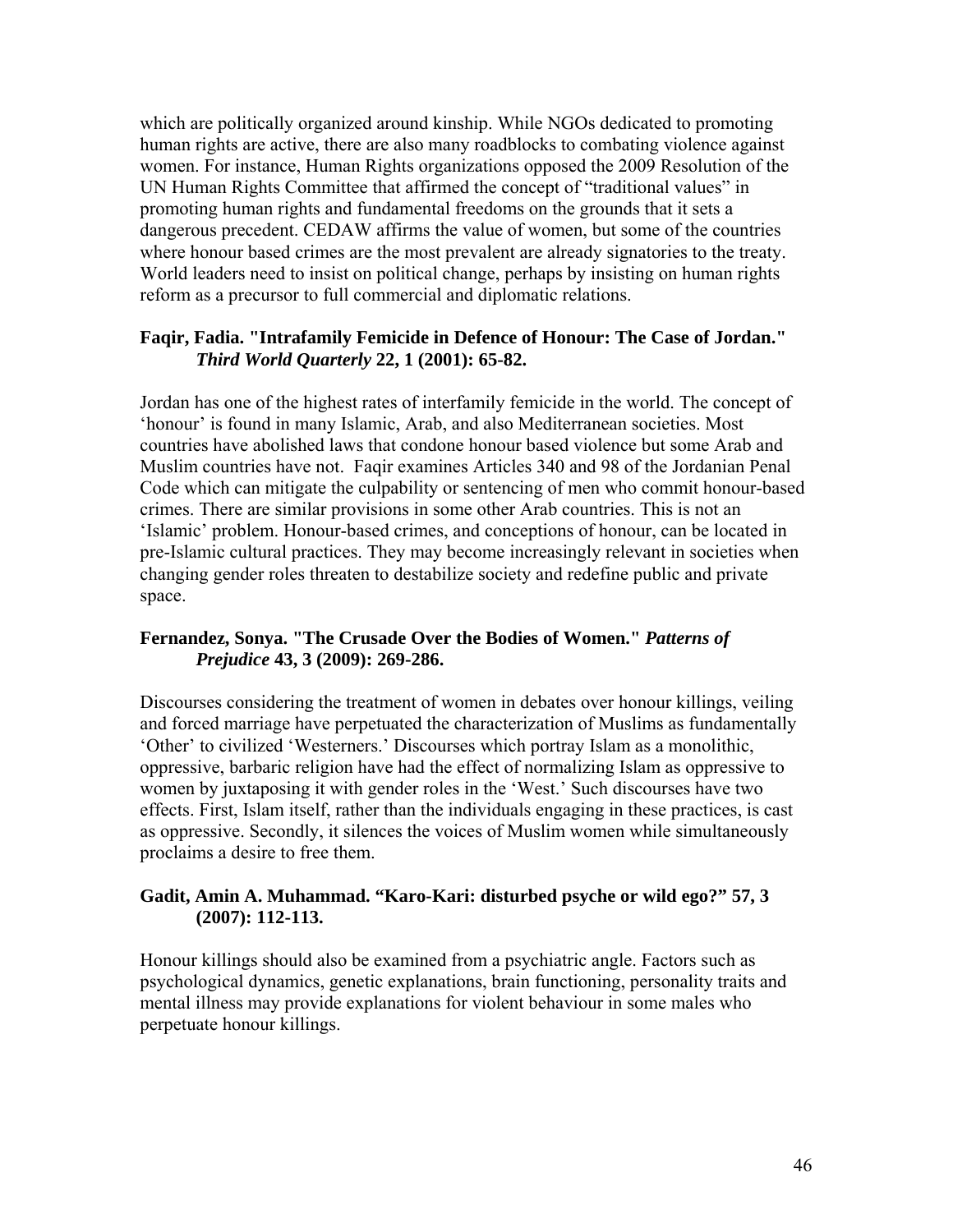## **Gill, A. "Patriarchal Violence in the Name of Honour,"** *International Journal of Criminal Justice Sciences***, 2006.**

There is no single definition of honour-based violence that is appropriate and relevant across cultures. The way in which honour-based violence is portrayed in media reporting in the UK has reproduced harmful stereotypes of 'ethnic' women. There are theoretical problems inherent in applying a universal concept of international human rights to particular cultural practices. The state should include members of the affected cultural communities when considering its policy responses. Members of minority communities that are most oppressed (i.e. women) should be afforded a stronger voice. The state may accommodate cultural practices that respect the rights of its vulnerable members.

#### **Goldstein, Matthew A. "The Biological Root of Heat-of-Passion Crimes and Honor Killings."** *Politics and the Life Sciences* **21, 2 (2002): 28-37.**

Heat-of-passion and honour-killing defences are found across cultures, and the right of men to kill wives and female family members has been recognized throughout history. These defences recognize a biologically evolved behavioural pathology that is expressed in varying degrees of strengths across cultures. "Honour killings and heat-of-passion crimes are by-products of an evolved male sexual aggression that are intensified by external threats to paternal certainty. This biological perspective may explain why women are killed and why their killers are frequently excused."

## **Hadidi, Mu'men, Anahid Kulwicki and Hani Jahshan. "A review of 16 cases of Honour Killings in Jordan in 1995," International Journal of Legal Medicine (2001) 114, 6: 357-359.**

The authors conducted an in-depth review of 16 honour killings in Jordan to determine the cause of death, severity of injuries, murder weapon, identity of the murderer, how the penal code was employed, and sentencing. Multiple gunshot wounds were the most common cause of death. Culpability and sentencing was often reduced when the victim was pregnant. The most common perpetrators were brothers of the victim. Individuals who killed a female who married without the family's permission received the harshest penalties.

## **Henry, P.J. "Low-Status Compensation: A Theory for Understanding the Role of Status in Cultures of Honour."** *Journal of Personality and Social Psychology* **97, 3 (2009): 451-466.**

The importance of concepts of honour (as status) can be linked to herding cultures using the theory of low-status compensation. A theory of relative-deprivation can explain cultures of honour. Aggression in response to insults is defence of the "psychological self."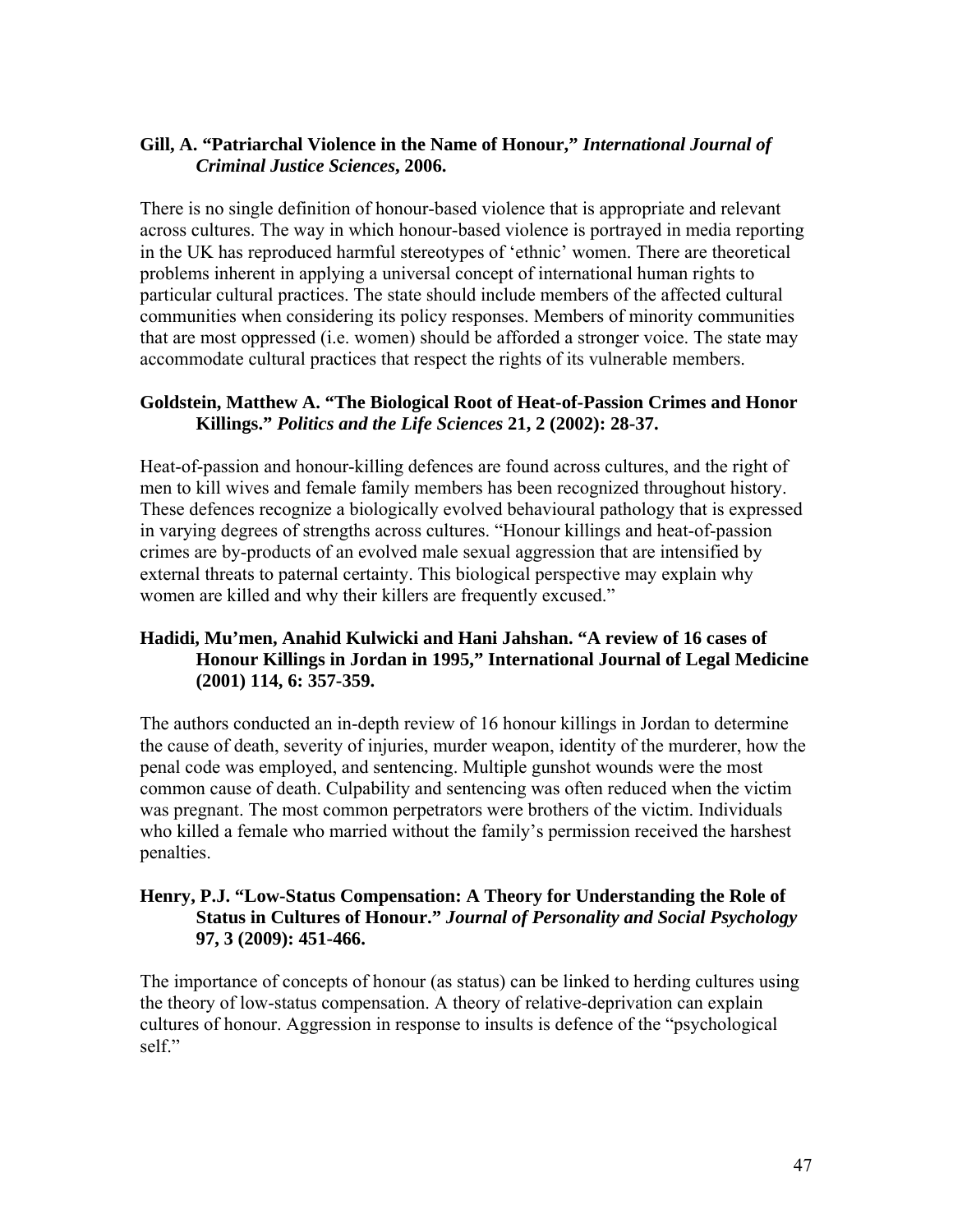## **Hussain, Manza, "'Take My Riches, Give Me Justice': A Contextual Analysis of Pakistan's Honor Crimes Legislation," Harvard Journal of Law & Gender 29, 1 (2006): 223 - 246.**

Hussain considers the factors leading to honour-related violence in Pakistan and asks why the Pakistani government has been resistant to reform. She also considers the Legal Codes of Muslim countries more generally, noting that most honour killings take place in Islamic countries. Legislation addressing honour killings is an important step forward, but in order for it to be effective the widespread discrimination against women must also be addressed.

#### **Ince, Hilal Onur et al. "Customary Killings in Turkey and Turkish Modernization."**  *Middle 'East'ern Studies* **45, 4 (2009): 537-551.**

Honour-killings are linked to Turkish modernization. The modernization process contributed to the commodification of women by failing to reach the rural areas and by focusing on superficial elements like clothing, without addressing the fundamentally patriarchal structure of society.

## **Kakakhel, Niaz A. "Honour Killings: Islamic and Human Rights Perspectives," Northern Ireland Legal Quarterly 55, 1 (2004): 78-89.**

The article examines the origins of honour killings in Pakistan. While honour killings are grounded in Muslim culture, they have no grounding in Islamic law. The author examines how international, religious, colonial and current Pakistani laws are applied to cases involving honour killings.

## **Khan, Roxanne. "Honour-Related Violence (HRV) in Scotland: A Cross- and Multi-Agency Intervention Involvement Survey."** *Internet Journal of Criminology* **2007.**

The article reports the results of a questionnaire to women's organizations across Scotland to determine the nature and extent of agency responses to honour-related violence (HRV). The questionnaire asked how organizations were collecting information on honour-related violence, the nature and extent of cross-collaboration between agencies, what guidelines were used for cases involving HRV, and whether the organizations would welcome standardized information. Many organizations have dealt with honour-related violence and the issue needs to be further addressed in Scotland. Over half of the respondents reported conferring with other organizations when dealing with HRV cases, and most did not have HRV-specific guidelines. The organizations unanimously agreed that they would welcome more guidance on HRV.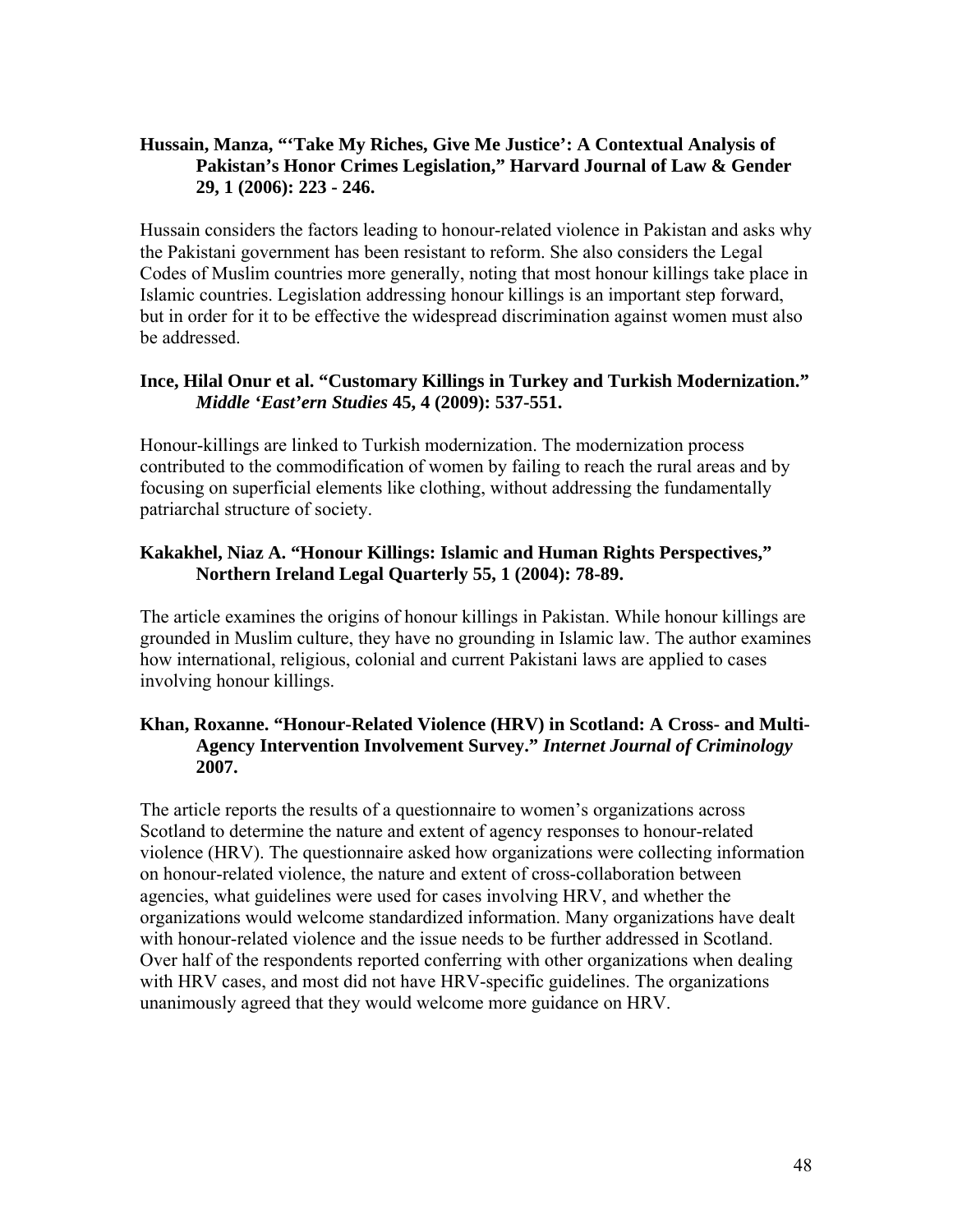## **King, Diane E. "The Personal is Patrilineal:** *Namus* **as Sovereignty."** *Identities* **15, 3 (2008): 317-342.**

Honour-based violence should be understood as a reaction by a patriarchy or state to define its membership. Honour-based violence is only found in cultures that define membership agnatically (through males of the patrilineal line), where the hymen acts as both the symbolic and real border to membership. The male brother or father (whoever is responsible for the female) asserts sovereignty over the lineage. Honour killings can therefore be understood as "a show of reproductive sovereignty."

## **Knudsen, Are. "License to Kill: Honour Killings in Pakistan." Chr. Michelsen Institute: Development Studies and Human Rights. WP 2004:1.**

Pakistani laws addressing homicide may perpetuate honour killings. Remedies provided in the Penal Code are often perceived as insufficient to fully restore a family's honour, and therefore customary law prevails. Stricter law enforcement and prosecution may reduce the prevalence of honour killings. Pakistan should repeal the *Hudood Laws* and *Qisas and Diyat Act*, and a national database to track honour killings more accurately should be established. Additionally, men must also be included in analyses of honour killings. Both the males and females in who engaged in pre-marital or extra-marital affairs could be targeted in honour-related violence and the violence can lead to revenge killings which mainly target men. Honour killings must be understood by taking account of the complex cultural, political and social context in which they are located.

## **Kogacioglu, Dicle. "The Tradition Effect: Framing Honour Crimes in Turkey,"**  *Differences: A Journal of Feminist Cultural Studies* **15, 2 (2004): 119-151**.

Analyzing the actions of institutions addressing honour crimes in local, national and international contexts are necessary to eliminating honour crimes. Institutions can perpetuate honour crimes if they are ineffective, underfunded, or do not work in ways proscribed by law. Failing to account for institutional effects can overlook the political contexts in which honour killings occur and can prevent critically examining an institution's policies and actions which contribute to continued violence. Analyses that further women's rights must be simultaneously deconstructive and constructive.

## **Korteweg, Anna and Gökçe Yurdakul. "Islam, gender, and immigrant integration: boundary drawing in discourses on honour killing in the Netherlands and Germany."** *Ethnic and Racial Studies* **32, 2 (2009): 218-238.**

A comparison of media descriptions of honour killings in Germany and the Netherlands demonstrate that gender, race, religion and nationality intersect in discourses marking membership in a national community. The discourses have the effect of imposing "bright boundaries" which clearly demarcate the majority community as distinct from the immigrant community. Gender, nationality and religion are construed as monolithic identities, and honour killings are portrayed as rooted in Islam.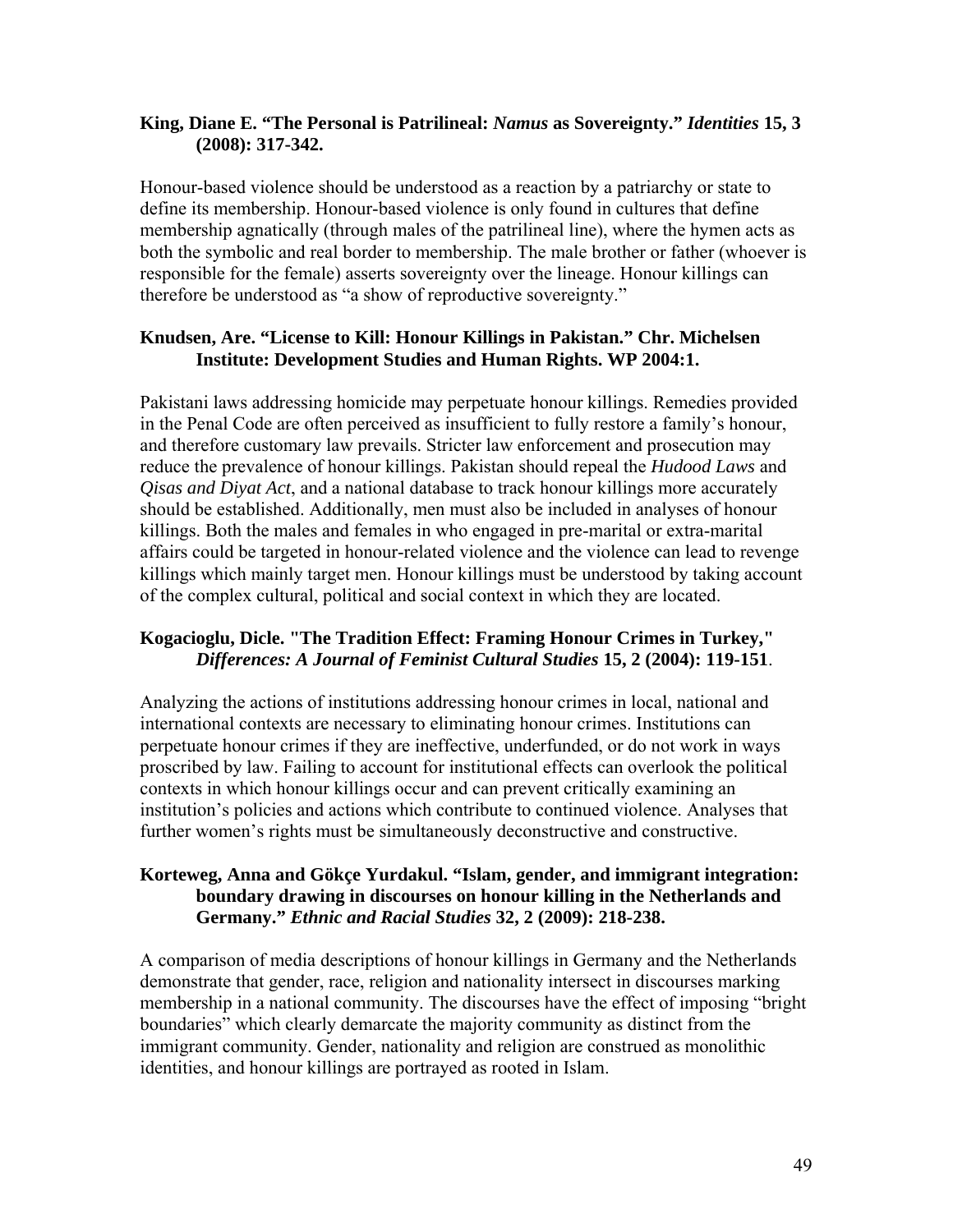#### **Lasson, Kenneth. "Bloodstains on a Code of Honour: the Murderous Marginalization of Women in the Islamic World," Women's Rights Law Reporter 30, 3/4 (2008-2009): 407 - 441.**

The West could intervene to prevent honour killings in other countries if they can exercise political and/or economic leverage (for example, the EU insisting on human rights reforms in Turkey as a precondition of membership). The author ties honourkillings directly to Islam and is critical of 'the Left,' which he claims "apologizes for Islamic extremism."

#### **Madek, Christina A. "Killing Dishonor: Effective Eradication of Honor Killing," Suffolk Transnational Law Review 29 (2005-2006): 53-77.**

Jordanian and Pakistani legislation addressing honour killing is inconsistent with the CEDAW. The most effective way to address honour killings in these countries is to require legislative changes to their domestic laws, not to strengthen the provisions or the enforcement of CEDAW.

## **Maris, Cees and Sawitri Saharso. "Honour Killing: A Reflection on Gender, Culture and Violence."** *The Netherlands Journal of Social Science* **37, 1 (2001): 52-73.**

Honour crimes are a highly ritualized form of violence. Honour killing cannot be explained in purely cultural terms. In the Netherlands, migration settlement patterns have kept pre-existing social structures of immigrant Turkish families intact. Often the male perpetrators are unemployed and consequently highly prize their honour coming from self-respect. There is also a contributing cultural perspective which views women as property and subordinate to men. In light of this, a cultural defence for honour killings is untenable. A woman's right to life overrides defence on the grounds of cultural identity in these cases.

## **Meetoo, Veena and Heidi Safia Mirza. "Lives at risk: multiculturalism, young women and 'honour killings.'" In** *Growing up with Risk***, edited by Betsy Thom, Rosemary Sales and Jenny J. Pearce, 149-164. Bristol: The Policy Press, 2007.**

Ethnicized women who are the victims of domestic violence are caught between the cultural relativism in British multicultural discourse and the private/public distinction, on the one hand, and a social fear of Islam post-9/11 on the other. Fears that honour killings can only be addressed by those with particular cultural competence puts ethnicized women at risk when women from the larger community accept honour-based violence as an instance of 'cultural difference.' An effective approach to honour killings must be able to move away from culture-based discourses and towards human rights discourses. Cultural context is important, but policies addressing honour-related violence should place it within the broader scope of domestic violence.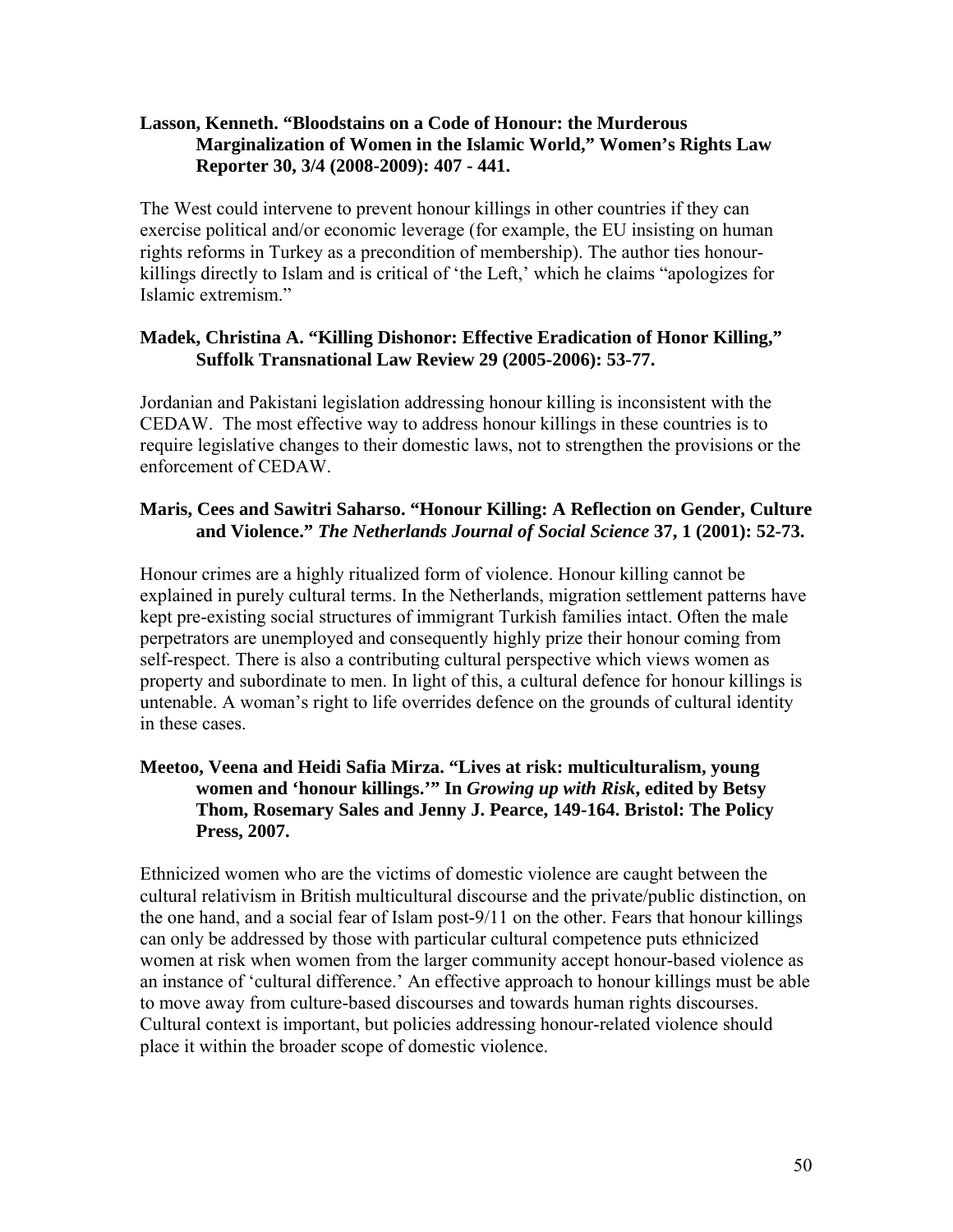#### **Meetoo, Veena and Heidi Safia Mirza. "'There is nothing 'honourable' about honour killings': Gender, violence and the limits of multiculturalism."**  *Women's Studies International Forum* **30 (2007): 187-200.**

Honour killings in Great Britain have been carried out by Muslims, Sikhs and Christians. While many honour killings have occurred in South Asian and Middle Eastern families, African and Caribbean women have also been victims of honour-based violence. Discourses in the UK, however, portray honour crimes as something affecting South Asian and Middle Eastern Muslim communities. These discourses, combined with an approach to multiculturalism that upholds "respecting diversity and valuing cultural difference," means ethnicized women may not get the help that they need. The killing of women should never been seen as a cultural issue.

## **Menon, Ritu. "Dishonourable Killings."** *Index on Censorship* **35, 4 (2006): 123-127.**

Honour killings in India take place across religions and castes. An honour killing occurs whenever women are killed to avenge male honour. Honour-based violence demonstrates the patriarchal control over women's sexuality. Indian feminists and activists have questioned using the term 'honour killings,' and would be better defined as "violent acts of sexual control and subjugation of women in order to maintain either social and economic disparity, or the legitimate (caste, religious or ethnic) community." Menon considers the relationship between caste *panchayats* (village councils), who have ordered honour killings, and state officials, who in some instances have avoided becoming involved in honour killings that were ordered by the *panchayats.* 

## **Mojab, Shahrzad. "No 'Safe Haven': Violence Against Women in Iraqi Kuridstan." In** *Sites of Violence: Gender and Conflict Zone***, edited by Wenona Giles and Jennifer Hyndman, 108-133. Berkeley: University of California Press, 2004.**

Mojab examines Kurdish honour killings in the "safe haven" provided for Kurds by the United States and its allies in the 1991 Gulf War. While honour killings occurred in both times of war and peace, they (along with all instances of domestic violence) increased in times of war. The Kuridsh nationalist project has also contributed to the violence against women. Conservative nationalists have identified some of the more patriarchal aspects of the 'true' Kurdish culture and have discarded some of the more liberal traditions (for instance, the absence of veiling and the socialization of men and women in rural areas).

## **Mojab, Shahrzad.** *Violence in the Name of Honour: Theoretical and Political Challenges.* **Istanbul: Bilgi University Press, 2004.**

Honour killings are linked to social upheaval. For example, the Kurds of Iraq and Turkey, who have experienced more brutal effects of war, have had more incidents of honour killing than the Kurds of Iran, who have not. Academics need to discard relativism and take the universality of patriarchal oppression seriously, while still considering the particularity of each patriarchal regime.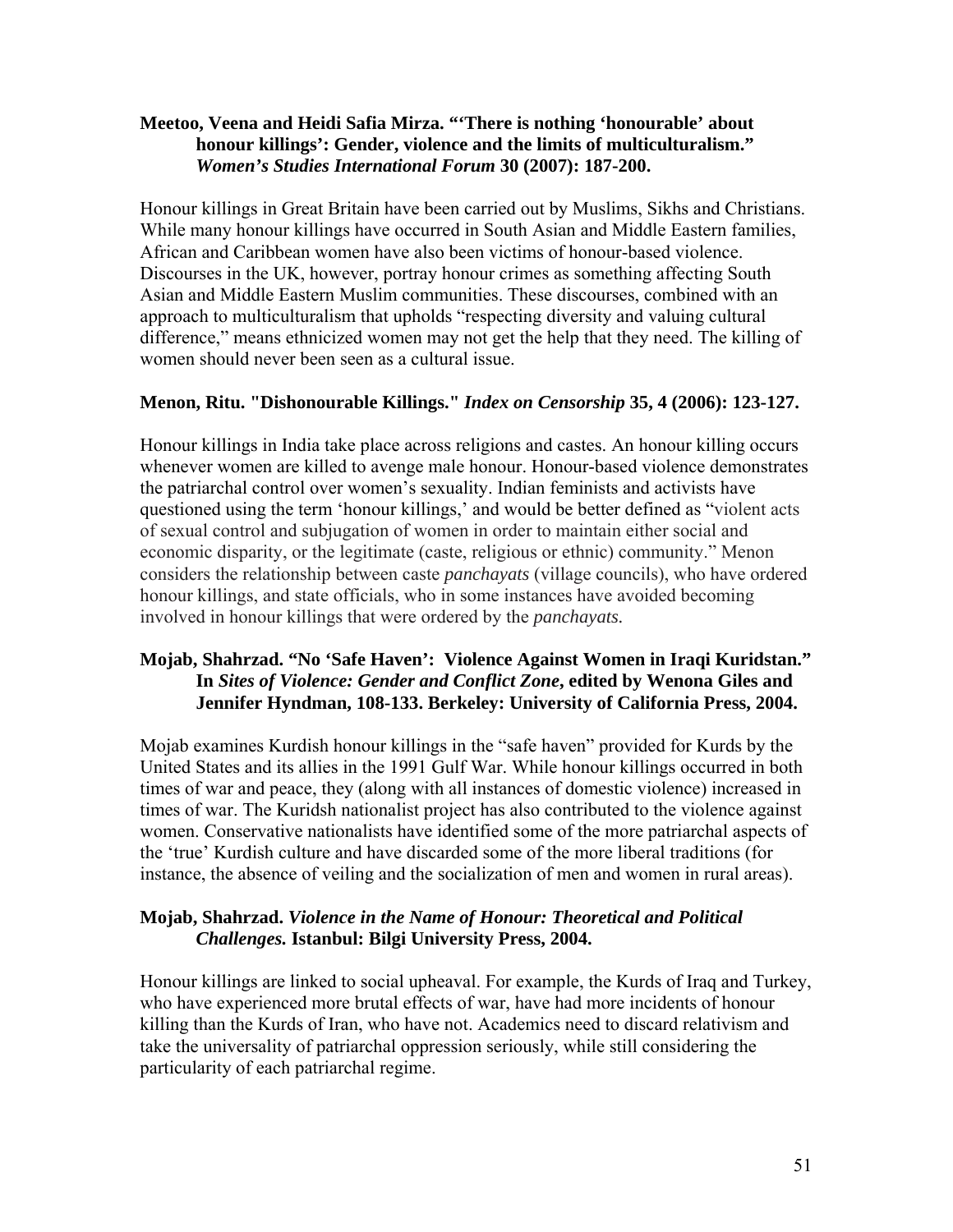#### **Nasrullah, Muazzam. "The Epidemiological patterns of Honour Killing of Women in Pakistan."** *European Journal of Public Health* **19, 2 (2009): 193-197.**

A better understanding of who suffers from honour killings would contribute to more effective preventative measures. The author analyzed newspaper reports of honour killings from 2004-2007 in Pakistan to determine common features of honour killings. The article provides rates of honour killings, the average age of victims, the most common reasons behind honour killings, the most common weapons used, and the relationship between the victim and the murderer.

## **Niaz, U. "Violence Against Women in South Asian Countries."** *Archives of Women's Mental Health* **6, 3 (2003): 173-184.**

The article considers the role of religion in informing gender norms in South Asia. Some of the theories that can account for male violence include a culture of machismo, male chauvinism, an attempt to keep women from gaining strength, and social upheaval due to war. The structure of the family is ultimately what allows this violence to occur.

## **Oldenburg, Veena Talwar.** *Dowry Murder: The Imperial Origins of a Cultural Crime.*  **Oxford: Oxford University Press, 2002.**

'Dowry murders' refer to incidents where a husband or mother-in-law douses a new wife in kerosene and lights her on fire. These are often portrayed to police as cooking accidents. While some articles list this practice as a form of honour killing, it is better understood as a crime motivated by the prospect of financial gain, whereby the husband can keep the wife's dowry and remarry. The 'cultural' practice of dowry can be traced to British policies during colonialism.

## **Onal, Ayse and Joan Smith.** *Honour Killing: Stories of Men Who Killed***. London: Saqi Books, 2008.**

Journalist Ayse Onal recounts the stories of Turkish men imprisoned for killing female family members. The stories describe the circumstances around the particular murders, including the men's motivations for the crime, their understandings of honour, and their relationship with the victim.

#### **Ouis, Pernilla. Honourable Traditions? Honour Violence, Early Marriage and Sexual Abuse of Teenage Girls in Lebanon, the Occupied Palestinian Territories and Yemen.** *International Journal of Children's Rights***, 17, 3 (2009): 445–474.**

Gender-based violence, including honour killings, violates the human rights of youth as set out in the UN Convention on the Rights of the Child (CRC). Honour-based violence should be conceived of differently than gender-based violence because it is collective in nature. Honour-based violence reflects an honour ideology most frequently found in collective, kinship-based societies. It is connected to many forms of child abuse,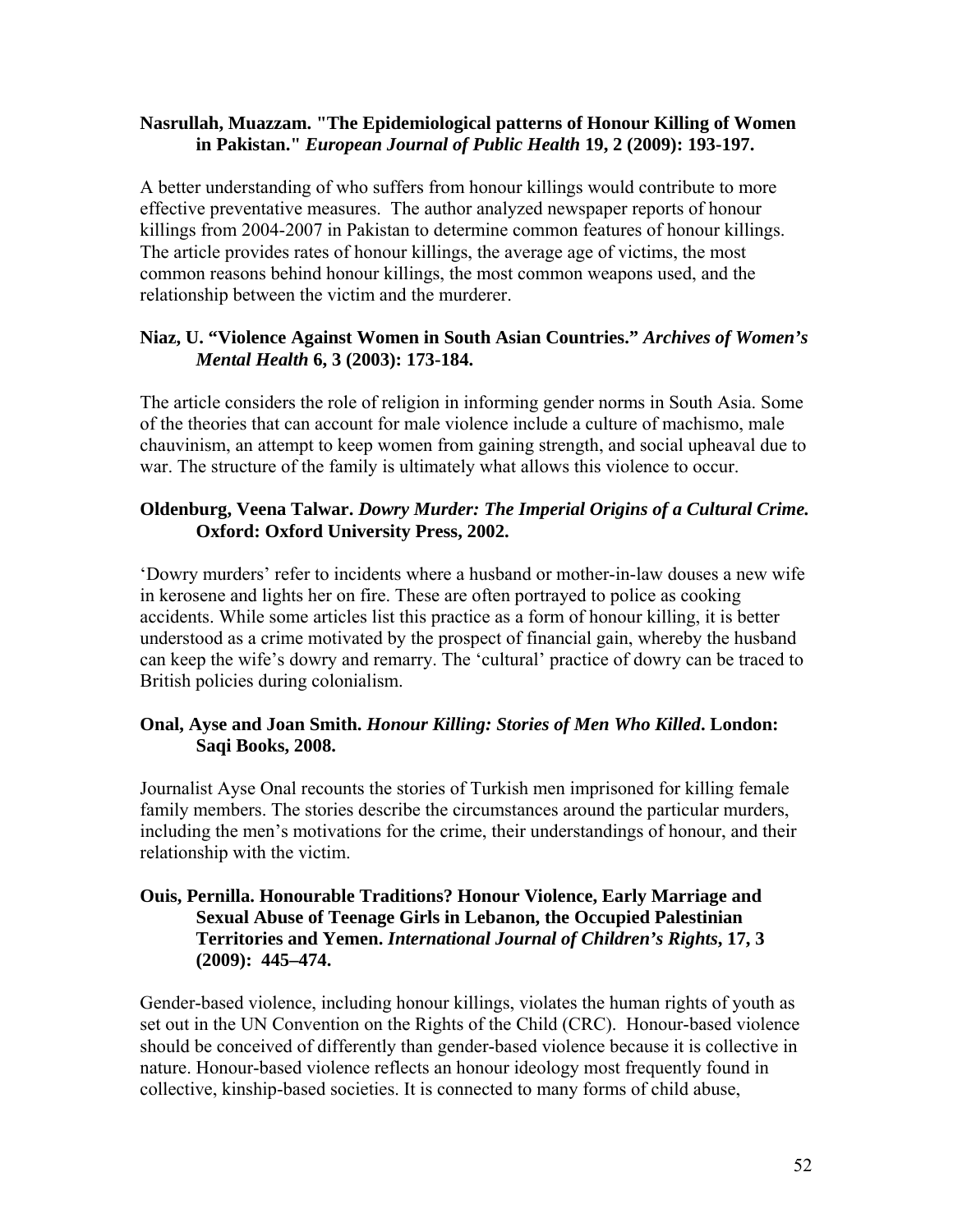including early marriage and sexual abuse. The results of discussion groups with female children in Lebanon, Yemen and the Occupied Palestinian Territories show that female children in honour-based societies tended to internalize the honour ideology and accept that women are to blame for things like sexual harassment. Education and urbanization were negatively correlated with accepting the honour ideology.

## **Patel, Sujay and Amin Muhammad Gadit. "Karo-Kari: A Form of Honour Killing in Pakistan."** *Transcultural Psychiatry* **45, 4 (2008): 683-694.**

The psychological impacts of karo-kari on women and the psychological attributes of men who would commit karo-kari are examined through an analysis of media and NGO reports of karo-kari incidents in Pakistan. Socio-cultural norms and expectations relating to gender roles have contributed to the legitimacy of karo-kari in some communities. Honour killings were legally and culturally sanctioned in ancient Roman, Aztec, Incan and Babylonian societies, and continue to occur around the world whether there is a legal defence for the killing or whether they are outlawed. The authors provide a description of the rate and types of honour killings that have occurred, the common traits of the victims and perpetrators, and the psychological traits of perpetrators.

## **Pervizat, Leyla. "An Interdisciplinary and Holistic Approach to Understand the Honor Killings in Turkey." In** *Family Life: a Comparative Perspective on 'Crimes of Honour***,***'* **edited by Maria Corrêa and Érica Renata De Souza. UNICAMP: Centre for Gender Studies, 2006.**

Pervizat analyses changes to the way in which Turkey's Penal Code addresses honour crimes. While the Code has changed dramatically, it continues to reflect the continued importance attached to the concept of 'honour.' Turkey has demonstrated that it is ready to take a more active role in combating crimes of honour, and Pervizat suggests that solutions should be preceded by an in-depth, holistic study of honour based violence. Religion has an important role to play in combating honour killings. Gender sensitive imams should be included in strategies to teach families that honour violence is not mandated by Islam.

## **Reddy, Rupa. "Gender, Culture and the Law: Approaches to 'Honour Crimes' in the UK."** *Feminist Legal Studies* **16, 3 (2008): 305-321.**

Analyzing 'honour'-related violence as primarily cultural can marginalize the community in question and result in lesser protections for women within that community, but it is also problematic to take culture completely out of the analysis. An approach that is sensitive to the context of each case is required. Honour-based violence should be placed squarely in the range of gender-based violence.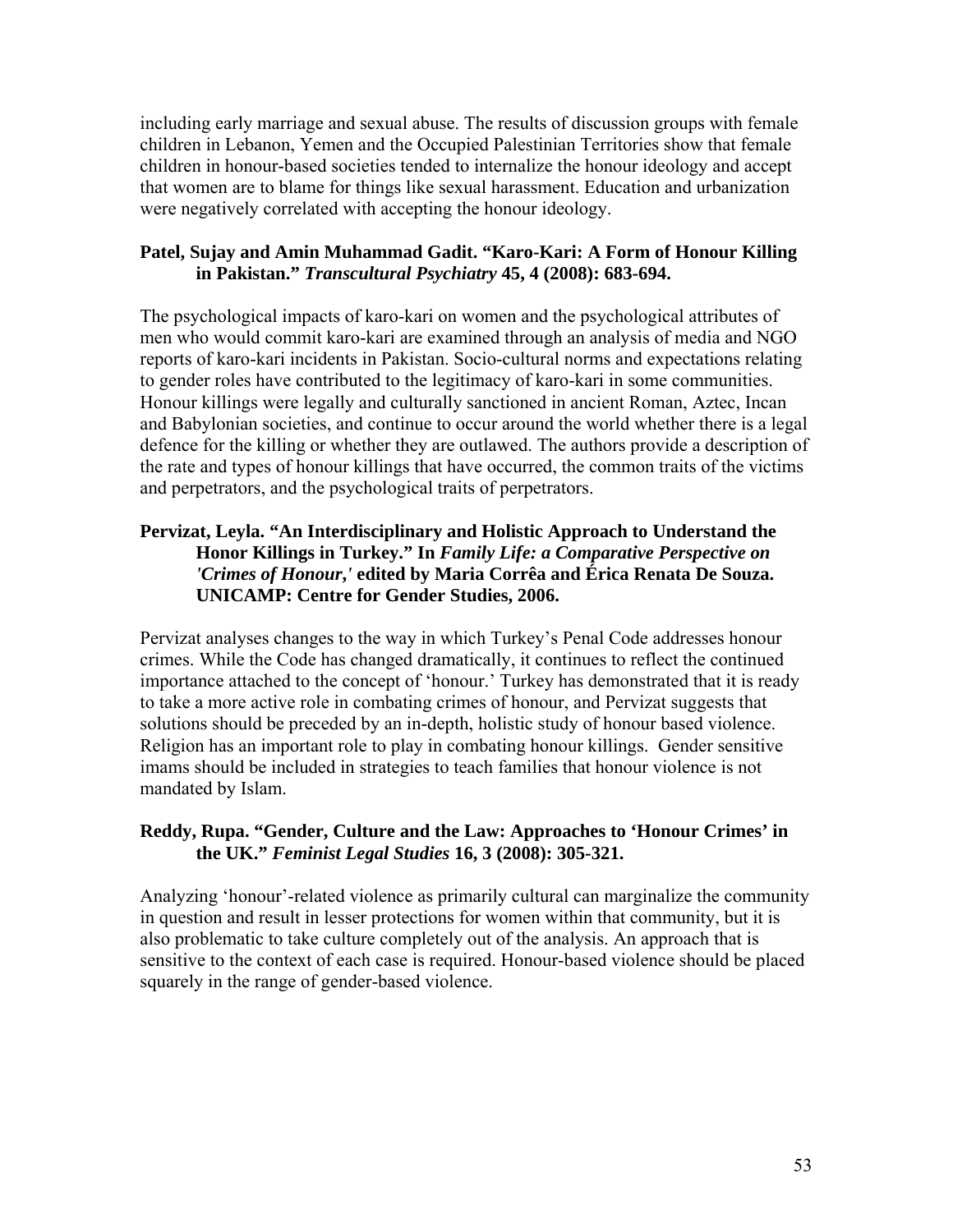#### **Ruane, Rachel A. "Murder in the Name of Honour: Violence Against Women in Jordan and Pakistan," Emory International Law Review 14, 3 (2000): 1523- 1580.**

The Jordanian and Pakistani legal codes and judicial systems fail to adequately combat honour based violence. International law requires that states exercise due diligence to ensure their legal system adequately protects against human rights violations. The comment considers why international human rights conventions and resolutions have failed to protect women from honour-related violence.

## **Sev'er, Aysan and Gökçeçiçek Yurdakul. "Culture of Honor, Culture of Change: A Feminist Analysis of Honor Killings in Rural Turkey."** *Violence Against Women* **7, 9 (2001): 964-998.**

Honour killings can be understood as a patriarchal form of violence which exists independently of religious belief. This form of violence is difficult to overcome in some parts of the world due to patriarchal norms embedded in social and governmental institutional structures and because notions of women's honour can produce real material outcomes for families.

#### **Sev'er, Aysan. "In the Name of Fathers: Honour Killings and Some Examples from South-Eastern Turkey."** *Atlantis: Women's Studies Journal* **30, 1 (2005): 129- 145.**

Honour killings should be understood as located on a continuum of violence against women rather than as a specifically 'cultural' problem. Violence against women stems from patriarchy and, while forms of patriarchy and violence differ throughout the world, it is a global system. Honour killings in Turkey are tied to the economic worth of women. The dowry and bride-price systems contribute to measuring women's worth in terms of sexual propriety. To combat this violence, states must amend laws that fail to protect women and enforce them. Inheritance and land-ownership laws that discriminate against women should also be changed, which would help relieve the economic burden that the dowry system causes and the economic dependence of women on men. Such changes should come from within countries, rather than imposed by foreign, top-down interventions.

#### **Shapiro, Shira T. "She Can Do No Wrong: Recent Failures in America's Immigration Courts to Provide Women Asylum from "Honour Crimes" Abroad," American University Journal of Gender, Social Policy & the Law, Vol. 18, 2 (2009-2010): 293-315.**

Shapiro examines cases of women seeking asylum in the United States because they have a fear that they will become victims of honour killings if returned to their country of origin. In *Vellani v. U.S. Attorney General* and *Yaylacicegi v. Gonzalez*, the asylum claims of women who feared they would be the victim of honour killings in their home countries were denied. Shapiro questions the reasoning which led to the claims being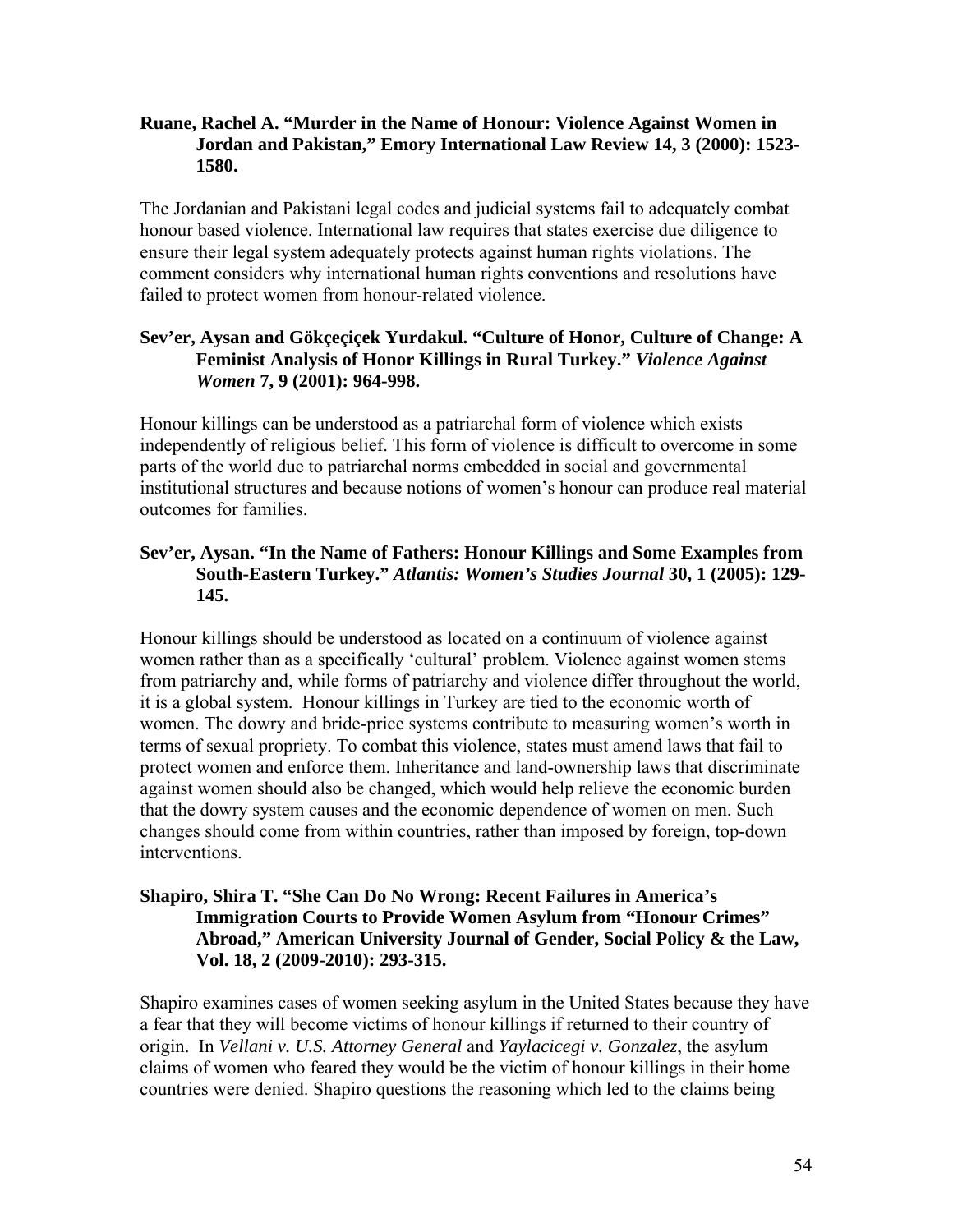dismissed. Judicial decision-makers should become acquainted with the cultural and social context of the countries in question apart from official government statements. They should be aware that honour crimes are generally under-reported, and that lack of effective policing or financial corruption can prevent the law in those countries from adequately protecting vulnerable women. Finally, the courts should not take the delayed reporting of sexual abuse as a sign that a woman is not credible. Courts should take into account that a cultural code of silence can prevent a woman from reporting abuse.

#### **Shukla, Rakesh. "Honour Killings: A look within the psyche."** *International Journal of Applied Psychoanalytic Studies* **7, 1 (2010):85-87.**

Honour killings in Uttar Pradesh, India, have been ordered on the grounds that a married couple is committing incest because they belong to the same *gotra* (a grouping based on the belief that all human beings descended from certain sages). A psychoanalytic approach could help explain the reasons underlying the rage that justifies a death sentence in these situations.

## **Siddiqui, Hannana. "'There is no "honour" in domestic violence, only shame!' Women's struggles against 'honour' crimes in the UK." In** *'Honour': Crimes, Paradigms, and Violence Against Women,* **edited by Lynn Welchman and Sara Hossain, 263-281. New York: Zed Books Limited, 2005.**

'Honour crimes' are perceived as and dealt with as problems of ethnic and racialized communities in the UK, but white men have relied on provocation defences, which can also be seen as a cultural defence. Stereotyping an entire community can place extra burdens on women who face honour-related violence. The state needs to provide more resources and service providers need better responses to help prevent and protect women from honour-related violence.

## **Sigal, Janet and Maureen Nally. "Cultural Perspectives on Gender." In** *Praeger Guide to the Psychology of Gender***, edited by M.A. Paludi, 27-40. Westport, CT: Praeger Publishers, 2004.**

Gender roles, defined as "people's beliefs about the appropriate roles and obligations of women and men," have a cultural basis. Defining gender roles as 'traditional' and 'nontraditional' is overly simplistic, with all cultures incorporating differing degrees of 'traditional' and 'non-traditional' conceptions. This chapter considers the factors affecting the development and maintenance of 'traditional' gender roles, how immigration affects gender roles, and how gender roles can influence spousal abuse. 'Traditional' gender roles within 'cultures of honour,' in which a man's honour is contingent upon the chastity of the women in his family, can contribute to the social acceptance of abuse. Cultures of honour exist in some Middle-Eastern, Asian and Latin American countries. The authors consider the differences and similarities of notions of 'honour' and their consequences for domestic abuse across cultures, with an emphasis on how they can affect immigrant communities.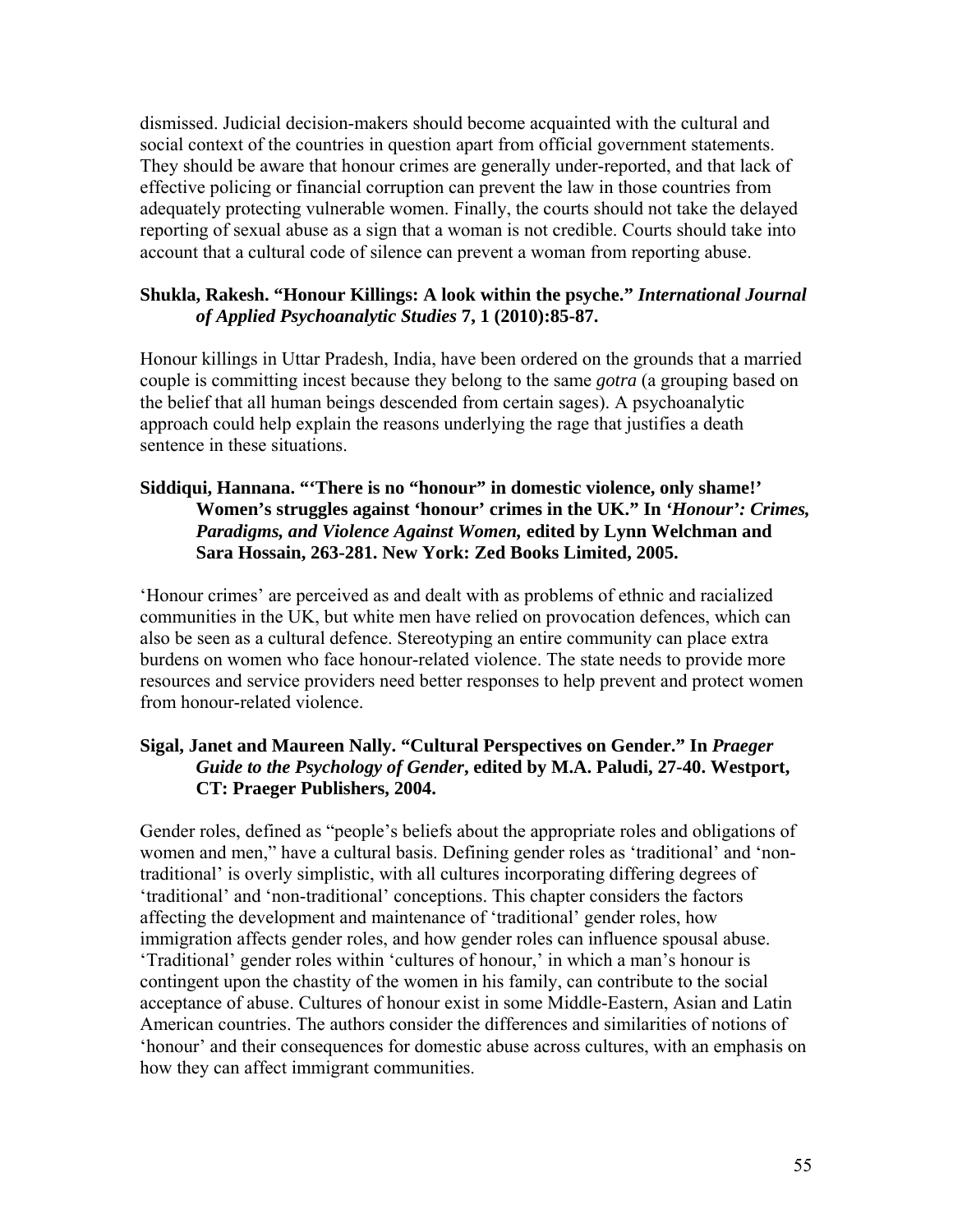#### **Tripathi, Anushree and Surpiya Yadav. "For the Sake of Honour: But Whose Honour? 'Honour Crimes' against Women," Asia-Pacific Journal on Human Rights and the Law 5 (2004): 63-78.**

The two main factors contributing to gendered violence are the commodification of women and perceptions of honour. Honour-killings occur whenever a man believes he owns a woman and uses violence to enforce this assumption. The article considers laws related to honour killings in Jordan and Pakistan, and instances of honour-killings in India. It then considers measures taken by the international community to prevent honour-killings, and concludes with a list of recommendations for effective prevention and protection of women.

## **Van Eck, Clementine.** *Purified by Blood: Honour Killings Amongst Turks in the Netherlands***. Amsterdam: Amsterdam University Press, 2003.**

Van Eck examines the factors leading to honour killings, and the alternatives to honour killings, through 30 case studies of honour killings committed by Turks in the Netherlands.

## **Vandello, Joseph A., Dov Cohen and Ruth Grandon. "Stand by your Man."** *Journal of Cross-Cultural Psychology* **40, 1 (2009): 81-104.**

Honour-based cultures are more accepting of domestic violence when the woman is perceived to bring dishonour on their partners through infidelity than are non-honour based cultures. "Cultural values emphasizing female loyalty, sacrifice, and male honour may indirectly sanction relationship violence and reward women who remain in abusive relationships."

## **Vandello, Joseph A. and Dov Cohen. "Male Honor and Female Fidelity: Implicit Cultural Scripts That Perpetuate Domestic Violence."** *Journal of Personality and Social Psychology* **84, 5 (2003): 997-1010.**

Cultural scripts may implicitly promote domestic violence. In two studies, individuals from honour-based cultures (Brazilians, Hispanics and Southern Americans) were generally more likely to view a woman who stays in an abusive relationship favourably and more likely to send messages suggesting domestic violence was more tolerable than individuals from non-honour based cultures (including Canada and the northern United States). Honour-based cultures are generally more likely to perceive a wife's affair to be indicative of a husband's un-trustworthiness and un-manliness. There was also considerable in-culture variation in these perceptions.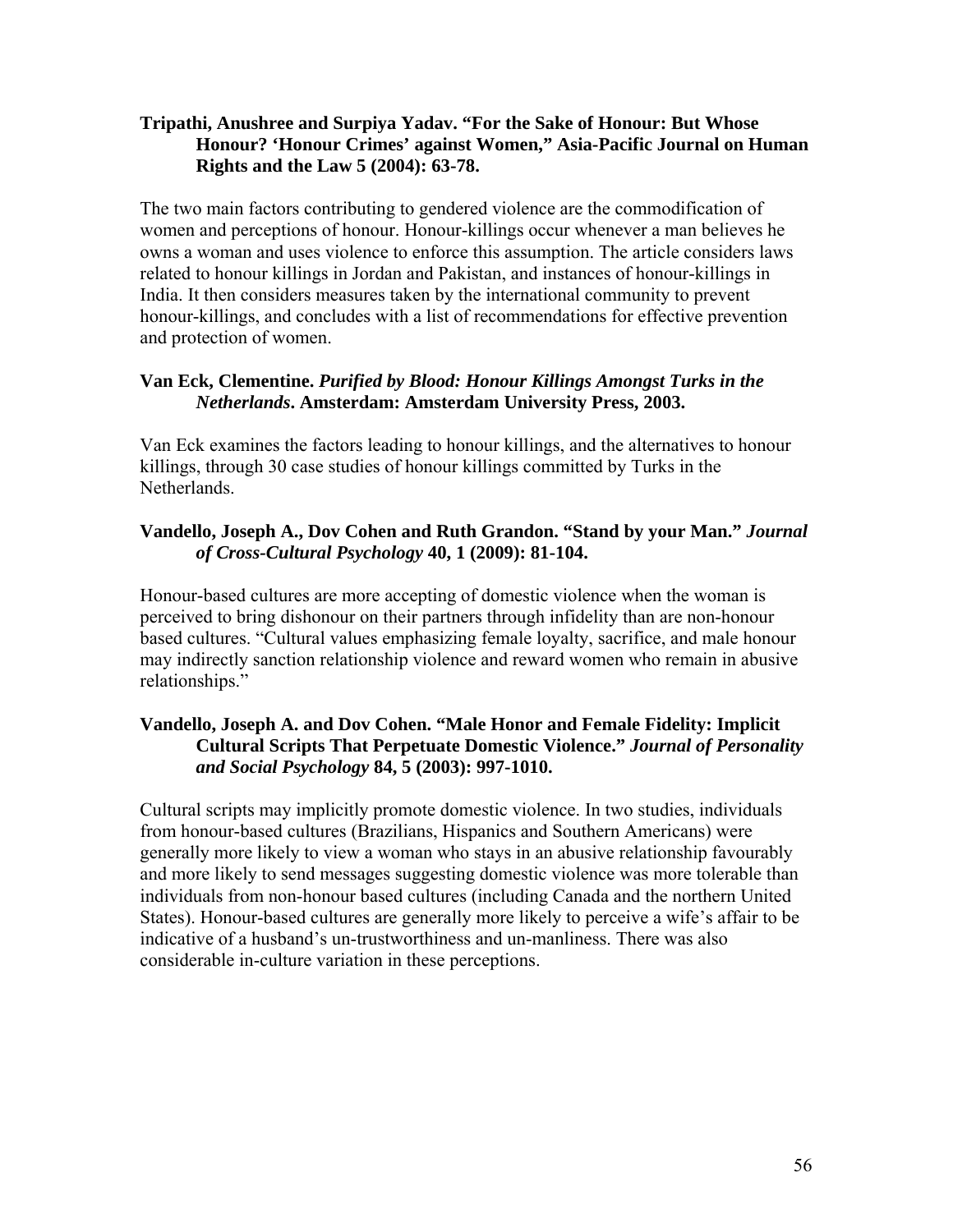#### **Vandello, Joseph A., Dov Cohen and Sean Ransom. "U.S. Southern and Northern Differences in Perceptions of Norms About Aggression: Mechanisms for the Perpetuation of a Culture of Honor."** *Journal of Cross-Cultural Psychology* **39, 2 (2008): 162-177.**

The authors contrast perceptions of norms about male aggression in America's Northern and Southern states. The South is perceived to have a "strong" honour tradition which is absent in the North. The South is more accepting of violence to protect one's self, family and reputation. Although there are differences in the private beliefs of northerners' and southerners' about aggression, "differences in public norms may be more extreme than differences in individuals' private beliefs, and individuals' misunderstanding of this point may be one reason why the norms are so persistent over time."

## **Vitoshka, Diana Y. "The Modern Face of Honor Killing: Factors, Legal Issues and Policy Recommendations."** *Berkley Undergraduate Journal* **22, 2 (2010): 1-36.**

Honour-killings are not only gender- or faith-based practices; they can also be motivated by financial gain or a desire to preserve ethnic identity. Honour killings can be traced back to 700 B.C. They predate religion and are found across religious communities. Homosexual men as well as women may be targets of honour killings. Poverty and political instability should also be considered as factors leading to honour killings. Individuals should be ensured that they can access legal protections if threatened by an honour crime. Additionally, ensuring that individuals who are guilty of honour crimes are automatically disinherited would remove financial incentives for the violence.

## **Welchman, Lynn and Sara Hossain.** *'Honour': Crimes, Paradigms and Violence against Women***. New York: Zed Books, 2005.**

This edited volume presents various perspectives on existing and potential responses to honour related violence in diverse regions, communities and cultures. The authors take an international human rights approach and locate honour based violence in legal, social and cultural context. Contributions to the volume focus on international approaches to honour based violence, theoretical concerns, and honour based violence as it occurs in different countries and cultures around the world.

## **Wikan, Unni. "Deadly Distrust: Honor Killings and Swedish Multiculturalism." In**  *Distrust***, edited by Russell Hardin, 192-204. Russell Sage Foundation, 2004.**

Sweden's multiculturalism policy is considered in light of the honour killing of Fadime Sahindal, an activist and Turkish immigrant to Sweden. Sweden's multiculturalism policy affords different rights to minorities living in Sweden that are not afforded to the majority culture. The chapter raises questions about how liberal governments should treat immigrants that come from illiberal backgrounds.